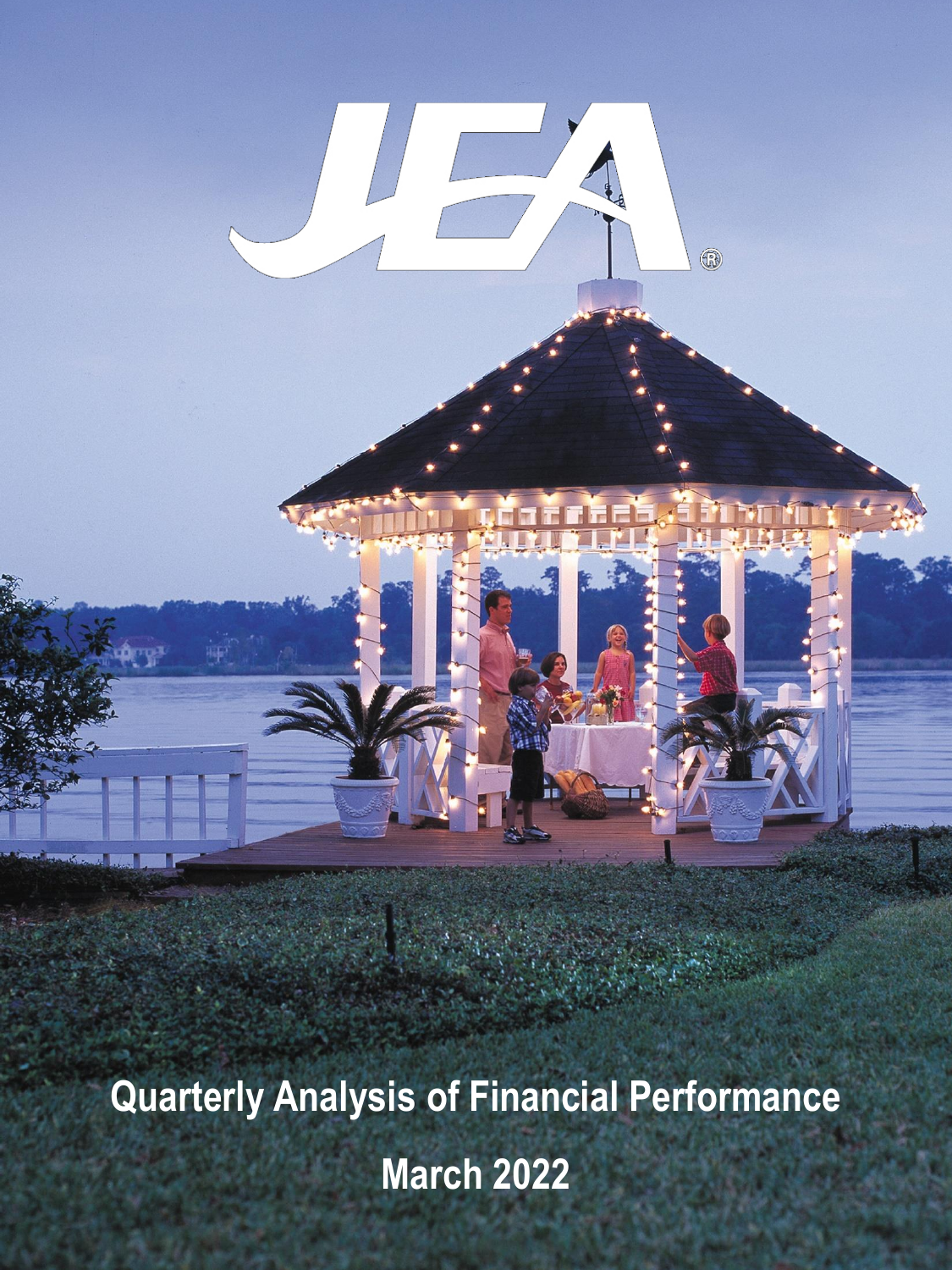

## **Management's Discussion and Analysis of Financial Performance for the Quarter and Six Months Ended March 31, 2022**

JEA is a municipal utility operating in Jacksonville, Florida (Duval County) and parts of three adjacent counties. The operation is comprised of three enterprise funds: the Electric Enterprise Fund (Electric Enterprise), the Water and Sewer Enterprise Fund (W&S), and the District Energy System (DES). Electric Enterprise is comprised of the JEA Electric System, Bulk Power Supply System (Scherer) and St. Johns River Power Park System (SJRPP). Electric Enterprise, W&S, and DES are presented on a combined basis in the statements of net position, statements of revenue, expense, and changes in net position, and statements of cash flows.

## **Quarter Operating Results**

## *Electric Enterprise Operating Revenue*

Total operating revenue increased approximately \$34 million (11.9%) over the prior year comparable quarter. The drivers of the changes are detailed below.

| (Dollars in millions)           | Quarter |      |
|---------------------------------|---------|------|
| March 2021 operating revenue    | S       | 287  |
| Territorial sales               |         | 51   |
| Regulatory deposits             |         | (18) |
| Allowance for doubtful accounts |         | 1    |
| March 2022 operating revenue    |         | 321  |

Territorial sales revenue increased \$51 million, comprised of a \$41 million increase in fuel revenue and a \$10 million increase in base revenue. The fuel revenue increase was driven by higher fuel rates. Base revenue increased due to changes in mix in the residential and commercial lines of business as well as higher levels of consumption by commercial and industrial customers. Regulatory deposits lowered operating revenue by \$18 million with deposits to the non-fuel purchased power stabilization fund (\$12 million), the regulatory fuel fund (\$5 million), and customer benefit stabilization fund (\$1 million). There was a decrease in the allowance for doubtful accounts of \$1 million, resulting in higher operating revenue, due to a prior year increase in the allowance for possible COVID-19 write-offs, which did not repeat in the current quarter.

## *Electric Enterprise Operating Expense*

Total operating expense increased approximately \$150 million (63.7%) over the prior year comparable quarter. The drivers of the changes are detailed below.

| (Dollars in millions)                           | Quarter |     |
|-------------------------------------------------|---------|-----|
| March 2021 operating expense                    | S       | 235 |
| Fuel                                            |         | 9   |
| Purchased power                                 |         | 39  |
| Maintenance and other operating expense         |         | 31  |
| Depreciation                                    |         | (1) |
| State utility and franchise taxes               |         | 2   |
| Recognition of deferred costs and revenues, net |         | 70  |
| March 2022 operating expense                    |         | 385 |

Fuel expense increased \$9 million (11.2%) due to increased generation costs of \$33 million and partially offset by a \$24 million decrease due to lower MWh being generated (582,942 MWh, 23.0%).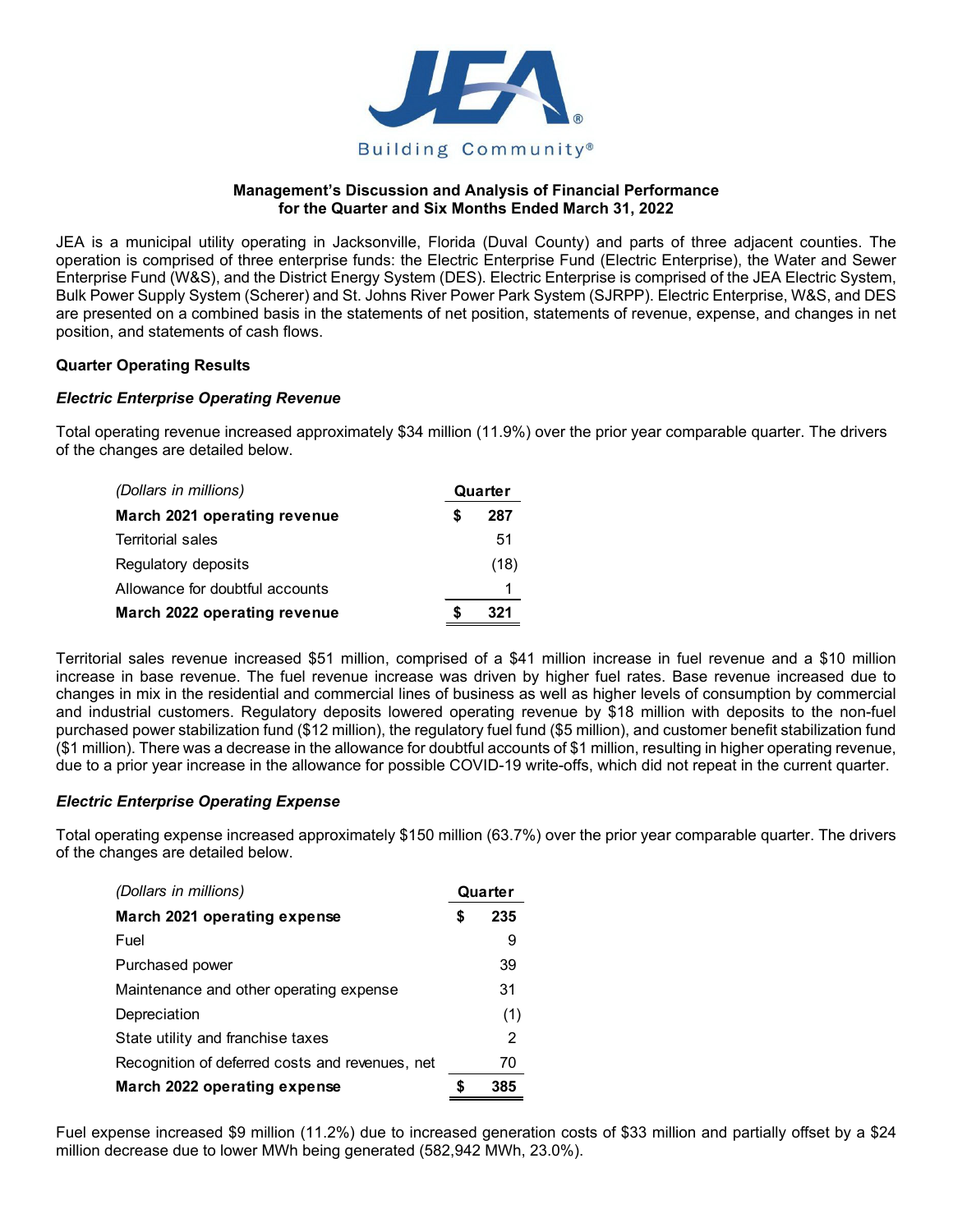Purchased power expense increased \$39 million (184.6%) as a result of a \$33 million increase in MWh purchases (614,039 MWh, 69.2%), a \$5 million increase in purchased power unit costs, and a \$1 million increase in MEAG power purchase agreement debt service.

Maintenance and other operating expense increased \$31 million (51.6%) largely due to the \$27 million expense associated with the renewal and replacement release of funds for the SJRPP defeasance. In addition, there was a \$3 million increase in compensation and benefits and a \$1 million increase in professional and other outside services.

Depreciation expense decreased \$1 million (1.4%) due to prior year depreciation of \$2 million related to Scherer that did not repeat in the current year due to the Plant Scherer Unit 4 retirement. This was partially offset by depreciation on the JEA Electric System that increased \$1 million due to a higher depreciable base.

State utility and franchise taxes increased \$2 million (15.1%), driven by higher taxable revenue.

Recognition of deferred costs and revenues, net increased \$70 million (1,379.7%) due to defeasances in SJRPP and Scherer debt.

As commodity prices fluctuate, the mix between generation and purchased power shifts, with JEA taking advantage of the most economical source of power. JEA's power supply mix is detailed below.

|                        | <b>Quarter Ended</b> |       |  |  |  |
|------------------------|----------------------|-------|--|--|--|
|                        | March 31             |       |  |  |  |
|                        | 2022<br>2021         |       |  |  |  |
| Natural gas            | 56%                  | 66%   |  |  |  |
| Purchased power        | 32%                  | 10%   |  |  |  |
| Pet coke and limestone | 7%                   | 8%    |  |  |  |
| Coal                   | 5%                   | 15%   |  |  |  |
| Fuel oil               | $0\%$                | $1\%$ |  |  |  |
| Total                  | 100%                 | 100%  |  |  |  |

## *Water & Sewer Enterprise Operating Revenue*

Total operating revenue increased approximately \$8 million (7.0%) over the prior year comparable quarter. The drivers of the changes are detailed below.

| (Dollars in millions)        | Quarter |     |
|------------------------------|---------|-----|
| March 2021 operating revenue | S       | 113 |
| Water                        |         | 2   |
| Sewer                        |         | 2   |
| Reuse                        |         | 1   |
| Environmental stabilization  |         | 1   |
| Other                        |         | 2   |
| March 2022 operating revenue |         | 121 |

Water, sewer, and reuse revenue increased due to higher consumption. Environmental stabilization fund revenue increased \$1 million due to higher withdrawals. Other operating revenue increased approximately \$2 million primarily due to higher sewer service connections and cost reimbursements.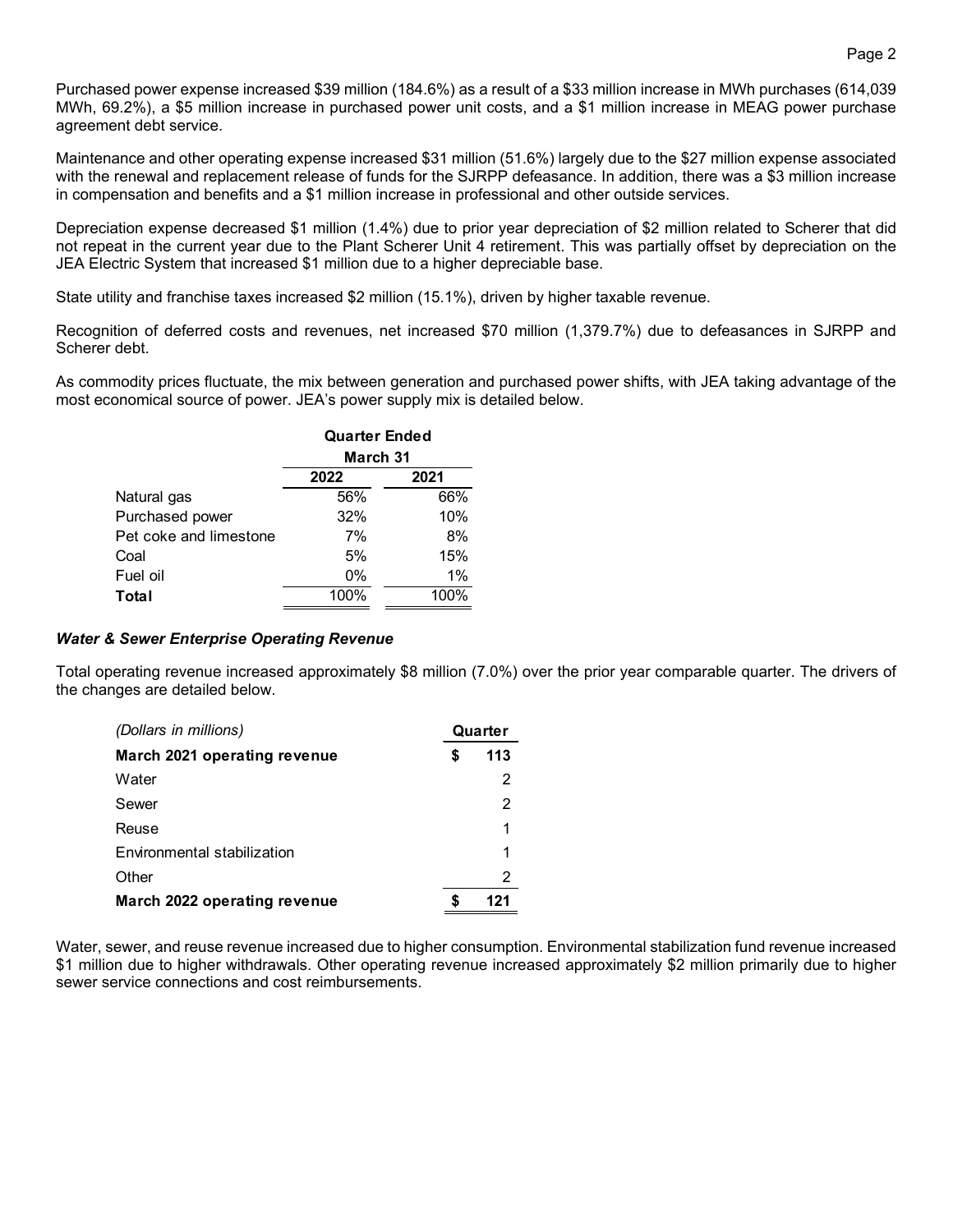## *Water & Sewer Enterprise Operating Expense*

Operating expense increased \$10 million (11.3%) over the prior year comparable quarter. The drivers of the changes are detailed below.

| (Dollars in millions)                         | Quarter |    |
|-----------------------------------------------|---------|----|
| March 2021 operating expense                  | S       | 88 |
| Maintenance and other operating expense       |         | 9  |
| Recognition of deferred cost and revenue, net |         |    |
| March 2022 operating expense                  |         | 98 |

Maintenance and other operating expense increased \$9 million (23.2%) due to increases in compensation and benefits (\$2 million), maintenance (\$2 million), interlocal expense (\$2 million), professional and other outside services (\$2 million), and overhead expense (\$1 million).

Recognition of deferred costs and revenues, net increased \$1 million (53.0%) due to higher environmental expenditures.

## *District Energy System*

Operating revenue and expense remained flat when compared to the prior year comparable quarter at \$2 million, respectively.

## **Six Months Operating Results**

## *Electric Enterprise Operating Revenue*

Total operating revenue increased approximately \$170 million (28.6%) over the prior year comparable six months. The drivers of the changes are detailed below.

| (Dollars in millions)              | <b>Six Months</b> |     |
|------------------------------------|-------------------|-----|
| March 2021 operating revenue       | \$                | 594 |
| Plant Scherer consummation payment |                   | 100 |
| <b>Territorial sales</b>           |                   | 44  |
| Regulatory activity                |                   | 26  |
| Allowance for doubtful accounts    |                   | 2   |
| Off-system sales                   |                   | (1) |
| Mutual aid revenue                 |                   | (1) |
| March 2022 operating revenue       | S                 | 764 |

Other operating revenue increased \$99 million, driven by the \$100 million consummation payment from FPL for the retirement of Plant Scherer Unit No. 4, which was partially offset by lower mutual aid revenue. Territorial sales revenue increased \$44 million, comprised of a \$38 million increase in fuel revenue and a \$6 million increase in base revenue. The fuel revenue increase was driven by higher fuel rates. Base revenue increased due to changes in mix in all lines of business as well as higher consumption in the commercial and industrial segments. This was partially offset by lower levels of consumption from residential customers as a result of weather. Regulatory activity increased operating revenue by \$26 million, with \$45 million in higher withdrawals from the fuel stabilization fund being partially offset by deposits to the nonfuel purchased power stabilization fund (\$13 million), the regulatory fuel fund (\$5 million), and the customer benefit stabilization fund (\$1 million). There was a decrease in the allowance for doubtful accounts of \$2 million, resulting in higher operating revenue, due to a prior year increase in the allowance for possible COVID-19 write-offs, which did not repeat in the current year. The \$1 million decrease in off-system sales was due to lower capacity sales to The Energy Authority.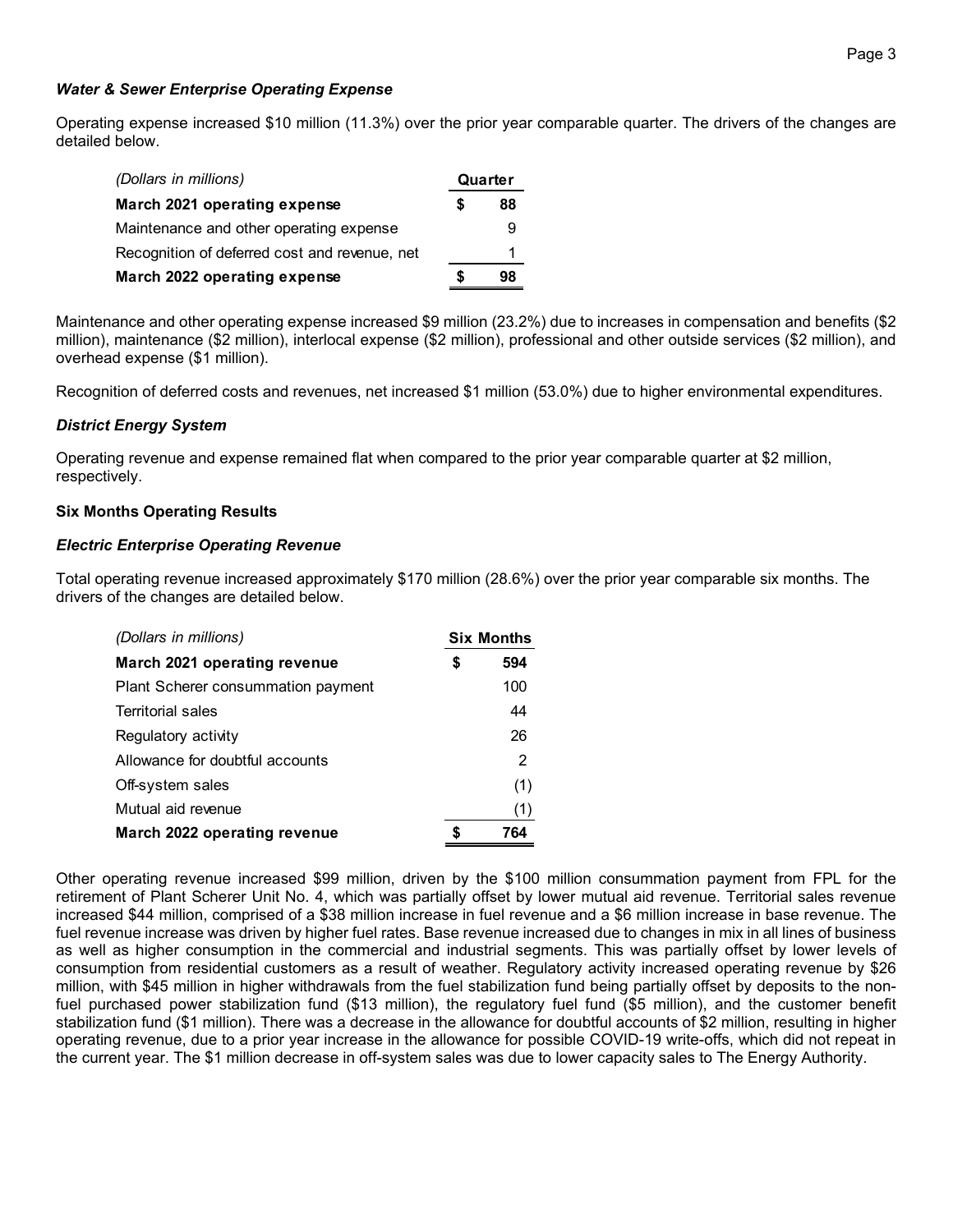### Page 4

## *Electric Enterprise Operating Expense*

Total operating expense increased approximately \$213 million (46.0%) over the prior year comparable six months. The drivers of the changes are detailed below.

| (Dollars in millions)                         | <b>Six Months</b> |      |
|-----------------------------------------------|-------------------|------|
| March 2021 operating expense                  | S                 | 462  |
| Fuel                                          |                   | 34   |
| Purchased power                               |                   | 57   |
| Maintenance and other operating expense       |                   | 35   |
| Depreciation                                  |                   | 109  |
| State utility and franchise taxes             |                   | 2    |
| Recognition of deferred cost and revenue, net |                   | (24) |
| March 2022 operating expense                  |                   | 675  |

Fuel expense increased \$34 million (21.4%) due to increased generation cost of \$77 million, which was partially offset by a \$43 million decrease due to lower MWh being generated (894,125 MWh, 17.3%).

Purchased power expense increased \$57 million (130.2%) due to a \$42 million increase in MWh purchases (776,688 MWh, 52.7%) and a \$15 million increase in purchased power unit costs.

Maintenance and other operating expense increased \$35 million (31.7%) largely due to the \$27 million expense associated with the renewal and replacement release of funds for the SJRPP defeasance. In addition, there was a \$5 million increase in compensation and benefits, a \$1 million increase in maintenance, a \$1 million increase in SJRPP decommissioning expenses, and a \$1 million increase in overhead expense.

Depreciation expense increased \$109 million (100.8%) driven by the \$108 million Plant Scherer Unit 4 impairment. Depreciation on the JEA Electric System increased \$4 million due to a higher depreciable base, which was mostly offset by prior year depreciation of \$3 million related to Scherer that did not repeat in the current year due to the Plant Scherer Unit 4 retirement.

State utility and franchise taxes increased \$2 million (6.2%), driven by higher taxable revenue.

Recognition of deferred costs and revenues, net decreased \$24 million (241.5%) due to defeasances in SJRPP and Scherer debt and the Plant Scherer Unit 4 impairment.

As commodity prices fluctuate, the mix between generation and purchased power shifts, with JEA taking advantage of the most economical source of power. JEA's power supply mix is detailed below.

|                        | <b>Six Months Ended</b><br>March 31 |         |  |  |
|------------------------|-------------------------------------|---------|--|--|
|                        | 2022<br>2021                        |         |  |  |
| Natural gas            | 59%                                 | 65%     |  |  |
| Purchased power        | 26%                                 | 12%     |  |  |
| Coal                   | 9%                                  | 15%     |  |  |
| Pet coke and limestone | 6%                                  | 8%      |  |  |
| Total                  | 100%                                | $100\%$ |  |  |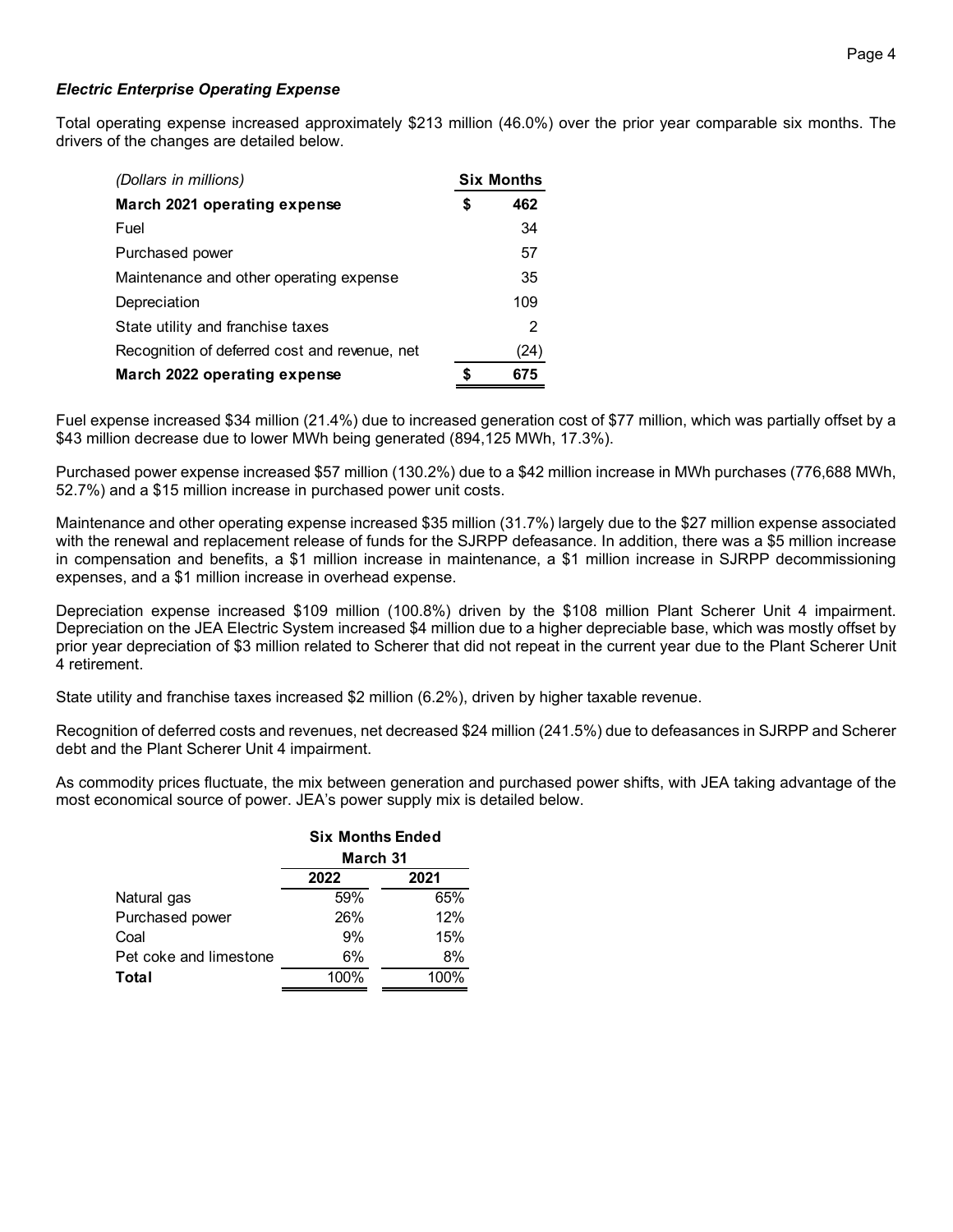## *Water & Sewer Enterprise Operating Revenue*

Total operating revenue increased approximately \$22 million (9.9%) over the prior year comparable six months. The drivers of the changes are detailed below.

| (Dollars in millions)              | <b>Six Months</b> |     |
|------------------------------------|-------------------|-----|
| March 2021 operating revenue       | \$                | 224 |
| <b>Environmental stabilization</b> |                   | 6   |
| Water                              |                   | 6   |
| Sewer                              |                   | 4   |
| Reuse                              |                   | 2   |
| Allowance for doubtful accounts    |                   | 1   |
| Other                              |                   | 3   |
| March 2022 operating revenue       |                   | 246 |

Environmental stabilization fund revenue increased \$6 million primarily due to higher withdrawals. Water and reuse revenue increased due to higher consumption. Sewer revenue increased \$4 million with the \$5 million increase in consumption being partially offset by a \$1 million decrease due to changes in mix. There was a decrease in the allowance for doubtful accounts of \$1 million, resulting in higher operating revenue, due to a prior year increase in the allowance for possible COVID-19 write-offs, which did not repeat in the current year. Other operating revenue increased approximately \$3 million primarily due to higher sewer service connections and cost reimbursements.

## *Water & Sewer Enterprise Operating Expense*

Operating expense increased \$18 million (10.7%) over the prior year comparable six months. The drivers of the changes are detailed below.

| (Dollars in millions)                           | <b>Six Months</b> |     |
|-------------------------------------------------|-------------------|-----|
| March 2021 operating expense                    |                   | 171 |
| Maintenance and other operating expense         |                   | 16  |
| Recognition of deferred costs and revenues, net |                   | 2   |
| March 2022 operating expense                    |                   | 189 |

Maintenance and other operating expense increased \$16 million (20.7%) due to increases in interlocal expense (\$5 million), compensation and benefits (\$4 million), maintenance (\$3 million), overhead (\$2 million), and professional and other outside services (\$2 million).

Recognition of deferred costs and revenues, net increased \$2 million (100.8%) due to higher environmental expenditures.

## *District Energy System*

Operating revenue and expense remained flat when compared to the prior year comparable six months at \$4 million and \$3 million, respectively.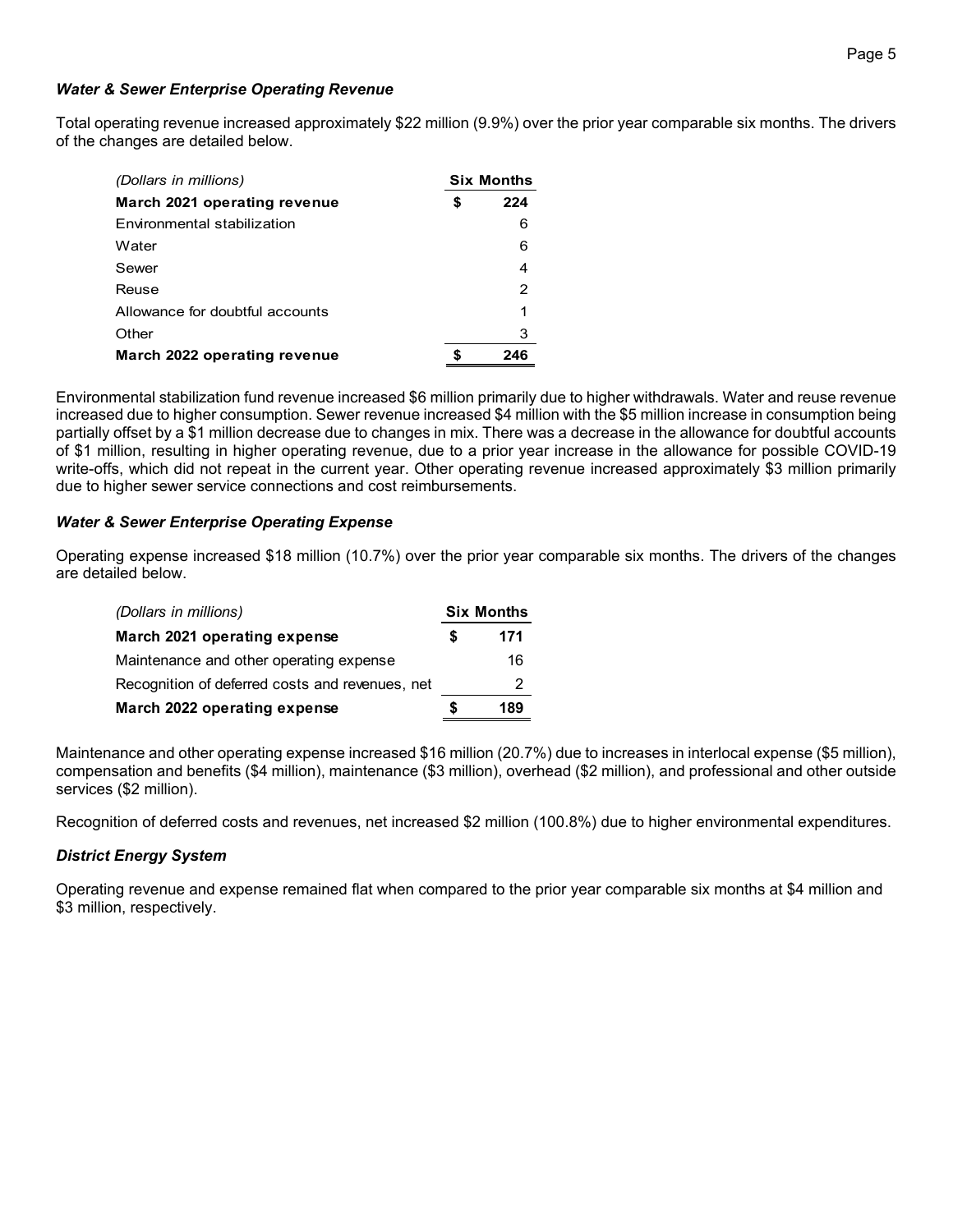## **Nonoperating Revenue (Expense)**

Total nonoperating expense, net decreased \$3 million (13.7%) over the prior year comparable quarter and decreased \$8 million (16.5%) over the prior year comparable six months. The drivers of the changes are detailed below.

| (Dollars in millions)                                    | Quarter    |      | <b>Six</b><br><b>Months</b> |      |
|----------------------------------------------------------|------------|------|-----------------------------|------|
| March 2021 nonoperating expense, net                     | \$<br>(21) |      | \$                          | (46) |
| Increase in The Energy Authority earnings                |            | 6    |                             | 8    |
| Decrease in investment fair market value                 |            | (5)  |                             | (5)  |
| Decrease in interest on debt                             |            | 2    |                             | 5    |
| Increase in allowance for funds used during construction |            |      |                             |      |
| Decrease in realized investment income                   |            | (1)  |                             |      |
| March 2022 nonoperating expense, net                     |            | (18) |                             | (38) |

### **Debt Administration**

Debt outstanding at March 31, 2022 was \$2,834 million, a decrease of approximately \$165 million from the prior fiscal year end. This decrease was due to scheduled principal payments of \$91 million and a defeasance of principal of \$75 million, which were partially offset by a \$1 million withdrawal under a revolving credit agreement.

JEA's debt ratings and outlooks on its long-term debt per Standard & Poor's and Fitch remained unchanged during the quarter and six months ended March 31, 2022. On March 28, 2022, Moody's upgraded the JEA Electric System, SJRPP, and Scherer bonds and revised its outlook to stable from positive. All ratings and outlooks as of March 31, 2022 are detailed below.

|                            | Moody's        |                | <b>Standard &amp; Poor's</b> |          |        | <b>Fitch</b>   |
|----------------------------|----------------|----------------|------------------------------|----------|--------|----------------|
|                            | Rating         | <b>Outlook</b> | Rating                       | Outlook  | Rating | <b>Outlook</b> |
| <b>JEA Electric System</b> |                |                |                              |          |        |                |
| Senior                     | A1             | stable         | $A+$                         | negative | AA     | stable         |
| <b>Subordinated</b>        | A2             | stable         | A                            | negative | AA     | stable         |
| <b>SJRPP</b>               | A1             | stable         | A+                           | negative | AA     | stable         |
| <b>Scherer</b>             | A <sub>1</sub> | stable         | A+                           | negative | AA     | stable         |
| <b>W&amp;S</b>             |                |                |                              |          |        |                |
| Senior                     | Aa3            | stable         | $AA+$                        | stable   | AA     | positive       |
| <b>Subordinated</b>        | Aa3            | stable         | AA                           | stable   | AA     | positive       |
| <b>DES</b>                 | A1             | stable         | AA                           | stable   | AA     | positive       |

As of March 31, 2022, there was \$1 million outstanding under a revolving credit agreement, which represents an increase of \$1 million in withdrawals from the prior fiscal year end.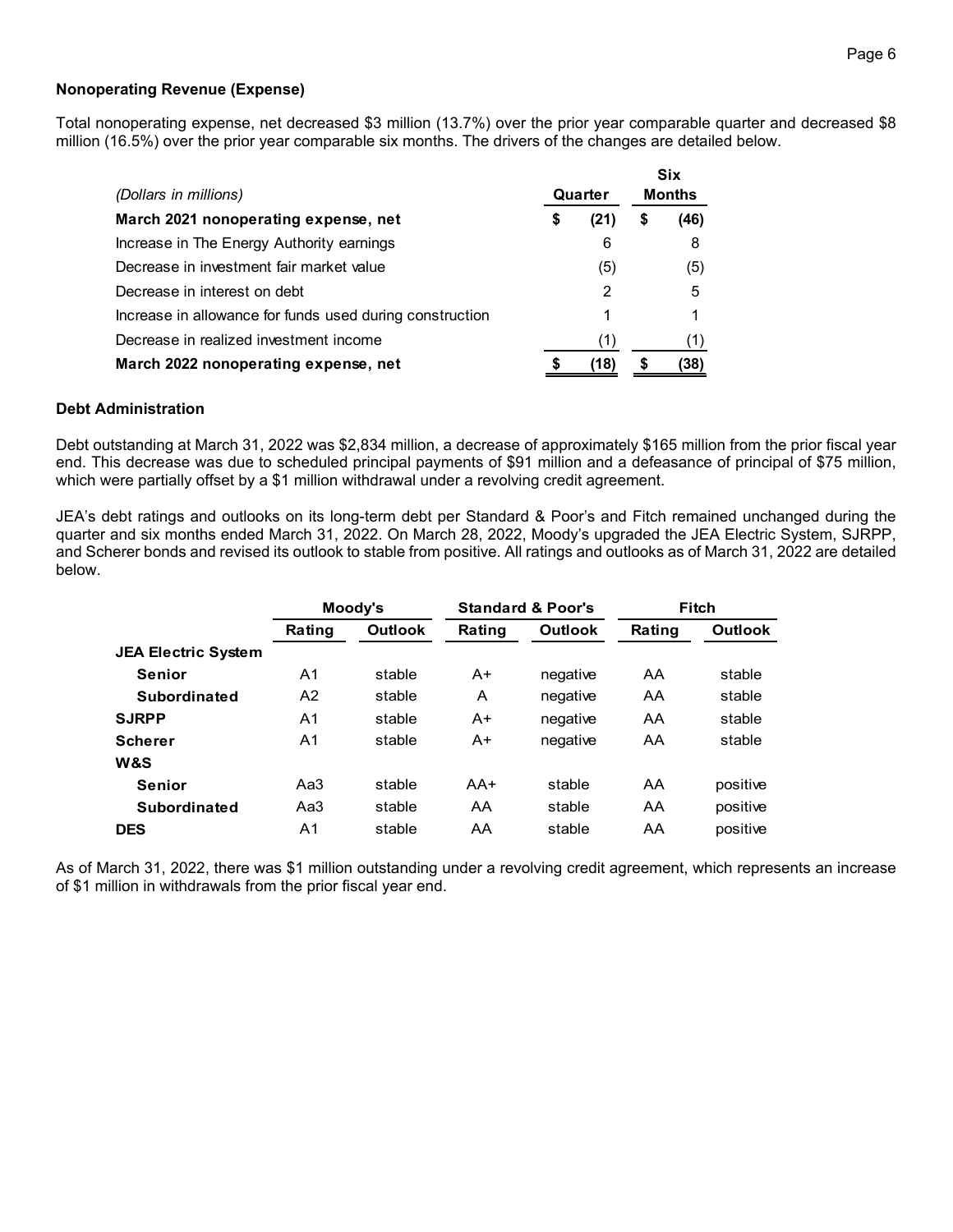Debt service coverage ratios for JEA Electric System and W&S bonds are as follows:

|                         |                            | <b>Quarter Ended March 31</b> |                          |               | <b>Six Months Ended March 31</b> |               |                          |      |  |  |  |  |
|-------------------------|----------------------------|-------------------------------|--------------------------|---------------|----------------------------------|---------------|--------------------------|------|--|--|--|--|
|                         | <b>JEA Electric System</b> |                               | <b>Water &amp; Sewer</b> |               | <b>JEA Electric System</b>       |               | <b>Water &amp; Sewer</b> |      |  |  |  |  |
|                         | 2022                       | 2021                          | 2022                     | 2021          | 2022                             | 2021          | 2022                     | 2021 |  |  |  |  |
| Senior                  | $2.86 \times$              | 10.10 $\times$                | 7.01 x                   | 6.96x         | 11.07 $\times$                   | 10.89 $x$     | $7.32 \times$            | 6.91 |  |  |  |  |
| Senior and subordinated | 1.56x                      | 4.41 $\times$                 | $6.08 \times$            | $6.09 \times$ | $6.02 \times$                    | 4.76 $\times$ | $6.35 \times$            | 6.04 |  |  |  |  |

The decrease in the JEA Electric System senior coverage ratio for the quarter was due to lower net revenue and higher debt service requirements. The increase in the JEA Electric System senior coverage ratio for the six months was due to higher net revenue and was mostly offset by higher debt service requirements. The decrease in the JEA Electric System senior and subordinated coverage ratio for the quarter was due to lower net revenue and was partially offset by lower debt service requirements. The increase in the JEA Electric System senior and subordinated coverage ratio for the six months was due to lower debt service requirements and higher net revenue.

The increase in the Water & Sewer senior coverage ratio for the quarter was due to lower debt service requirements and was mostly offset by lower net revenue. The increase in the Water & Sewer senior coverage ratio for the six months was due to lower debt service requirements and higher net revenue. The decrease in the Water & Sewer senior and subordinated coverage ratio for the quarter was due to lower net revenue and was mostly offset by lower debt service requirements. The increase in the Water & Sewer senior and subordinated coverage ratio for the six months was due to lower debt service requirements and higher net revenue.

## **Capital Assets**

JEA's total investment in capital assets and capital expenditures for the quarter and six months ended March 31, 2022 is detailed below. The cost of the capital improvement program is planned to be primarily provided from revenue generated from operations and existing construction fund balances.

|                               | <b>Total Investment</b> | <b>Expenditures</b> |                                        |                                           |     |  |  |  |  |
|-------------------------------|-------------------------|---------------------|----------------------------------------|-------------------------------------------|-----|--|--|--|--|
| (Dollars in millions)         | March 31, 2022          |                     | <b>Quarter Ended</b><br>March 31, 2022 | <b>Six Months Ended</b><br>March 31, 2022 |     |  |  |  |  |
| <b>Electric Enterprise</b>    | 2.474                   | S                   | 40                                     |                                           | 78. |  |  |  |  |
| Water and Sewer Enterprise    | 2,835                   |                     | 50                                     |                                           | 109 |  |  |  |  |
| <b>District Energy System</b> | 35                      |                     | -                                      |                                           | 2   |  |  |  |  |
| Total                         | 5.344                   | S                   | 90                                     | \$.                                       | 189 |  |  |  |  |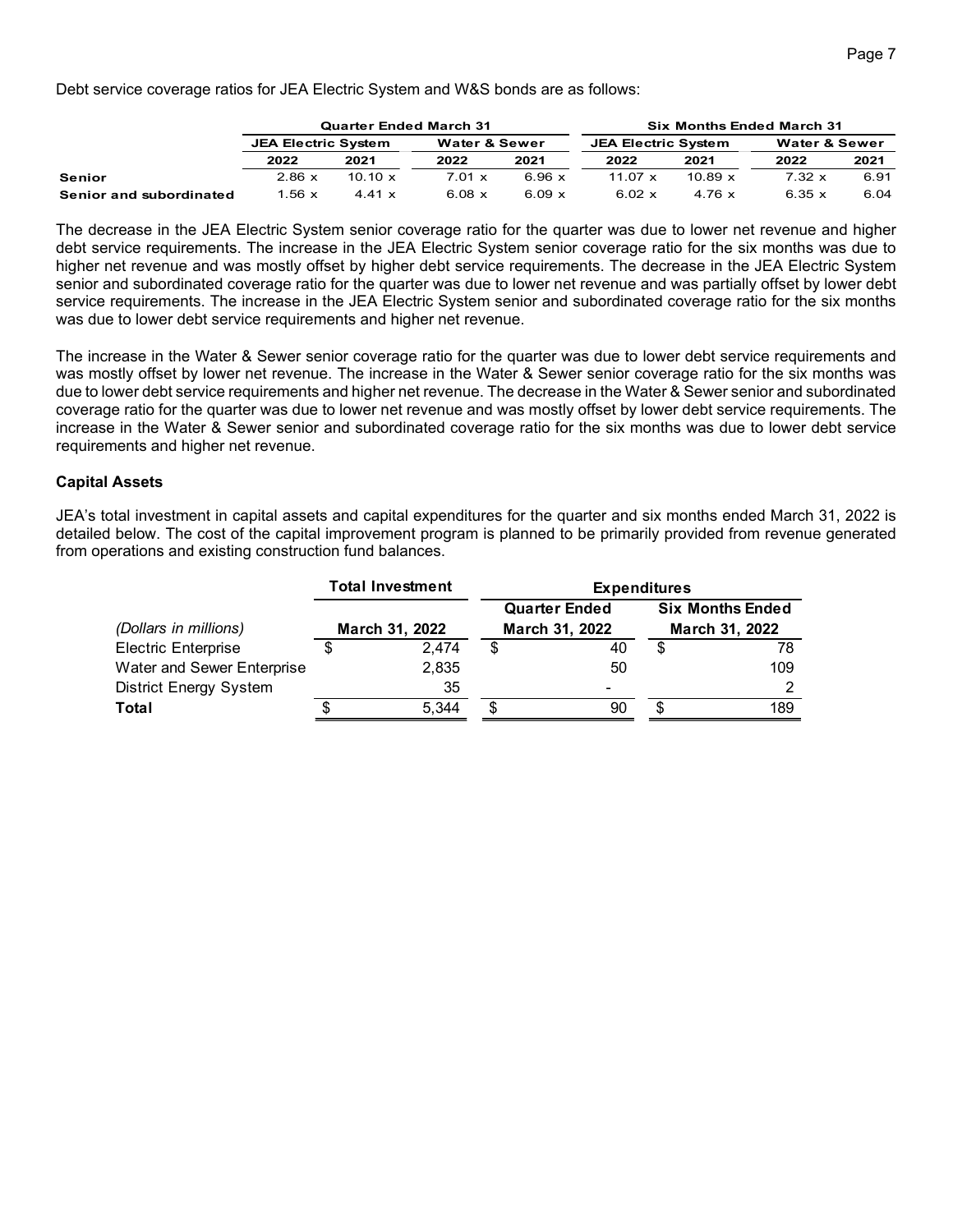## **JEA Page 8 Statements of Net Position (in thousands)**

|                                                                                                    | <b>March 2022</b> |                 |
|----------------------------------------------------------------------------------------------------|-------------------|-----------------|
|                                                                                                    | (unaudited)       | September 2021  |
| <b>Assets</b>                                                                                      |                   |                 |
| Current assets:                                                                                    |                   |                 |
| Cash and cash equivalents                                                                          | \$<br>358,090     | \$<br>350,495   |
| Investments                                                                                        | 192               | 4,140           |
| Customer accounts receivable, net of allowance (\$1,531 and \$3,155, respectively)<br>Inventories: | 194,234           | 221,348         |
| Materials and supplies                                                                             | 66,640            | 62,796          |
| Fuel                                                                                               | 45,286            | 32,911          |
| Other current assets                                                                               | 26,117            | 24,434          |
| <b>Total current assets</b>                                                                        | 690,559           | 696,124         |
| Noncurrent assets:                                                                                 |                   |                 |
| Restricted assets:                                                                                 |                   |                 |
| Cash and cash equivalents<br>Investments                                                           | 191,299           | 362,618         |
|                                                                                                    | 430,165           | 269,820         |
| Accounts and interest receivable<br>Total restricted assets                                        | 488<br>621,952    | 240<br>632,678  |
|                                                                                                    |                   |                 |
| Costs to be recovered from future revenues                                                         | 863,176           | 881,949         |
| Hedging derivative instruments                                                                     | 236,121           | 150,453         |
| Other assets                                                                                       | 30,219            | 22,939          |
| Total noncurrent assets                                                                            | 1,751,468         | 1,688,019       |
| Net capital assets                                                                                 | 5,343,830         | 5,476,493       |
| <b>Total assets</b>                                                                                | 7,785,857         | 7,860,636       |
| Deferred outflows of resources                                                                     |                   |                 |
| Unrealized pension contributions and losses                                                        | 157,296           | 157,296         |
| Accumulated decrease in fair value of hedging derivatives                                          | 84,229            | 129,355         |
| Unamortized deferred losses on refundings                                                          | 85,076            | 89,729          |
| Unrealized asset retirement obligation                                                             | 43,155            | 37,669          |
| Unrealized OPEB contributions and losses                                                           | 7,302             | 7,302           |
| Total deferred outflows of resources                                                               | 377,058           | 421,351         |
| Total assets and deferred outflows of resources                                                    | \$<br>8,162,915   | \$<br>8,281,987 |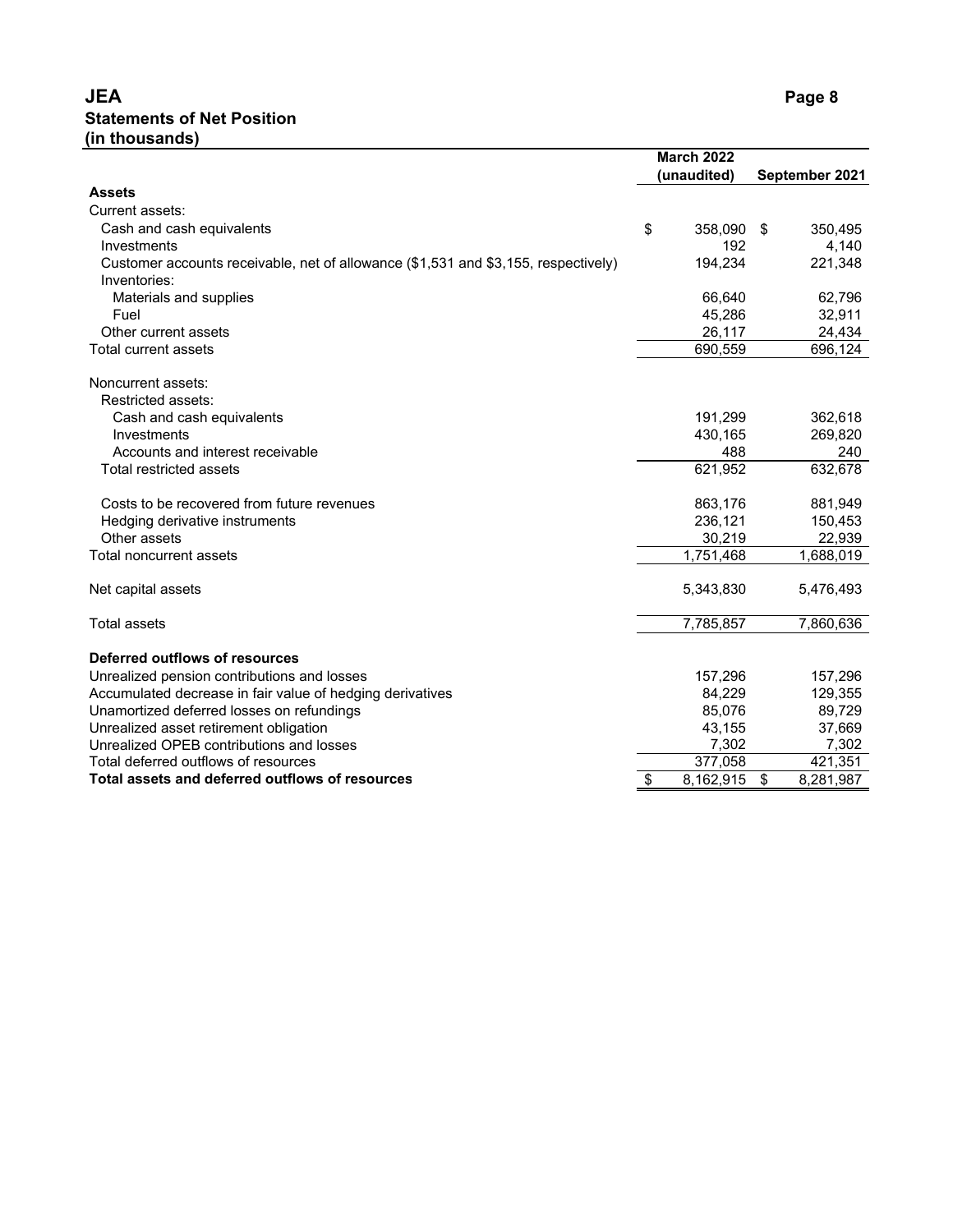## **JEA Page 9 Statements of Net Position (in thousands)**

|                                                                    | <b>March 2022</b> |             |      |                |
|--------------------------------------------------------------------|-------------------|-------------|------|----------------|
|                                                                    |                   | (unaudited) |      | September 2021 |
| <b>Liabilities</b>                                                 |                   |             |      |                |
| <b>Current liabilities:</b>                                        |                   |             |      |                |
| Accounts and accrued expense payable                               | \$                | 107,747     | - \$ | 76,702         |
| Customer deposits and prepayments                                  |                   | 85,404      |      | 75,030         |
| Billings on behalf of state and local governments                  |                   | 23,949      |      | 26,006         |
| Compensation and benefits payable                                  |                   | 8,821       |      | 13,361         |
| City of Jacksonville payable                                       |                   | 10,278      |      | 10,193         |
| Asset retirement obligations                                       |                   | 2,061       |      | 3,307          |
| <b>Total current liabilities</b>                                   |                   | 238,260     |      | 204,599        |
|                                                                    |                   |             |      |                |
| Current liabilities payable from restricted assets:                |                   |             |      |                |
| Debt due within one year                                           |                   | 74,070      |      | 91,535         |
| Interest payable                                                   |                   | 50,851      |      | 51,454         |
| Construction contracts and accounts payable                        |                   | 24,060      |      | 45,466         |
| Renewal and replacement reserve                                    |                   | 33,920      |      | 32,776         |
| Total current liabilities payable from restricted assets           |                   | 182,901     |      | 221,231        |
|                                                                    |                   |             |      |                |
| Noncurrent liabilities:                                            |                   |             |      |                |
| Long-term debt:                                                    |                   |             |      |                |
| Debt payable, less current portion                                 |                   | 2,760,220   |      | 2,908,175      |
| Unamortized premium, net                                           |                   | 182,988     |      | 194,070        |
| Fair value of debt management strategy instruments                 |                   | 84,119      |      | 129,355        |
| Total long-term debt                                               |                   | 3,027,327   |      | 3,231,600      |
|                                                                    |                   |             |      |                |
| Net pension liability                                              |                   | 729,569     |      | 729,569        |
| Asset retirement obligation                                        |                   | 41,094      |      | 34,362         |
| Compensation and benefits payable                                  |                   | 32,697      |      | 33,433         |
| Net OPEB liability                                                 |                   | 5,136       |      | 5,136          |
| <b>Other liabilities</b>                                           |                   | 18,229      |      | 18,338         |
| <b>Total noncurrent liabilities</b>                                |                   | 3,854,052   |      | 4,052,438      |
| <b>Total liabilities</b>                                           |                   | 4,275,213   |      | 4,478,268      |
|                                                                    |                   |             |      |                |
| Deferred inflows of resources                                      |                   |             |      |                |
| Revenues to be used for future costs                               |                   | 90,860      |      | 156,814        |
| Accumulated increase in fair value of hedging derivatives          |                   | 236,231     |      | 150,453        |
| Unrealized OPEB gains                                              |                   | 14,725      |      | 14,725         |
| Unrealized pension gains                                           |                   | 14,273      |      | 14,273         |
| Total deferred inflows of resources                                |                   | 356,089     |      | 336,265        |
|                                                                    |                   |             |      |                |
| <b>Net position</b>                                                |                   |             |      |                |
| Net investment in capital assets                                   |                   | 2,766,528   |      | 2,696,104      |
| Restricted for:                                                    |                   |             |      |                |
| Capital projects                                                   |                   | 355,371     |      | 296,059        |
| Debt service                                                       |                   | 36,005      |      | 90,423         |
| Other purposes                                                     |                   | 28,163      |      | 44,774         |
| Unrestricted                                                       |                   | 345,546     |      | 340,094        |
| Total net position                                                 |                   | 3,531,613   |      | 3,467,454      |
| Total liabilities, deferred inflows of resources, and net position | \$                | 8,162,915   | \$   | 8,281,987      |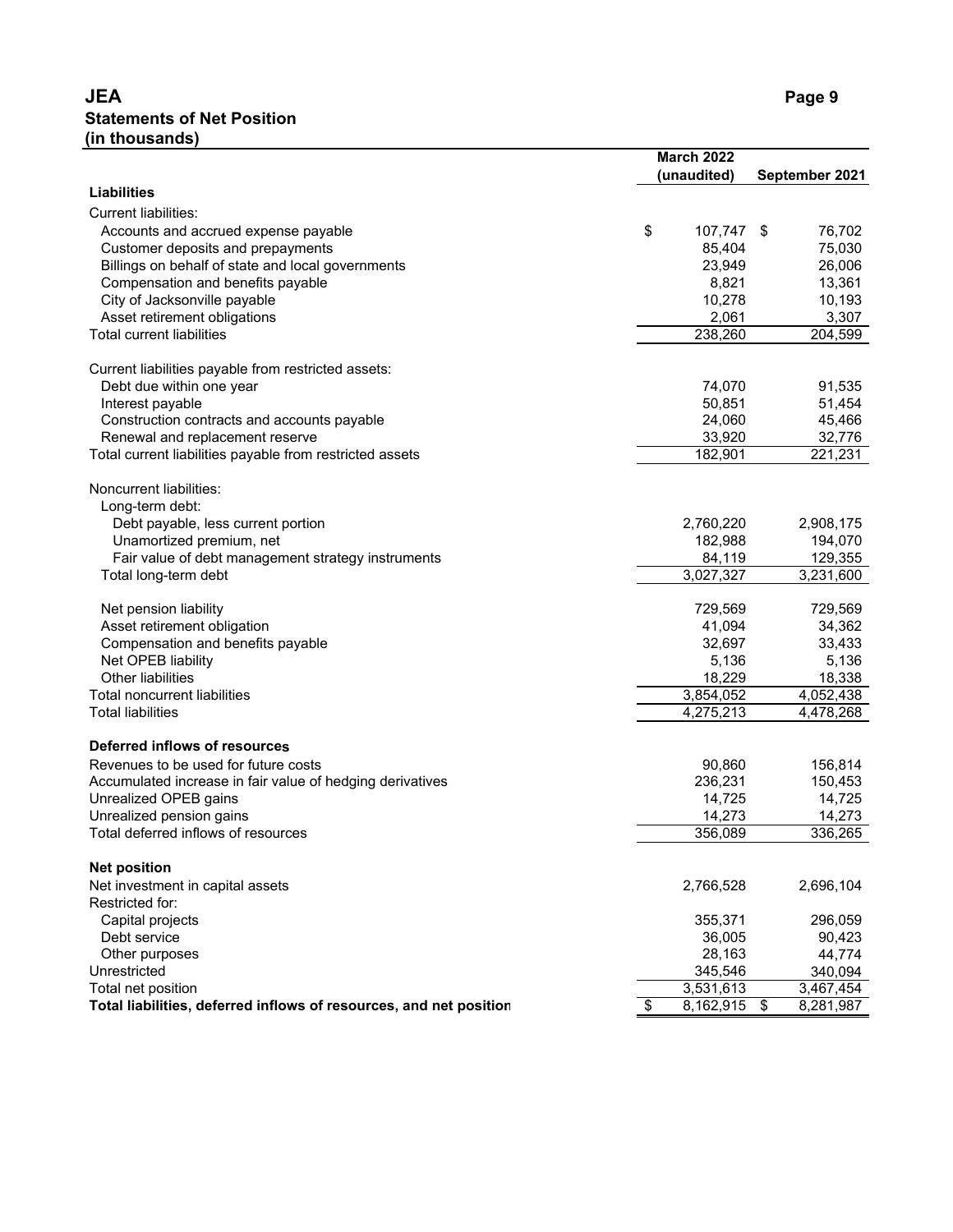## **JEA Page 10 Statements of Revenue, Expense, and Changes in Net Position (in thousands - unaudited)**

|                                                 | Quarter<br><b>March</b> |    |                  |    |                  | Year-to-Date<br><b>March</b> |           |  |  |  |
|-------------------------------------------------|-------------------------|----|------------------|----|------------------|------------------------------|-----------|--|--|--|
|                                                 | 2022                    |    | 2021             |    | 2022             |                              | 2021      |  |  |  |
|                                                 |                         |    |                  |    |                  |                              |           |  |  |  |
| <b>Operating revenue</b><br>Electric            |                         |    |                  |    |                  |                              |           |  |  |  |
|                                                 | \$<br>310,406           | \$ | 277,893          | \$ | 643,251          | \$                           | 573,599   |  |  |  |
| Water and sewer                                 | 115,123                 |    | 109,056          |    | 235,947          |                              | 217,044   |  |  |  |
| District energy system                          | 1,764                   |    | 1,613            |    | 3,690<br>120,365 |                              | 3,508     |  |  |  |
| Other operating revenue                         | 11,018                  |    | 8,442<br>397,004 |    |                  |                              | 17,861    |  |  |  |
| Total operating revenue                         | 438,311                 |    |                  |    | 1,003,253        |                              | 812,012   |  |  |  |
| <b>Operating expense</b>                        |                         |    |                  |    |                  |                              |           |  |  |  |
| Operations and maintenance:                     |                         |    |                  |    |                  |                              |           |  |  |  |
| Maintenance and other operating expense         | 134,138                 |    | 95,238           |    | 230,083          |                              | 180,214   |  |  |  |
| Fuel                                            | 90,540                  |    | 81,410           |    | 195,398          |                              | 160,969   |  |  |  |
| Purchased power                                 | 60,067                  |    | 21,106           |    | 101,014          |                              | 43,876    |  |  |  |
| Depreciation                                    | 97,313                  |    | 98,458           |    | 304,400          |                              | 195,785   |  |  |  |
| State utility and franchise taxes               | 18,830                  |    | 16,594           |    | 36,151           |                              | 34,129    |  |  |  |
| Recognition of deferred costs and revenues, net | 77,574                  |    | 6,920            |    | (9,570)          |                              | 12,554    |  |  |  |
| Total operating expense                         | 478,462                 |    | 319,726          |    | 857,476          |                              | 627,527   |  |  |  |
| Operating income                                | (40, 151)               |    | 77,278           |    | 145,777          |                              | 184,485   |  |  |  |
| Nonoperating revenue (expense)                  |                         |    |                  |    |                  |                              |           |  |  |  |
| Interest on debt                                | (29, 778)               |    | (32, 117)        |    | (57, 411)        |                              | (62, 433) |  |  |  |
| Earnings from The Energy Authority              | 12,590                  |    | 7,540            |    | 15,729           |                              | 8,364     |  |  |  |
| Allowance for funds used during construction    | 2,810                   |    | 1,885            |    | 5,443            |                              | 3,828     |  |  |  |
| Other nonoperating income, net                  | 1,682                   |    | 1,664            |    | 3,304            |                              | 3,405     |  |  |  |
| Investment income, net                          | (5,617)                 |    | (183)            |    | (5, 334)         |                              | 993       |  |  |  |
| Other interest, net                             | (12)                    |    | (21)             |    | 15               |                              | 25        |  |  |  |
| Total nonoperating expense, net                 | (18, 325)               |    | (21, 232)        |    | (38, 254)        |                              | (45, 818) |  |  |  |
| Income before contributions                     | (58, 476)               |    | 56,046           |    | 107,523          |                              | 138,667   |  |  |  |
| <b>Contributions (to) from</b>                  |                         |    |                  |    |                  |                              |           |  |  |  |
| General Fund, City of Jacksonville, Florida     | (30, 302)               |    | (30,004)         |    | (60, 606)        |                              | (60,007)  |  |  |  |
| Developers and other                            | 24,261                  |    | 19,025           |    | 47,695           |                              | 39,226    |  |  |  |
| Reduction of plant cost through contributions   | (14, 219)               |    | (8,506)          |    | (30, 453)        |                              | (19, 974) |  |  |  |
| <b>Total contributions</b>                      | (20, 260)               |    | (19, 485)        |    | (43, 364)        |                              | (40, 755) |  |  |  |
|                                                 |                         |    |                  |    |                  |                              |           |  |  |  |
| Change in net position                          | (78, 736)               |    | 36,561           |    | 64.159           |                              | 97,912    |  |  |  |
| Net position, beginning of year                 | 3,610,349               |    | 3,285,341        |    | 3,467,454        |                              | 3,223,990 |  |  |  |
| Net position, end of period                     | \$<br>3,531,613         | \$ | 3,321,902        | \$ | 3,531,613        | \$                           | 3,321,902 |  |  |  |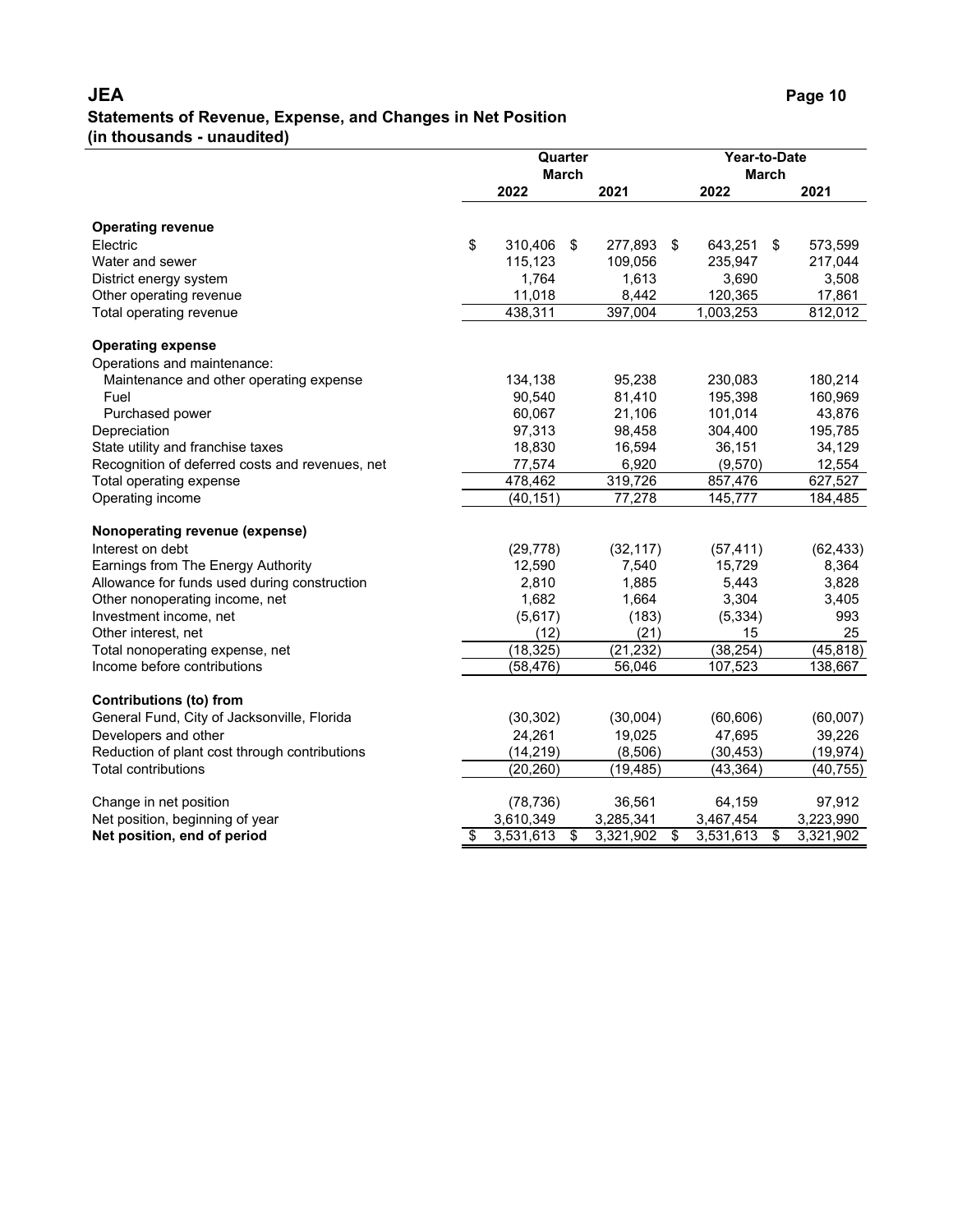## **JEA Page 11 Statements of Cash Flows (in thousands - unaudited)**

|                                                                                 |                      | Quarter |              | Year-to-Date  |               |
|---------------------------------------------------------------------------------|----------------------|---------|--------------|---------------|---------------|
|                                                                                 |                      | March   |              | March         |               |
|                                                                                 | 2022                 |         | 2021         | 2022          | 2021          |
| <b>Operating activities</b>                                                     |                      |         |              |               |               |
| Receipts from customers                                                         | \$<br>448,775        | \$      | 402,647      | \$<br>888,069 | \$<br>834,666 |
| Payments to suppliers                                                           | (216, 191)           |         | (152, 304)   | (425, 882)    | (316, 880)    |
| Payments for salaries and benefits                                              | (60, 500)            |         | (56, 239)    | (135, 278)    | (122, 184)    |
| Other operating activities                                                      | 7,926                |         | 10,565       | 119,434       | 20,655        |
| Net cash provided by operating activities                                       | 180,010              |         | 204,669      | 446,343       | 416,257       |
| Noncapital and related financing activities                                     |                      |         |              |               |               |
| Contribution to General Fund, City of Jacksonville, Florida                     | (30, 302)            |         | (30,004)     | (60, 506)     | (59, 907)     |
| Net cash used in noncapital and related financing activities                    | (30, 302)            |         | (30,004)     | (60, 506)     | (59, 907)     |
| Capital and related financing activities                                        |                      |         |              |               |               |
| Acquisition and construction of capital assets                                  | (90,004)             |         | (79, 578)    | (188, 946)    | (178, 115)    |
| Defeasance of debt                                                              | (74, 885)            |         | (104, 390)   | (74, 885)     | (104, 390)    |
| Interest paid on debt                                                           | (7, 269)             |         | (7, 110)     | (63, 386)     | (64, 935)     |
| Repayment of debt principal                                                     |                      |         |              | (91, 535)     | (102, 700)    |
| Capital contributions                                                           | 10,042               |         | 10,519       | 17,242        | 19,252        |
| Revolving credit agreement withdrawals                                          |                      |         |              | 1,000         |               |
| Other capital financing activities                                              | 4,050                |         | 1,779        | 4,539         | 5,295         |
| Net cash used in capital and related financing activities                       | (158,066)            |         | (178, 780)   | (395, 971)    | (425, 593)    |
| <b>Investing activities</b>                                                     |                      |         |              |               |               |
| Proceeds from sale and maturity of investments                                  | 51,372               |         | 88,796       | 133,612       | 112,593       |
| Purchase of investments                                                         | (209, 715)           |         | (94, 904)    | (297, 495)    | (172, 312)    |
| Distributions from The Energy Authority                                         | 5,642                |         | 553          | 8,177         | 553           |
| Investment income                                                               | 1,549                |         | 2,422        | 2,116         | 3,495         |
| Net cash used in investing activities                                           | (151, 152)           |         | (3, 133)     | (153, 590)    | (55, 671)     |
| Net change in cash and cash equivalents                                         | (159, 510)           |         | (7, 248)     | (163, 724)    | (124, 914)    |
| Cash and cash equivalents at beginning of year                                  | 708,899              |         | 523,466      | 713,113       | 641,132       |
| Cash and cash equivalents at end of period                                      | \$<br>549,389        | \$      | 516,218      | \$<br>549,389 | \$<br>516,218 |
| Reconciliation of operating income to net cash provided by operating activities |                      |         |              |               |               |
| Operating income                                                                | \$<br>$(40, 151)$ \$ |         | 77,278       | \$<br>145,777 | \$<br>184,485 |
| Adjustments:                                                                    |                      |         |              |               |               |
| Depreciation and amortization                                                   | 97,313               |         | 98,733       | 304,674       | 196,348       |
| Recognition of deferred costs and revenues, net                                 | 77,574               |         | 6,920        | (9,570)       | 12,554        |
| Other nonoperating income, net                                                  | 55                   |         | 30           | 70            | 112           |
| Changes in noncash assets and noncash liabilities:                              |                      |         |              |               |               |
| Accounts receivable                                                             | (6, 215)             |         | 18,428       | 26,866        | 44,807        |
| Inventories                                                                     | 3,703                |         | 4,322        | (16, 219)     | 5,960         |
| Other assets                                                                    | (454)                |         | 1,185        | 2,610         | 929           |
| Accounts and accrued expense payable                                            | 37,609               |         | (655)        | 34,763        | (24, 512)     |
| Current liabilities payable from restricted assets                              | (3, 452)             |         | 355          | (3,931)       | (1, 855)      |
| Other noncurrent liabilities and deferred inflows                               | 14,028               |         | (1, 927)     | (38, 697)     | (2, 571)      |
| Net cash provided by operating activities                                       | \$<br>180,010        | \$      | 204,669      | \$<br>446,343 | \$<br>416,257 |
| Noncash activity                                                                |                      |         |              |               |               |
| Contribution of capital assets from developers                                  | \$<br>14,219         | \$      | 8,506        | \$<br>30,453  | \$<br>19,974  |
| Unrealized investment fair market value changes, net                            | \$<br>$(6,698)$ \$   |         | $(1,833)$ \$ | $(7,483)$ \$  | (2,355)       |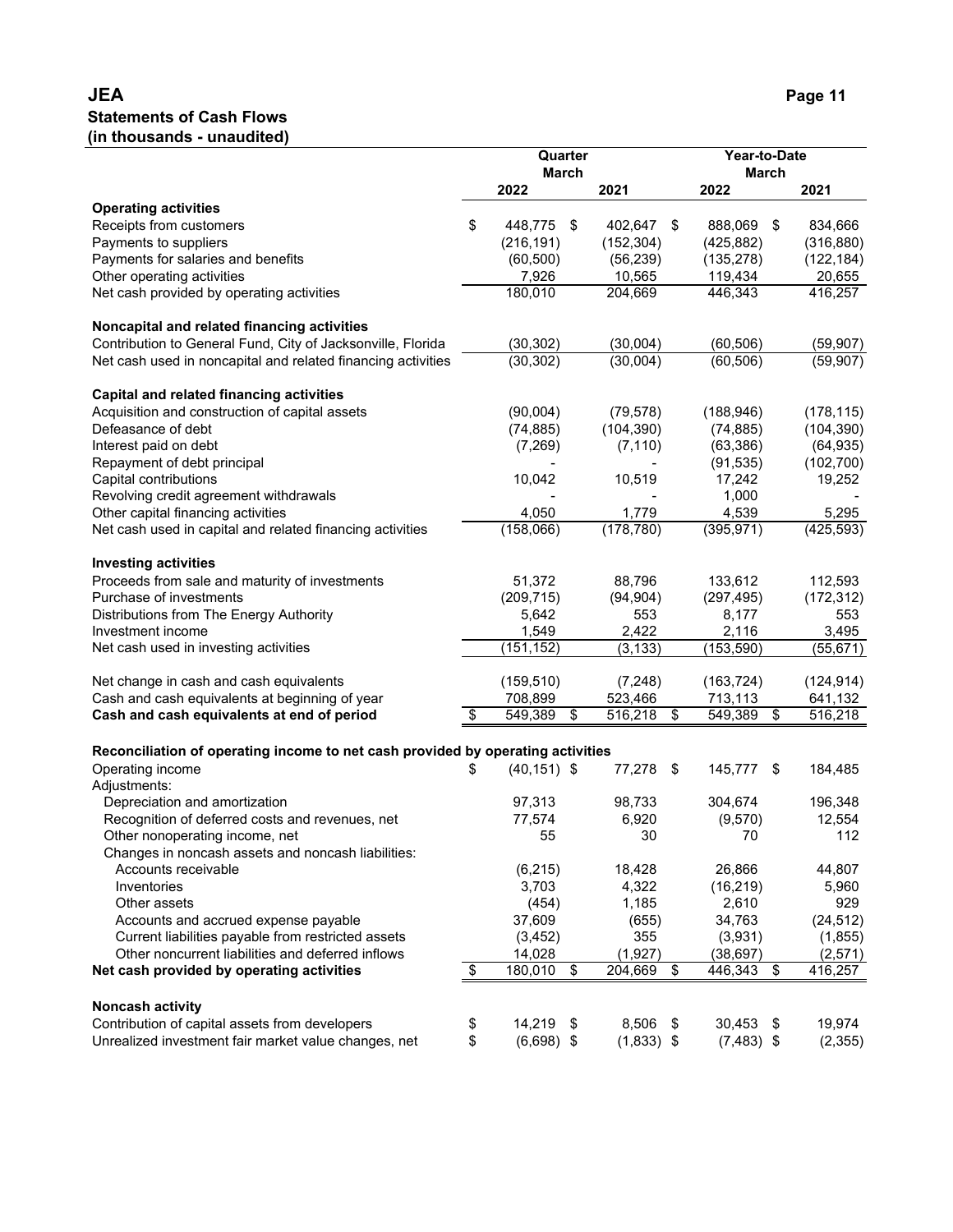#### **JEA Page 12 Combining Statement of Net Position (in thousands - unaudited) March 2022**

|                                                           | <b>Electric</b><br><b>System and</b><br><b>Bulk Power</b><br><b>Supply</b><br><b>System</b> | <b>SJRPP</b><br><b>System</b> | Elimination<br>of<br>intercompany<br>transactions | <b>Total</b><br><b>Electric</b><br><b>Enterprise</b><br><b>Fund</b> | <b>Water and</b><br><b>Sewer</b><br><b>Enterprise</b><br><b>Fund</b> | <b>District</b><br><b>Energy</b><br><b>System</b><br><b>Fund</b> | <b>Total JEA</b> |
|-----------------------------------------------------------|---------------------------------------------------------------------------------------------|-------------------------------|---------------------------------------------------|---------------------------------------------------------------------|----------------------------------------------------------------------|------------------------------------------------------------------|------------------|
| <b>Assets</b>                                             |                                                                                             |                               |                                                   |                                                                     |                                                                      |                                                                  |                  |
| Current assets:                                           |                                                                                             |                               |                                                   |                                                                     |                                                                      |                                                                  |                  |
| Cash and cash equivalents                                 | 224,969<br>\$                                                                               | \$<br>54,966                  | $\sqrt{3}$                                        | 279,935<br>\$                                                       | 76,668 \$<br>\$                                                      | 1,487                                                            | 358,090<br>\$    |
| Investments                                               |                                                                                             | 192                           |                                                   | 192                                                                 |                                                                      |                                                                  | 192              |
| Customer accounts receivable, net of allowance (\$1,531)  | 140,506                                                                                     |                               |                                                   | 140,506                                                             | 53,455                                                               | 273                                                              | 194,234          |
| Inventories:                                              |                                                                                             |                               |                                                   |                                                                     |                                                                      |                                                                  |                  |
| Materials and supplies                                    | 2,313                                                                                       |                               |                                                   | 2,313                                                               | 64,327                                                               |                                                                  | 66,640           |
| Fuel                                                      | 45,286                                                                                      |                               | $\tilde{\phantom{a}}$                             | 45,286                                                              |                                                                      |                                                                  | 45,286           |
| Other current assets                                      | 22,622                                                                                      | 54                            | (75)                                              | 22,601                                                              | 3,504                                                                | 12                                                               | 26,117           |
| <b>Total current assets</b>                               | 435,696                                                                                     | 55,212                        | (75)                                              | 490,833                                                             | 197,954                                                              | 1,772                                                            | 690,559          |
| Noncurrent assets:<br>Restricted assets:                  |                                                                                             |                               |                                                   |                                                                     |                                                                      |                                                                  |                  |
| Cash and cash equivalents                                 | 1,759                                                                                       | 79,253                        |                                                   | 81,012                                                              | 109,144                                                              | 1,143                                                            | 191,299          |
| Investments                                               | 315,462                                                                                     | 1,092                         |                                                   | 316,554                                                             | 113,611                                                              |                                                                  | 430,165          |
| Accounts and interest receivable                          |                                                                                             | 481                           | $\overline{\phantom{a}}$                          | 481                                                                 | 7                                                                    | $\overline{\phantom{a}}$                                         | 488              |
| Total restricted assets                                   | 317,221                                                                                     | 80,826                        | $\blacksquare$                                    | 398,047                                                             | 222,762                                                              | 1,143                                                            | 621,952          |
| Costs to be recovered from future revenues                | 396,268                                                                                     | 185,894                       |                                                   | 582,162                                                             | 280,984                                                              | 30                                                               | 863,176          |
| Hedging derivative instruments                            | 236,121                                                                                     |                               |                                                   | 236,121                                                             |                                                                      |                                                                  | 236,121          |
| Other assets                                              | 27,894                                                                                      | 7,050                         | (4, 765)                                          | 30,179                                                              | 40                                                                   |                                                                  | 30,219           |
| <b>Total noncurrent assets</b>                            | 977,504                                                                                     | 273,770                       | (4, 765)                                          | 1,246,509                                                           | 503,786                                                              | 1,173                                                            | 1,751,468        |
| Net capital assets                                        | 2,465,343                                                                                   | 8,710                         | $\blacksquare$                                    | 2,474,053                                                           | 2,835,164                                                            | 34,613                                                           | 5,343,830        |
| <b>Total assets</b>                                       | 3,878,543                                                                                   | 337,692                       | (4, 840)                                          | 4,211,395                                                           | 3,536,904                                                            | 37,558                                                           | 7,785,857        |
| Deferred outflows of resources                            |                                                                                             |                               |                                                   |                                                                     |                                                                      |                                                                  |                  |
| Unrealized pension contributions and losses               | 90,081                                                                                      | 4,616                         |                                                   | 94,697                                                              | 62,599                                                               |                                                                  | 157,296          |
| Accumulated decrease in fair value of hedging derivatives | 67,809                                                                                      |                               |                                                   | 67,809                                                              | 16,420                                                               | $\sim$                                                           | 84,229           |
| Unamortized deferred losses on refundings                 | 47,998                                                                                      | 2,567                         | $\blacksquare$                                    | 50,565                                                              | 34,360                                                               | 151                                                              | 85,076           |
| Unrealized asset retirement obligation                    | 42,881                                                                                      | 274                           | $\blacksquare$                                    | 43,155                                                              |                                                                      |                                                                  | 43,155           |
| Unrealized OPEB contributions and losses                  | 4,308                                                                                       | $\blacksquare$                | $\blacksquare$                                    | 4,308                                                               | 2,994                                                                | $\overline{\phantom{a}}$                                         | 7,302            |
| Total deferred outflows of resources                      | 253,077                                                                                     | 7,457                         |                                                   | 260,534                                                             | 116,373                                                              | 151                                                              | 377,058          |
| Total assets and deferred outflows of resources           | \$4,131,620                                                                                 | \$<br>345,149                 | \$<br>(4, 840)                                    | \$4,471,929                                                         | \$3,653,277                                                          | 37,709<br>\$                                                     | \$8,162,915      |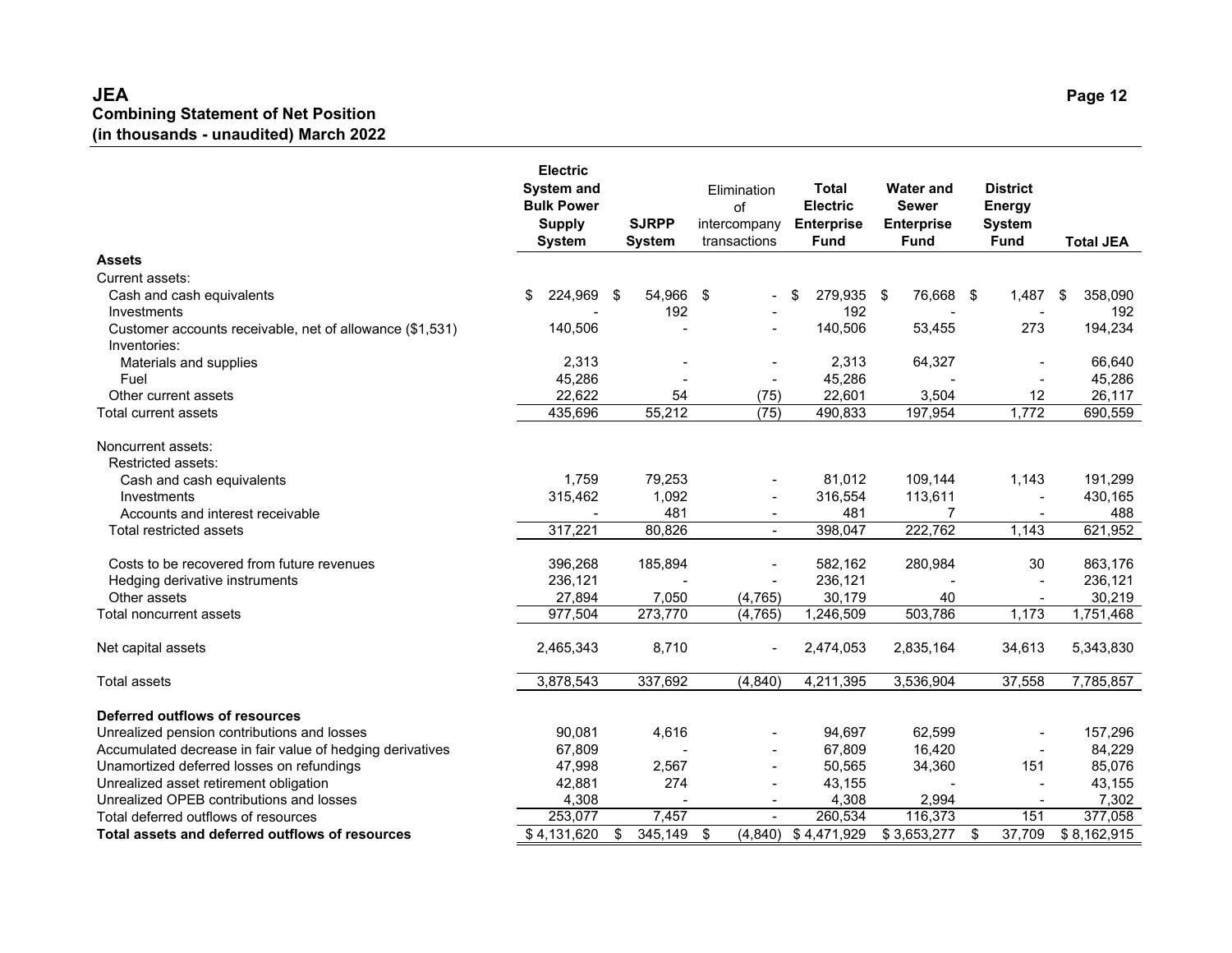#### **JEA Page 13 Combining Statement of Net Position (in thousands - unaudited) March 2022**

|                                                                    | <b>Electric</b><br>System and<br><b>Bulk Power</b><br>Supply<br>System | <b>SJRPP</b><br>System |      | Elimination<br>οf<br>intercompany<br>transactions | <b>Total</b><br><b>Electric</b><br><b>Enterprise</b><br>Fund | <b>Water and</b><br>Sewer<br><b>Enterprise</b><br>Fund |     | <b>District</b><br>Energy<br>System<br>Fund |             | <b>Total JEA</b> |
|--------------------------------------------------------------------|------------------------------------------------------------------------|------------------------|------|---------------------------------------------------|--------------------------------------------------------------|--------------------------------------------------------|-----|---------------------------------------------|-------------|------------------|
| <b>Liabilities</b>                                                 |                                                                        |                        |      |                                                   |                                                              |                                                        |     |                                             |             |                  |
| <b>Current liabilities:</b>                                        |                                                                        |                        |      |                                                   |                                                              |                                                        |     |                                             |             |                  |
| Accounts and accrued expense payable                               | \$<br>71,396                                                           | \$<br>27,645           | - \$ | $(36)$ \$                                         | 99,005 \$                                                    | 8,689                                                  | -\$ | 53                                          | \$          | 107,747          |
| Customer deposits and prepayments                                  | 56,403                                                                 |                        |      |                                                   | 56,403                                                       | 29,001                                                 |     | Ĭ.                                          |             | 85,404           |
| Billings on behalf of state and local governments                  | 20,082                                                                 |                        |      |                                                   | 20,082                                                       | 3,867                                                  |     | $\overline{\phantom{a}}$                    |             | 23,949           |
| Compensation and benefits payable                                  | 3,957                                                                  |                        |      | ÷,                                                | 3,957                                                        | 4,823                                                  |     | 41                                          |             | 8,821            |
| City of Jacksonville payable                                       | 8,041                                                                  |                        |      | $\blacksquare$                                    | 8,041                                                        | 2,237                                                  |     | $\overline{\phantom{a}}$                    |             | 10,278           |
| Asset retirement obligation                                        | 1,787                                                                  | 274                    |      |                                                   | 2,061                                                        |                                                        |     | $\overline{\phantom{a}}$                    |             | 2,061            |
| <b>Total current liabilities</b>                                   | 161,666                                                                | 27,919                 |      | (36)                                              | 189,549                                                      | 48,617                                                 |     | 94                                          |             | 238,260          |
| Current liabilities payable from restricted assets:                |                                                                        |                        |      |                                                   |                                                              |                                                        |     |                                             |             |                  |
| Debt due within one year                                           | 47,120                                                                 | 15,285                 |      | ÷                                                 | 62,405                                                       | 9,850                                                  |     | 1,815                                       |             | 74,070           |
| Interest payable                                                   | 23,484                                                                 | 4,166                  |      | ÷,                                                | 27,650                                                       | 22,597                                                 |     | 604                                         |             | 50,851           |
| Construction contracts and accounts payable                        | 4,570                                                                  | 656                    |      | (39)                                              | 5,187                                                        | 18,741                                                 |     | 132                                         |             | 24,060           |
| Renewal and replacement reserve                                    |                                                                        | 33,920                 |      |                                                   | 33,920                                                       |                                                        |     |                                             |             | 33,920           |
| Total current liabilities payable from restricted assets           | 75,174                                                                 | 54,027                 |      | (39)                                              | 129,162                                                      | 51,188                                                 |     | 2,551                                       |             | 182,901          |
| Noncurrent liabilities:                                            |                                                                        |                        |      |                                                   |                                                              |                                                        |     |                                             |             |                  |
| Long-term debt:                                                    |                                                                        |                        |      |                                                   |                                                              |                                                        |     |                                             |             |                  |
| Debt payable, less current portion                                 | 1.349.290                                                              | 195,050                |      | $\overline{\phantom{a}}$                          | 1,544,340                                                    | 1,187,055                                              |     | 28,825                                      |             | 2,760,220        |
| Unamortized premium, net                                           | 94,770                                                                 | 231                    |      | $\overline{\phantom{a}}$                          | 95,001                                                       | 88,004                                                 |     | (17)                                        |             | 182,988          |
| Fair value of debt management strategy instruments                 | 67,809                                                                 |                        |      |                                                   | 67,809                                                       | 16,310                                                 |     |                                             |             | 84,119           |
| Total long-term debt                                               | 1,511,869                                                              | 195,281                |      | $\blacksquare$                                    | 1,707,150                                                    | 1,291,369                                              |     | 28,808                                      |             | 3,027,327        |
| Net pension liability                                              | 430.446                                                                |                        |      | $\blacksquare$                                    | 430.446                                                      | 299,123                                                |     | $\overline{\phantom{a}}$                    |             | 729.569          |
| Asset retirement obligations                                       | 41,094                                                                 |                        |      | $\blacksquare$                                    | 41,094                                                       |                                                        |     | $\blacksquare$                              |             | 41,094           |
| Compensation and benefits payable                                  | 23,229                                                                 |                        |      |                                                   | 23,229                                                       | 9,374                                                  |     | 94                                          |             | 32,697           |
| Net OPEB liability                                                 | 3,030                                                                  |                        |      | ٠                                                 | 3,030                                                        | 2,106                                                  |     | $\overline{a}$                              |             | 5,136            |
| <b>Other liabilities</b>                                           | 18,229                                                                 | 4,765                  |      | (4,765)                                           | 18,229                                                       |                                                        |     |                                             |             | 18,229           |
| Total noncurrent liabilities                                       | 2,027,897                                                              | 200,046                |      | (4, 765)                                          | 2,223,178                                                    | 1,601,972                                              |     | 28,902                                      |             | 3,854,052        |
| <b>Total liabilities</b>                                           | 2,264,737                                                              | 281,992                |      | (4, 840)                                          | 2,541,889                                                    | 1,701,777                                              |     | 31,547                                      |             | 4,275,213        |
| Deferred inflows of resources                                      |                                                                        |                        |      |                                                   |                                                              |                                                        |     |                                             |             |                  |
| Revenues to be used for future costs                               | 56,691                                                                 | 5,094                  |      | $\blacksquare$                                    | 61,785                                                       | 29,075                                                 |     | ÷,                                          |             | 90,860           |
| Accumulated increase in fair value of hedging derivatives          | 236,121                                                                |                        |      |                                                   | 236,121                                                      | 110                                                    |     |                                             |             | 236,231          |
| Unrealized OPEB gains                                              | 8,688                                                                  |                        |      | $\overline{a}$                                    | 8,688                                                        | 6,037                                                  |     | $\overline{a}$                              |             | 14,725           |
| Unrealized pension gains                                           | 7,355                                                                  | 1,807                  |      | $\overline{a}$                                    | 9,162                                                        | 5,111                                                  |     |                                             |             | 14,273           |
| Total deferred inflows of resources                                | 308,855                                                                | 6,901                  |      | $\mathbf{r}$                                      | 315,756                                                      | 40,333                                                 |     | $\overline{a}$                              |             | 356,089          |
| <b>Net position</b>                                                |                                                                        |                        |      |                                                   |                                                              |                                                        |     |                                             |             |                  |
| Net investment in capital assets                                   | 1,112,082                                                              | (5,957)                |      | $\overline{a}$                                    | 1,106,125                                                    | 1,656,365                                              |     | 4,038                                       |             | 2,766,528        |
| Restricted for:                                                    |                                                                        |                        |      |                                                   |                                                              |                                                        |     |                                             |             |                  |
| Capital projects                                                   | 219,795                                                                |                        |      | $\overline{\phantom{a}}$                          | 219,795                                                      | 135,944                                                |     | (368)                                       |             | 355,371          |
| Debt service                                                       | 22.349                                                                 | 7,706                  |      |                                                   | 30,055                                                       | 5,043                                                  |     | 907                                         |             | 36,005           |
| Other purposes                                                     | (1,759)                                                                | 26,939                 |      | 39                                                | 25,219                                                       | 2,944                                                  |     | $\overline{a}$                              |             | 28,163           |
| Unrestricted                                                       | 205,561                                                                | 27,568                 |      | (39)                                              | 233,090                                                      | 110,871                                                |     | 1,585                                       |             | 345,546          |
| Total net position                                                 | 1,558,028                                                              | 56,256                 |      |                                                   | 1,614,284                                                    | 1,911,167                                              |     | 6,162                                       |             | 3,531,613        |
| Total liabilities, deferred inflows of resources, and net position | \$4,131,620                                                            | \$<br>345,149          | \$   | (4.840)                                           | \$4,471,929                                                  | \$3,653,277                                            | \$  | 37,709                                      | \$8,162,915 |                  |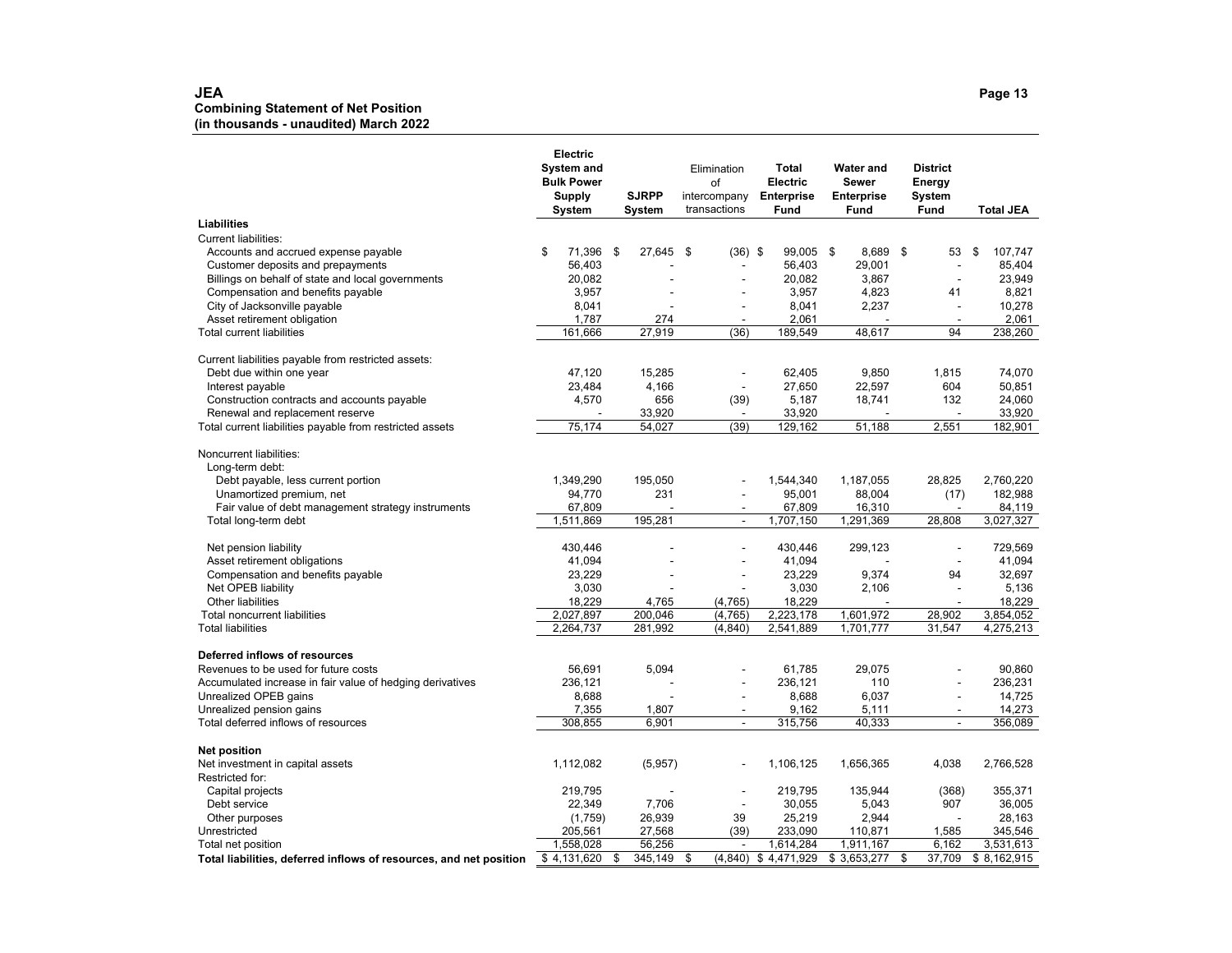#### **JEA Page 14 Combining Statement of Net Position (in thousands) September 2021**

|                                                           | <b>Electric</b><br><b>System and</b><br><b>Bulk Power</b><br><b>Supply</b><br><b>System</b> | <b>SJRPP</b><br><b>System</b> | Elimination<br>of<br>intercompany<br>transactions | <b>Total</b><br><b>Electric</b><br><b>Enterprise</b><br><b>Fund</b> | <b>Water and</b><br><b>Sewer</b><br><b>Enterprise</b><br><b>Fund</b> | <b>District</b><br><b>Energy</b><br><b>System</b><br><b>Fund</b> | <b>Total JEA</b> |
|-----------------------------------------------------------|---------------------------------------------------------------------------------------------|-------------------------------|---------------------------------------------------|---------------------------------------------------------------------|----------------------------------------------------------------------|------------------------------------------------------------------|------------------|
| <b>Assets</b>                                             |                                                                                             |                               |                                                   |                                                                     |                                                                      |                                                                  |                  |
| Current assets:                                           |                                                                                             |                               |                                                   |                                                                     |                                                                      |                                                                  |                  |
| Cash and cash equivalents                                 | 222,273<br>\$                                                                               | \$<br>51,335 \$               |                                                   | 273,608<br>\$                                                       | 75,668 \$<br>- \$                                                    | 1,219                                                            | 350,495<br>\$    |
| Investments                                               |                                                                                             | 4,140                         |                                                   | 4,140                                                               |                                                                      |                                                                  | 4,140            |
| Customer accounts receivable, net of allowance (\$3,155)  | 165,572                                                                                     |                               |                                                   | 165,572                                                             | 55,273                                                               | 503                                                              | 221,348          |
| Inventories:                                              |                                                                                             |                               |                                                   |                                                                     |                                                                      |                                                                  |                  |
| Materials and supplies                                    | 2,248                                                                                       |                               |                                                   | 2,248                                                               | 60,548                                                               |                                                                  | 62,796           |
| Fuel                                                      | 32,911                                                                                      |                               | $\overline{a}$                                    | 32,911                                                              |                                                                      |                                                                  | 32,911           |
| Other current assets                                      | 22,864                                                                                      | 125                           | (4,279)                                           | 18,710                                                              | 5,720                                                                | 4                                                                | 24,434           |
| Total current assets                                      | 445,868                                                                                     | 55,600                        | (4,279)                                           | 497,189                                                             | 197,209                                                              | 1,726                                                            | 696,124          |
| Noncurrent assets:<br>Restricted assets:                  |                                                                                             |                               |                                                   |                                                                     |                                                                      |                                                                  |                  |
| Cash and cash equivalents                                 | 164,501                                                                                     | 82,618                        |                                                   | 247,119                                                             | 112,468                                                              | 3,031                                                            | 362,618          |
| Investments                                               | 168,306                                                                                     | 9,677                         |                                                   | 177,983                                                             | 91,837                                                               |                                                                  | 269,820          |
| Accounts and interest receivable                          |                                                                                             | 233                           | $\blacksquare$                                    | 233                                                                 | 7                                                                    | $\overline{\phantom{a}}$                                         | 240              |
| Total restricted assets                                   | 332,807                                                                                     | 92,528                        | $\blacksquare$                                    | 425,335                                                             | 204,312                                                              | 3,031                                                            | 632,678          |
| Costs to be recovered from future revenues                | 376,214                                                                                     | 220,155                       |                                                   | 596,369                                                             | 285,550                                                              | 30                                                               | 881,949          |
| Hedging derivative instruments                            | 150,453                                                                                     |                               |                                                   | 150,453                                                             |                                                                      |                                                                  | 150,453          |
| Other assets                                              | 20,335                                                                                      | 7,051                         | (4, 765)                                          | 22,621                                                              | 318                                                                  |                                                                  | 22,939           |
| Total noncurrent assets                                   | 879,809                                                                                     | 319,734                       | (4, 765)                                          | 1,194,778                                                           | 490,180                                                              | 3,061                                                            | 1,688,019        |
|                                                           |                                                                                             |                               |                                                   |                                                                     |                                                                      |                                                                  |                  |
| Net capital assets                                        | 2,608,916                                                                                   | 8,914                         | $\blacksquare$                                    | 2,617,830                                                           | 2,824,294                                                            | 34,369                                                           | 5,476,493        |
| <b>Total assets</b>                                       | 3,934,593                                                                                   | 384,248                       | (9,044)                                           | 4,309,797                                                           | 3,511,683                                                            | 39,156                                                           | 7,860,636        |
| Deferred outflows of resources                            |                                                                                             |                               |                                                   |                                                                     |                                                                      |                                                                  |                  |
| Unrealized pension contributions and losses               | 90,081                                                                                      | 4,616                         |                                                   | 94,697                                                              | 62,599                                                               |                                                                  | 157,296          |
| Accumulated decrease in fair value of hedging derivatives | 102,752                                                                                     |                               | $\blacksquare$                                    | 102,752                                                             | 26,603                                                               | $\overline{a}$                                                   | 129,355          |
| Unamortized deferred losses on refundings                 | 51,043                                                                                      | 3,099                         | $\blacksquare$                                    | 54,142                                                              | 35,430                                                               | 157                                                              | 89,729           |
| Unamortized asset retirement obligation                   | 37,601                                                                                      | 68                            | $\blacksquare$                                    | 37,669                                                              |                                                                      |                                                                  | 37,669           |
| Unrealized OPEB contributions and losses                  | 4,308                                                                                       | $\blacksquare$                | $\blacksquare$                                    | 4,308                                                               | 2,994                                                                | $\blacksquare$                                                   | 7,302            |
| Total deferred outflows of resources                      | 285,785                                                                                     | 7,783                         | $\overline{a}$                                    | 293,568                                                             | 127,626                                                              | 157                                                              | 421,351          |
| Total assets and deferred outflows of resources           | \$4,220,378                                                                                 | \$<br>392,031                 | \$<br>(9,044)                                     | \$4,603,365                                                         | \$3,639,309                                                          | 39,313<br>\$                                                     | \$8,281,987      |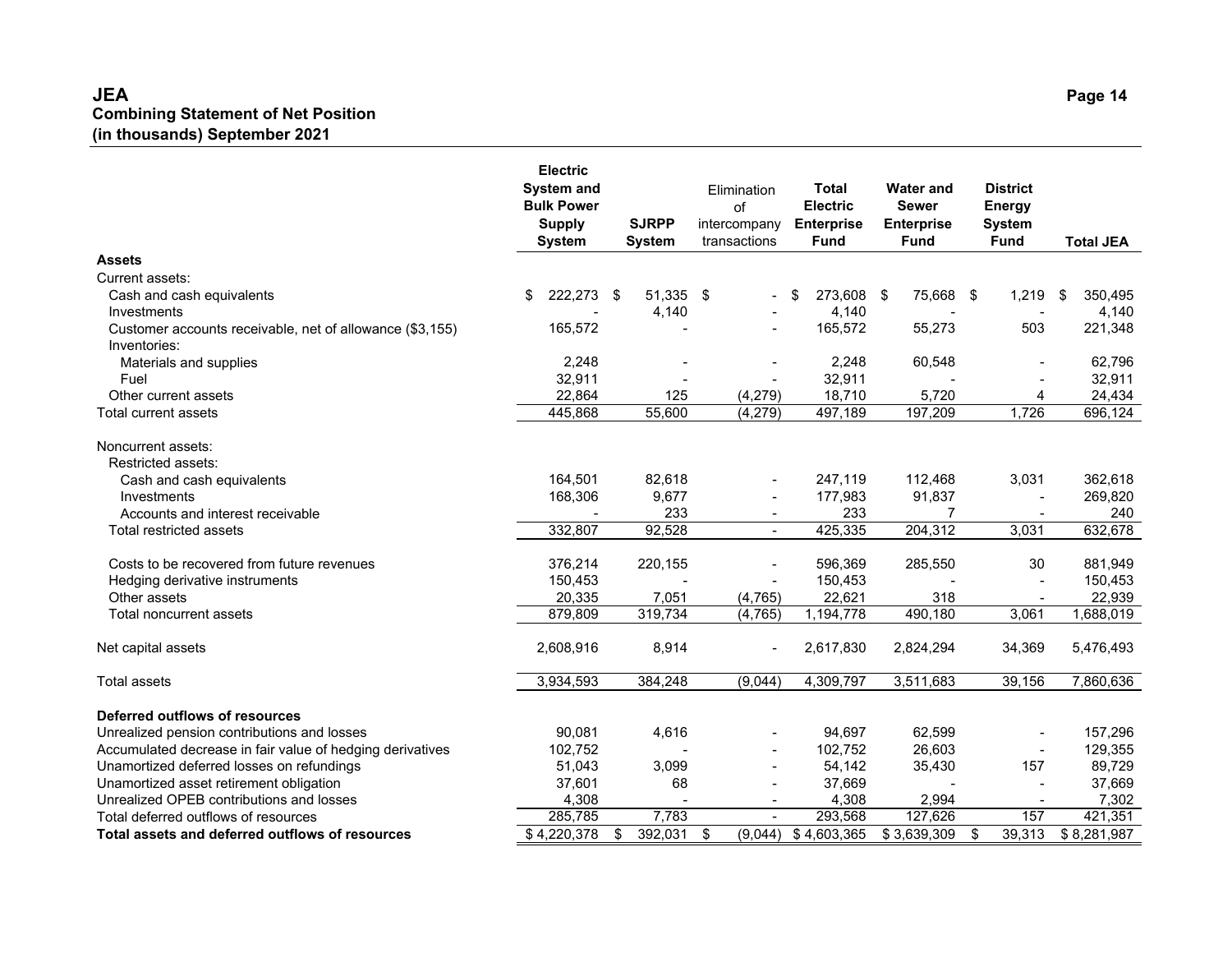#### **JEA Page 15 Combining Statement of Net Position (in thousands) September 2021**

|                                                                    | <b>Electric</b><br>System and<br><b>Bulk Power</b><br>Supply<br>System | <b>SJRPP</b><br>System | Elimination<br>οf<br>intercompany<br>transactions | <b>Total</b><br><b>Electric</b><br><b>Enterprise</b><br>Fund | <b>Water and</b><br>Sewer<br><b>Enterprise</b><br>Fund | <b>District</b><br>Energy<br>System<br>Fund | <b>Total JEA</b> |
|--------------------------------------------------------------------|------------------------------------------------------------------------|------------------------|---------------------------------------------------|--------------------------------------------------------------|--------------------------------------------------------|---------------------------------------------|------------------|
| <b>Liabilities</b>                                                 |                                                                        |                        |                                                   |                                                              |                                                        |                                             |                  |
| <b>Current liabilities:</b>                                        |                                                                        |                        |                                                   |                                                              |                                                        |                                             |                  |
| Accounts and accrued expense payable                               | \$<br>67,698                                                           | \$<br>517              | \$<br>$(33)$ \$                                   | 68,182 \$                                                    | 8,418 \$                                               | 102 \$                                      | 76,702           |
| Customer deposits and prepayments                                  | 57,354                                                                 |                        |                                                   | 57,354                                                       | 17,676                                                 | $\overline{a}$                              | 75,030           |
| Billings on behalf of state and local governments                  | 22,218                                                                 |                        |                                                   | 22,218                                                       | 3,788                                                  | $\overline{a}$                              | 26,006           |
| Compensation and benefits payable                                  | 7,229                                                                  |                        | ÷,                                                | 7,229                                                        | 6,069                                                  | 63                                          | 13,361           |
| City of Jacksonville payable                                       | 7,978                                                                  |                        | $\blacksquare$                                    | 7,978                                                        | 2,215                                                  | $\overline{a}$                              | 10,193           |
| Asset retirement obligation                                        | 3,239                                                                  | 68                     |                                                   | 3,307                                                        |                                                        | $\overline{\phantom{a}}$                    | 3,307            |
| <b>Total current liabilities</b>                                   | 165,716                                                                | 585                    | (33)                                              | 166,268                                                      | 38,166                                                 | 165                                         | 204,599          |
| Current liabilities payable from restricted assets:                |                                                                        |                        |                                                   |                                                              |                                                        |                                             |                  |
| Debt due within one year                                           | 66,220                                                                 | 14,175                 | $\overline{\phantom{a}}$                          | 80,395                                                       | 9,370                                                  | 1,770                                       | 91,535           |
| Interest payable                                                   | 24,886                                                                 | 4,947                  |                                                   | 29,833                                                       | 20,994                                                 | 627                                         | 51,454           |
| Construction contracts and accounts payable                        | 9,226                                                                  | 5,732                  | (4,246)                                           | 10,712                                                       | 33,924                                                 | 830                                         | 45,466           |
| Renewal and replacement reserve                                    |                                                                        | 32,776                 |                                                   | 32,776                                                       |                                                        |                                             | 32,776           |
| Total current liabilities payable from restricted assets           | 100,332                                                                | 57,630                 | (4, 246)                                          | 153,716                                                      | 64,288                                                 | 3,227                                       | 221,231          |
| Noncurrent liabilities:                                            |                                                                        |                        |                                                   |                                                              |                                                        |                                             |                  |
| Long-term debt:                                                    |                                                                        |                        |                                                   |                                                              |                                                        |                                             |                  |
| Debt payable, less current portion                                 | 1,444,040                                                              | 237,590                | $\overline{\phantom{a}}$                          | 1,681,630                                                    | 1,196,905                                              | 29,640                                      | 2,908,175        |
| Unamortized premium (discount), net                                | 99,631                                                                 | 331                    | $\blacksquare$                                    | 99,962                                                       | 94,127                                                 | (19)                                        | 194,070          |
| Fair value of debt management strategy instruments                 | 102,752                                                                |                        |                                                   | 102,752                                                      | 26,603                                                 |                                             | 129,355          |
| Total long-term debt                                               | 1,646,423                                                              | 237,921                | $\blacksquare$                                    | 1,884,344                                                    | 1,317,635                                              | 29,621                                      | 3,231,600        |
| Net pension liability                                              | 430.446                                                                |                        | $\blacksquare$                                    | 430.446                                                      | 299,123                                                | $\overline{a}$                              | 729.569          |
| Asset retirement obligation                                        | 34,362                                                                 |                        | $\blacksquare$                                    | 34,362                                                       |                                                        | $\blacksquare$                              | 34,362           |
| Compensation and benefits payable                                  | 23,915                                                                 |                        |                                                   | 23,915                                                       | 9,441                                                  | 77                                          | 33,433           |
| Net OPEB liability                                                 | 3,030                                                                  |                        |                                                   | 3,030                                                        | 2,106                                                  | $\blacksquare$                              | 5,136            |
| <b>Other liabilities</b>                                           | 18,338                                                                 | 4,765                  | (4, 765)                                          | 18,338                                                       |                                                        |                                             | 18,338           |
| <b>Total noncurrent liabilities</b>                                | 2,156,514                                                              | 242,686                | (4, 765)                                          | 2,394,435                                                    | 1,628,305                                              | 29,698                                      | 4,052,438        |
| <b>Total liabilities</b>                                           | 2,422,562                                                              | 300,901                | (9,044)                                           | 2,714,419                                                    | 1,730,759                                              | 33,090                                      | 4,478,268        |
| Deferred inflows of resources                                      |                                                                        |                        |                                                   |                                                              |                                                        |                                             |                  |
| Revenues to be used for future costs                               | 121,643                                                                | 5,094                  | $\blacksquare$                                    | 126,737                                                      | 30,077                                                 |                                             | 156,814          |
| Accumulated increase in fair value of hedging derivatives          | 150,453                                                                |                        |                                                   | 150,453                                                      |                                                        |                                             | 150,453          |
| Unrealized OPEB gains                                              | 8,688                                                                  |                        | $\overline{\phantom{a}}$                          | 8,688                                                        | 6,037                                                  | $\overline{a}$                              | 14,725           |
| Unrealized pension gains                                           | 7,355                                                                  | 1,807                  | $\overline{a}$                                    | 9,162                                                        | 5,111                                                  |                                             | 14,273           |
| Total deferred inflows of resources                                | 288,139                                                                | 6,901                  | $\mathbf{r}$                                      | 295,040                                                      | 41,225                                                 | $\overline{a}$                              | 336,265          |
| <b>Net position</b>                                                |                                                                        |                        |                                                   |                                                              |                                                        |                                             |                  |
| Net investment in capital assets                                   | 1,089,669                                                              | (15, 562)              | $\overline{a}$                                    | 1,074,107                                                    | 1,619,661                                              | 2,336                                       | 2,696,104        |
| Restricted for:                                                    |                                                                        |                        |                                                   |                                                              |                                                        |                                             |                  |
| Capital projects                                                   | 184,086                                                                |                        | $\overline{\phantom{a}}$                          | 184,086                                                      | 111,339                                                | 634                                         | 296,059          |
| Debt service                                                       | 64,931                                                                 | 14,542                 |                                                   | 79,473                                                       | 9,180                                                  | 1,770                                       | 90.423           |
| Other purposes                                                     | 3,060                                                                  | 30,166                 | 4,246                                             | 37,472                                                       | 7,302                                                  |                                             | 44,774           |
| Unrestricted                                                       | 167,931                                                                | 55,083                 | (4, 246)                                          | 218,768                                                      | 119,843                                                | 1,483                                       | 340,094          |
| Total net position                                                 | 1,509,677                                                              | 84,229                 |                                                   | 1,593,906                                                    | 1,867,325                                              | 6,223                                       | 3,467,454        |
| Total liabilities, deferred inflows of resources, and net position | \$4,220,378                                                            | \$<br>392,031          | \$<br>(9.044)                                     | \$4,603,365                                                  | \$3,639,309                                            | \$<br>39,313                                | \$8,281,987      |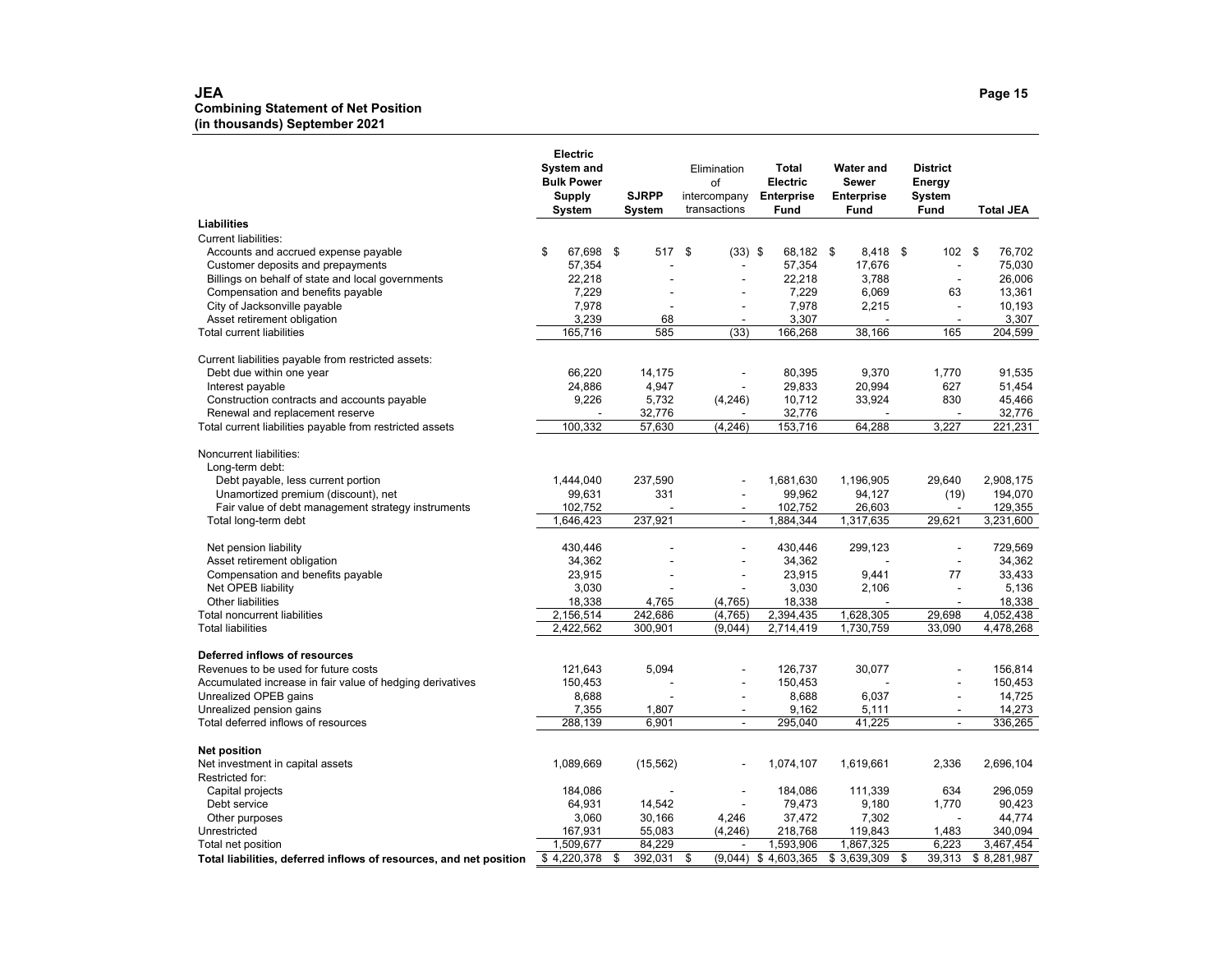#### **JEA Page 16 Combining Statement of Revenue, Expense, and Changes in Net Position (in thousands - unaudited) for the quarter ended March 2022**

|                                                         | <b>Electric</b><br>System and<br><b>Bulk Power</b><br><b>Supply</b><br>System | <b>SJRPP</b><br><b>System</b> | Elimination<br>of<br>intercompany<br>transactions | <b>Total</b><br><b>Electric</b><br><b>Enterprise</b><br><b>Fund</b> | <b>Water and</b><br><b>Sewer</b><br><b>Enterprise</b><br>Fund | <b>District</b><br>Energy<br><b>System</b><br>Fund | Elimination<br>of<br>intercompany<br>transactions | <b>Total JEA</b> |
|---------------------------------------------------------|-------------------------------------------------------------------------------|-------------------------------|---------------------------------------------------|---------------------------------------------------------------------|---------------------------------------------------------------|----------------------------------------------------|---------------------------------------------------|------------------|
| <b>Operating revenue</b>                                |                                                                               |                               |                                                   |                                                                     |                                                               |                                                    |                                                   |                  |
| Electric                                                | \$<br>315,054<br>\$                                                           | 33,965                        | $(33,965)$ \$<br>\$                               | 315,054 \$                                                          | $\sim$                                                        | -\$                                                | $(4,648)$ \$<br>\$                                | 310,406          |
| Water and sewer                                         |                                                                               |                               |                                                   |                                                                     | 115,175                                                       |                                                    | (52)                                              | 115,123          |
| District energy system<br>Other operating revenue       | 6,133                                                                         | 127                           |                                                   | 6,260                                                               | 5,332                                                         | 1,838                                              | (74)<br>(574)                                     | 1,764<br>11,018  |
| Total operating revenue                                 | 321,187                                                                       | 34,092                        | (33,965)                                          | 321,314                                                             | 120,507                                                       | 1,838                                              | (5, 348)                                          | 438,311          |
|                                                         |                                                                               |                               |                                                   |                                                                     |                                                               |                                                    |                                                   |                  |
| <b>Operating expense</b><br>Operations and maintenance: |                                                                               |                               |                                                   |                                                                     |                                                               |                                                    |                                                   |                  |
| Maintenance and other operating expense                 | 60,814                                                                        | 28,725                        |                                                   | 89,539                                                              | 48,933                                                        | 1,014                                              | (5,348)                                           | 134,138          |
| Fuel                                                    | 90,540                                                                        |                               |                                                   | 90,540                                                              |                                                               |                                                    |                                                   | 90,540           |
| Purchased power                                         | 94,032                                                                        | $\overline{\phantom{a}}$      | (33,965)                                          | 60,067                                                              | $\blacksquare$                                                |                                                    | $\blacksquare$                                    | 60,067           |
| Depreciation                                            | 53,567                                                                        | 103                           |                                                   | 53,670                                                              | 42,995                                                        | 648                                                |                                                   | 97,313           |
| State utility and franchise taxes                       | 16,111                                                                        |                               |                                                   | 16,111                                                              | 2,719                                                         |                                                    |                                                   | 18,830           |
| Recognition of deferred costs and revenues, net         | 44,416                                                                        | 30,295                        |                                                   | 74,711                                                              | 2,863                                                         |                                                    |                                                   | 77,574           |
| Total operating expense                                 | 359,480                                                                       | 59,123                        | (33,965)                                          | 384,638                                                             | 97,510                                                        | 1,662                                              | (5, 348)                                          | 478,462          |
| Operating income                                        | (38, 293)                                                                     | (25, 031)                     | $\overline{\phantom{a}}$                          | (63, 324)                                                           | 22,997                                                        | 176                                                | $\overline{\phantom{a}}$                          | (40, 151)        |
| Nonoperating revenue (expense)                          |                                                                               |                               |                                                   |                                                                     |                                                               |                                                    |                                                   |                  |
| Interest on debt                                        | (16, 557)                                                                     | (2, 917)                      |                                                   | (19, 474)                                                           | (9,995)                                                       | (309)                                              |                                                   | (29, 778)        |
| Earnings from The Energy Authority                      | 12,590                                                                        |                               |                                                   | 12,590                                                              |                                                               |                                                    |                                                   | 12,590           |
| Allowance for funds used during construction            | 676                                                                           |                               |                                                   | 676                                                                 | 2,102                                                         | 32                                                 |                                                   | 2,810            |
| Other nonoperating income, net                          | 1,008                                                                         | 64                            |                                                   | 1,072                                                               | 610                                                           |                                                    |                                                   | 1,682            |
| Investment income, net                                  | (3,856)                                                                       |                               | $\overline{a}$                                    | (3,856)                                                             | (1,762)                                                       | 1                                                  | $\overline{\phantom{a}}$                          | (5,617)          |
| Other interest, net                                     | (12)                                                                          | $\blacksquare$                | $\blacksquare$                                    | (12)                                                                | $\sim$                                                        | $\overline{\phantom{a}}$                           | $\overline{\phantom{a}}$                          | (12)             |
| Total nonoperating expense, net                         | (6, 151)                                                                      | (2, 853)                      | $\overline{\phantom{a}}$                          | (9,004)                                                             | (9,045)                                                       | (276)                                              | $\overline{\phantom{a}}$                          | (18, 325)        |
| Income before contributions                             | (44, 444)                                                                     | (27, 884)                     | $\blacksquare$                                    | (72, 328)                                                           | 13,952                                                        | (100)                                              | $\blacksquare$                                    | (58, 476)        |
| <b>Contributions (to) from</b>                          |                                                                               |                               |                                                   |                                                                     |                                                               |                                                    |                                                   |                  |
| General Fund, City of Jacksonville, Florida             | (23, 636)                                                                     |                               |                                                   | (23, 636)                                                           | (6,666)                                                       |                                                    | $\blacksquare$                                    | (30, 302)        |
| Developers and other                                    | 1,297                                                                         |                               |                                                   | 1,297                                                               | 22,964                                                        |                                                    | $\blacksquare$                                    | 24,261           |
| Reduction of plant cost through contributions           | (1, 297)                                                                      |                               | $\overline{\phantom{a}}$                          | (1, 297)                                                            | (12, 922)                                                     |                                                    | $\blacksquare$                                    | (14, 219)        |
| <b>Total contributions</b>                              | (23, 636)                                                                     | $\overline{a}$                | $\overline{a}$                                    | (23, 636)                                                           | 3,376                                                         |                                                    | $\blacksquare$                                    | (20, 260)        |
| Change in net position                                  | (68,080)                                                                      | (27, 884)                     |                                                   | (95, 964)                                                           | 17,328                                                        | (100)                                              |                                                   | (78, 736)        |
| Net position, beginning of year                         | 1,626,108                                                                     | 84,140                        |                                                   | 1,710,248                                                           | 1,893,839                                                     | 6,262                                              |                                                   | 3,610,349        |
| Net position, end of period                             | \$1,558,028<br>\$                                                             | 56,256 \$                     |                                                   | \$1,614,284                                                         | \$1,911,167                                                   | $6,162$ \$<br>-\$                                  | $\overline{\phantom{a}}$                          | \$3,531,613      |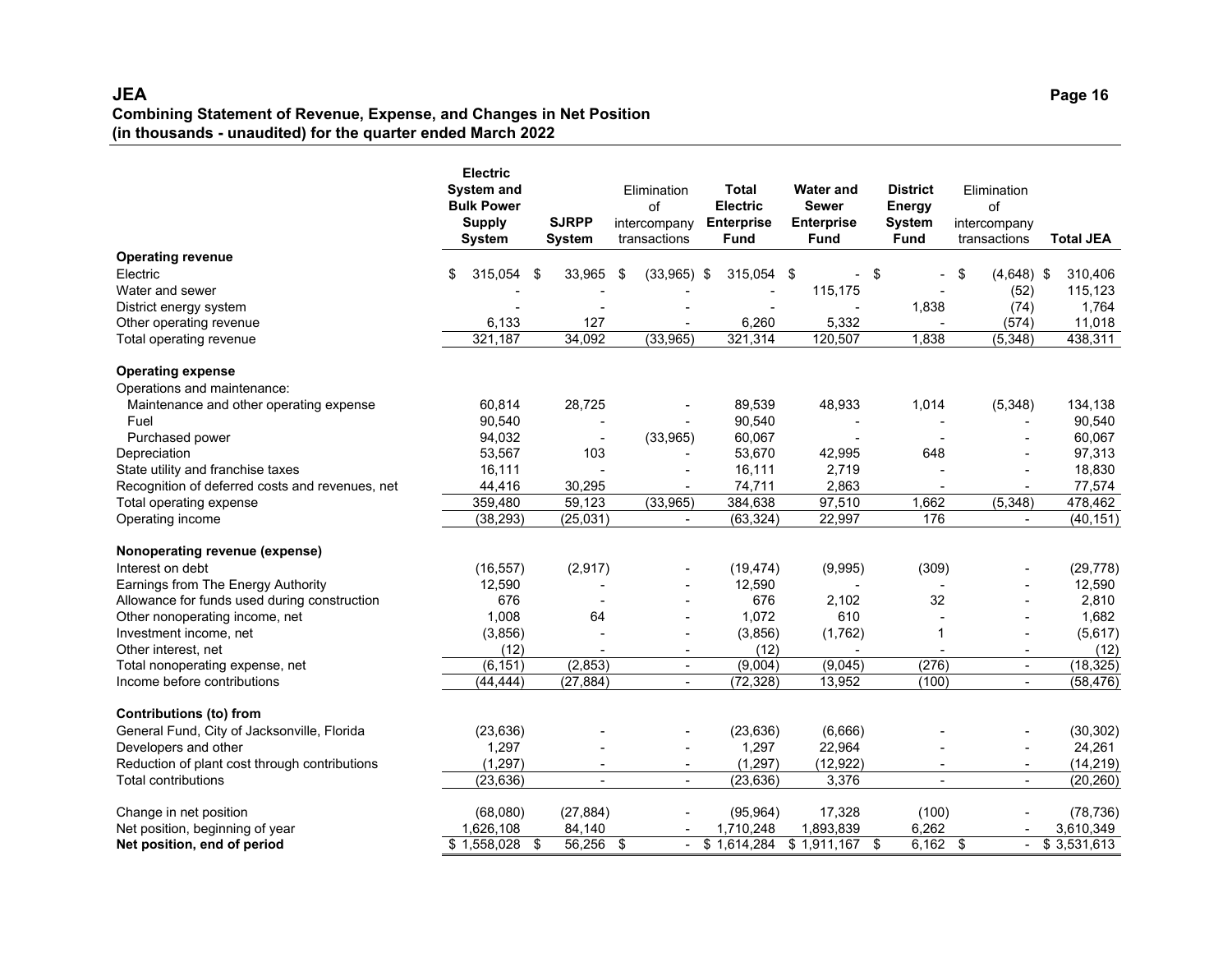#### **JEA Page 17 Combining Statement of Revenue, Expense, and Changes in Net Position (in thousands - unaudited) for the quarter ended March 2021**

|                                                         | <b>Electric</b><br>System and<br><b>Bulk Power</b><br><b>Supply</b><br><b>System</b> | <b>SJRPP</b><br><b>System</b> | Elimination<br>of<br>intercompany<br>transactions | <b>Total</b><br><b>Electric</b><br><b>Enterprise</b><br><b>Fund</b> | <b>Water and</b><br><b>Sewer</b><br><b>Enterprise</b><br><b>Fund</b> | <b>District</b><br>Energy<br>System<br><b>Fund</b> | Elimination<br>of<br>intercompany<br>transactions | <b>Total JEA</b> |
|---------------------------------------------------------|--------------------------------------------------------------------------------------|-------------------------------|---------------------------------------------------|---------------------------------------------------------------------|----------------------------------------------------------------------|----------------------------------------------------|---------------------------------------------------|------------------|
| <b>Operating revenue</b>                                |                                                                                      |                               |                                                   |                                                                     |                                                                      |                                                    |                                                   |                  |
| Electric                                                | \$<br>281,539<br>\$                                                                  | 6,891                         | -\$<br>$(6,891)$ \$                               | 281,539 \$                                                          | $\blacksquare$                                                       | -\$                                                | \$<br>$(3,646)$ \$                                | 277,893          |
| Water and sewer                                         |                                                                                      |                               |                                                   |                                                                     | 109,122                                                              |                                                    | (66)                                              | 109,056          |
| District energy system                                  |                                                                                      |                               |                                                   |                                                                     |                                                                      | 1,680                                              | (67)                                              | 1,613            |
| Other operating revenue                                 | 5,457<br>286,996                                                                     | 26<br>6,917                   | (6, 891)                                          | 5,483                                                               | 3,513<br>112,635                                                     | 1,680                                              | (554)                                             | 8,442            |
| Total operating revenue                                 |                                                                                      |                               |                                                   | 287,022                                                             |                                                                      |                                                    | (4, 333)                                          | 397,004          |
| <b>Operating expense</b><br>Operations and maintenance: |                                                                                      |                               |                                                   |                                                                     |                                                                      |                                                    |                                                   |                  |
| Maintenance and other operating expense                 | 57,244                                                                               | 1,812                         |                                                   | 59,056                                                              | 39,707                                                               | 808                                                | (4, 333)                                          | 95,238           |
| Fuel                                                    | 81,410                                                                               |                               |                                                   | 81,410                                                              |                                                                      |                                                    |                                                   | 81,410           |
| Purchased power                                         | 27,997                                                                               | $\blacksquare$                | (6,891)                                           | 21,106                                                              | $\blacksquare$                                                       |                                                    |                                                   | 21,106           |
| Depreciation                                            | 54,308                                                                               | 103                           |                                                   | 54,411                                                              | 43,407                                                               | 640                                                |                                                   | 98,458           |
| State utility and franchise taxes                       | 14,003                                                                               |                               |                                                   | 14,003                                                              | 2,591                                                                |                                                    |                                                   | 16,594           |
| Recognition of deferred costs and revenues, net         | 1,579                                                                                | 3,470                         |                                                   | 5,049                                                               | 1,871                                                                |                                                    |                                                   | 6,920            |
| Total operating expense                                 | 236,541                                                                              | 5,385                         | (6, 891)                                          | 235,035                                                             | 87,576                                                               | 1,448                                              | (4, 333)                                          | 319,726          |
| Operating income                                        | 50,455                                                                               | 1,532                         | $\overline{\phantom{a}}$                          | 51,987                                                              | 25,059                                                               | 232                                                | $\blacksquare$                                    | 77,278           |
| Nonoperating revenue (expense)                          |                                                                                      |                               |                                                   |                                                                     |                                                                      |                                                    |                                                   |                  |
| Interest on debt                                        | (18, 305)                                                                            | (2, 445)                      |                                                   | (20, 750)                                                           | (11,050)                                                             | (317)                                              |                                                   | (32, 117)        |
| Earnings from The Energy Authority                      | 7,540                                                                                |                               |                                                   | 7,540                                                               |                                                                      |                                                    |                                                   | 7,540            |
| Allowance for funds used during construction            | 567                                                                                  |                               |                                                   | 567                                                                 | 1,316                                                                | 2                                                  |                                                   | 1,885            |
| Other nonoperating income, net                          | 980                                                                                  | 72                            |                                                   | 1,052                                                               | 612                                                                  |                                                    |                                                   | 1,664            |
| Investment income, net                                  | 10                                                                                   | 48                            |                                                   | 58                                                                  | (241)                                                                |                                                    | $\blacksquare$                                    | (183)            |
| Other interest, net                                     | (21)                                                                                 |                               |                                                   | (21)                                                                | $\overline{a}$                                                       |                                                    | $\blacksquare$                                    | (21)             |
| Total nonoperating expense, net                         | (9,229)                                                                              | (2, 325)                      | $\overline{\phantom{a}}$                          | (11, 554)                                                           | (9,363)                                                              | (315)                                              | $\overline{\phantom{a}}$                          | (21, 232)        |
| Income before contributions                             | 41,226                                                                               | (793)                         | $\mathbf{r}$                                      | 40,433                                                              | 15,696                                                               | (83)                                               | $\blacksquare$                                    | 56,046           |
| <b>Contributions (to) from</b>                          |                                                                                      |                               |                                                   |                                                                     |                                                                      |                                                    |                                                   |                  |
| General Fund, City of Jacksonville, Florida             | (23, 403)                                                                            |                               |                                                   | (23, 403)                                                           | (6,601)                                                              |                                                    | $\blacksquare$                                    | (30,004)         |
| Developers and other                                    | 481                                                                                  |                               |                                                   | 481                                                                 | 18,544                                                               |                                                    | $\blacksquare$                                    | 19,025           |
| Reduction of plant cost through contributions           | (481)                                                                                |                               | $\overline{\phantom{a}}$                          | (481)                                                               | (8,025)                                                              |                                                    | $\overline{\phantom{a}}$                          | (8,506)          |
| <b>Total contributions</b>                              | (23, 403)                                                                            |                               | $\blacksquare$                                    | (23, 403)                                                           | 3,918                                                                |                                                    | $\blacksquare$                                    | (19, 485)        |
| Change in net position                                  | 17,823                                                                               | (793)                         |                                                   | 17,030                                                              | 19,614                                                               | (83)                                               |                                                   | 36,561           |
| Net position, beginning of year                         | 1,394,313                                                                            | 87,482                        |                                                   | 1,481,795                                                           | 1,797,214                                                            | 6,332                                              |                                                   | 3,285,341        |
| Net position, end of period                             | \$1,412,136<br>\$                                                                    | 86,689 \$                     | $\overline{\phantom{a}}$                          | \$1,498,825                                                         | \$1,816,828                                                          | 6,249<br>\$                                        | \$<br>$\overline{\phantom{a}}$                    | \$3,321,902      |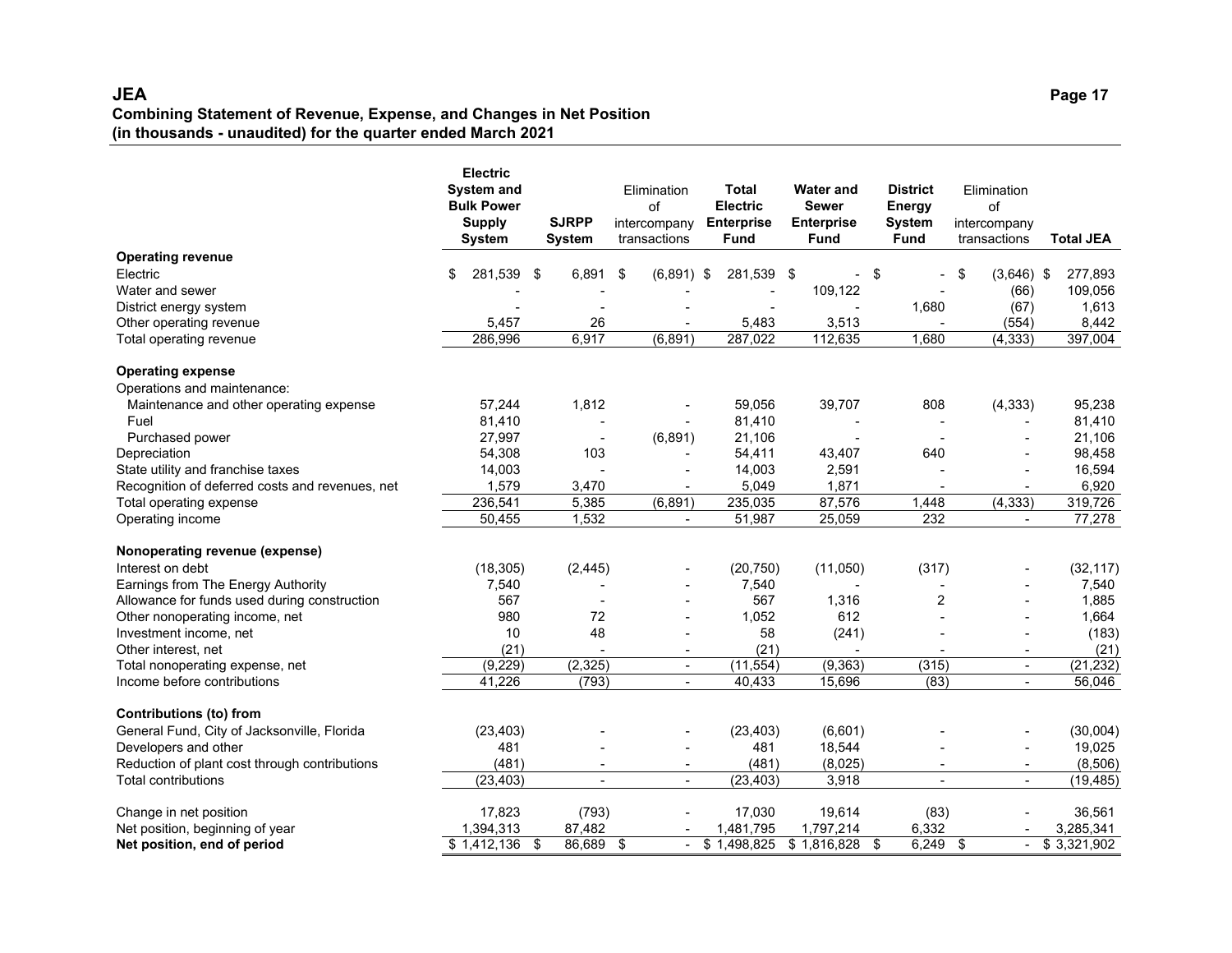#### **JEA Page 18 Combining Statement of Revenue, Expense, and Changes in Net Position (in thousands - unaudited) for the year-to-date ended March 2022**

| <b>Fund</b><br><b>System</b><br><b>System</b><br>transactions<br><b>Fund</b><br><b>Fund</b><br>transactions<br><b>Total JEA</b><br><b>Operating revenue</b><br>Electric<br>\$<br>651,985<br>\$<br>40,793<br>\$<br>$(40, 793)$ \$<br>651,985 \$<br>-\$<br>\$<br>$(8,734)$ \$<br>643,251<br>$\blacksquare$<br>236,050<br>(103)<br>235,947<br>Water and sewer<br>3,844<br>(154)<br>3,690<br>District energy system<br>228<br>Other operating revenue<br>111,379<br>111,607<br>9,905<br>120,365<br>(1, 148)<br>763.364<br>41,021<br>(40.793)<br>763,592<br>3,845<br>1,003,253<br>245,955<br>(10, 139)<br>Total operating revenue<br><b>Operating expense</b><br>Operations and maintenance:<br>115,252<br>2,028<br>230,083<br>Maintenance and other operating expense<br>29,672<br>144,924<br>93,270<br>(10, 139)<br>195,398<br>195,398<br>195,398<br>Fuel<br>101,014<br>Purchased power<br>141,807<br>(40, 793)<br>101,014<br>$\blacksquare$<br>$\overline{\phantom{a}}$<br>Depreciation<br>216,598<br>205<br>216,803<br>1,322<br>304,400<br>86,275<br>$\blacksquare$<br>State utility and franchise taxes<br>30,691<br>30,691<br>5,460<br>36,151<br>Recognition of deferred costs and revenues, net<br>(48, 379)<br>(14, 378)<br>4,808<br>(9,570)<br>34,001<br>Total operating expense<br>63,878<br>(40, 793)<br>674,452<br>189,813<br>(10, 139)<br>651,367<br>3,350<br>857,476<br>(22, 857)<br>56,142<br>145,777<br>Operating income<br>111,997<br>89,140<br>495<br>$\overline{\phantom{a}}$<br>$\blacksquare$<br>Nonoperating revenue (expense)<br>Interest on debt<br>(31, 617)<br>(5,257)<br>(36, 874)<br>(19, 922)<br>(615)<br>(57, 411)<br>Earnings from The Energy Authority<br>15,729<br>15,729<br>15,729<br>1,318<br>58<br>Allowance for funds used during construction<br>1,318<br>4,067<br>5,443<br>1,954<br>2,083<br>1,221<br>3,304<br>Other nonoperating income, net<br>129<br>12<br>Investment income, net<br>(3,761)<br>(3,749)<br>(1,586)<br>(5, 334)<br>1<br>$\blacksquare$<br>$\blacksquare$<br>Other interest, net<br>4<br>4<br>11<br>15<br>$\blacksquare$<br>$\blacksquare$<br>$\overline{\phantom{a}}$<br>(16, 373)<br>(5, 116)<br>(16, 209)<br>(556)<br>(38, 254)<br>Total nonoperating expense, net<br>(21, 489)<br>$\overline{\phantom{a}}$<br>$\overline{\phantom{a}}$<br>95,624<br>(27, 973)<br>67,651<br>39,933<br>(61)<br>107,523<br>Income before contributions<br>$\overline{\phantom{a}}$<br>$\blacksquare$<br><b>Contributions (to) from</b><br>General Fund, City of Jacksonville, Florida<br>(47, 273)<br>(47, 273)<br>(13, 333)<br>(60, 606)<br>$\overline{a}$<br>Developers and other<br>2,257<br>2,257<br>45,438<br>47,695<br>Reduction of plant cost through contributions<br>(2, 257)<br>(2, 257)<br>(28, 196)<br>(30, 453)<br>$\blacksquare$<br>$\overline{\phantom{a}}$<br>(47, 273)<br>(47, 273)<br><b>Total contributions</b><br>3,909<br>(43, 364)<br>$\blacksquare$<br>$\mathbf{r}$<br>$\blacksquare$<br>48,351<br>(27, 973)<br>20,378<br>43,842<br>(61)<br>64,159<br>Change in net position<br>1,509,677<br>84,229<br>1,593,906<br>1,867,325<br>6,223<br>Net position, beginning of year<br>3,467,454<br>56,256<br>6,162<br>\$1,558,028<br>\$<br>\$<br>\$1,614,284<br>\$1,911,167<br>\$<br>\$<br>\$3,531,613<br>Net position, end of period<br>$\omega_{\rm{eff}}$<br>$\blacksquare$ | <b>Electric</b><br>System and<br><b>Bulk Power</b><br><b>Supply</b> | <b>SJRPP</b> | Elimination<br>of<br>intercompany | Total<br><b>Electric</b><br><b>Enterprise</b> | <b>Water and</b><br><b>Sewer</b><br><b>Enterprise</b> | <b>District</b><br><b>Energy</b><br><b>System</b> | Elimination<br>of<br>intercompany |  |
|----------------------------------------------------------------------------------------------------------------------------------------------------------------------------------------------------------------------------------------------------------------------------------------------------------------------------------------------------------------------------------------------------------------------------------------------------------------------------------------------------------------------------------------------------------------------------------------------------------------------------------------------------------------------------------------------------------------------------------------------------------------------------------------------------------------------------------------------------------------------------------------------------------------------------------------------------------------------------------------------------------------------------------------------------------------------------------------------------------------------------------------------------------------------------------------------------------------------------------------------------------------------------------------------------------------------------------------------------------------------------------------------------------------------------------------------------------------------------------------------------------------------------------------------------------------------------------------------------------------------------------------------------------------------------------------------------------------------------------------------------------------------------------------------------------------------------------------------------------------------------------------------------------------------------------------------------------------------------------------------------------------------------------------------------------------------------------------------------------------------------------------------------------------------------------------------------------------------------------------------------------------------------------------------------------------------------------------------------------------------------------------------------------------------------------------------------------------------------------------------------------------------------------------------------------------------------------------------------------------------------------------------------------------------------------------------------------------------------------------------------------------------------------------------------------------------------------------------------------------------------------------------------------------------------------------------------------------------------------------------------------------------------------------------------------------------------------------------------------------------------------------------------------------------------------------------------------------------------------------------------------------------------------------------------------------------------------|---------------------------------------------------------------------|--------------|-----------------------------------|-----------------------------------------------|-------------------------------------------------------|---------------------------------------------------|-----------------------------------|--|
|                                                                                                                                                                                                                                                                                                                                                                                                                                                                                                                                                                                                                                                                                                                                                                                                                                                                                                                                                                                                                                                                                                                                                                                                                                                                                                                                                                                                                                                                                                                                                                                                                                                                                                                                                                                                                                                                                                                                                                                                                                                                                                                                                                                                                                                                                                                                                                                                                                                                                                                                                                                                                                                                                                                                                                                                                                                                                                                                                                                                                                                                                                                                                                                                                                                                                                                                  |                                                                     |              |                                   |                                               |                                                       |                                                   |                                   |  |
|                                                                                                                                                                                                                                                                                                                                                                                                                                                                                                                                                                                                                                                                                                                                                                                                                                                                                                                                                                                                                                                                                                                                                                                                                                                                                                                                                                                                                                                                                                                                                                                                                                                                                                                                                                                                                                                                                                                                                                                                                                                                                                                                                                                                                                                                                                                                                                                                                                                                                                                                                                                                                                                                                                                                                                                                                                                                                                                                                                                                                                                                                                                                                                                                                                                                                                                                  |                                                                     |              |                                   |                                               |                                                       |                                                   |                                   |  |
|                                                                                                                                                                                                                                                                                                                                                                                                                                                                                                                                                                                                                                                                                                                                                                                                                                                                                                                                                                                                                                                                                                                                                                                                                                                                                                                                                                                                                                                                                                                                                                                                                                                                                                                                                                                                                                                                                                                                                                                                                                                                                                                                                                                                                                                                                                                                                                                                                                                                                                                                                                                                                                                                                                                                                                                                                                                                                                                                                                                                                                                                                                                                                                                                                                                                                                                                  |                                                                     |              |                                   |                                               |                                                       |                                                   |                                   |  |
|                                                                                                                                                                                                                                                                                                                                                                                                                                                                                                                                                                                                                                                                                                                                                                                                                                                                                                                                                                                                                                                                                                                                                                                                                                                                                                                                                                                                                                                                                                                                                                                                                                                                                                                                                                                                                                                                                                                                                                                                                                                                                                                                                                                                                                                                                                                                                                                                                                                                                                                                                                                                                                                                                                                                                                                                                                                                                                                                                                                                                                                                                                                                                                                                                                                                                                                                  |                                                                     |              |                                   |                                               |                                                       |                                                   |                                   |  |
|                                                                                                                                                                                                                                                                                                                                                                                                                                                                                                                                                                                                                                                                                                                                                                                                                                                                                                                                                                                                                                                                                                                                                                                                                                                                                                                                                                                                                                                                                                                                                                                                                                                                                                                                                                                                                                                                                                                                                                                                                                                                                                                                                                                                                                                                                                                                                                                                                                                                                                                                                                                                                                                                                                                                                                                                                                                                                                                                                                                                                                                                                                                                                                                                                                                                                                                                  |                                                                     |              |                                   |                                               |                                                       |                                                   |                                   |  |
|                                                                                                                                                                                                                                                                                                                                                                                                                                                                                                                                                                                                                                                                                                                                                                                                                                                                                                                                                                                                                                                                                                                                                                                                                                                                                                                                                                                                                                                                                                                                                                                                                                                                                                                                                                                                                                                                                                                                                                                                                                                                                                                                                                                                                                                                                                                                                                                                                                                                                                                                                                                                                                                                                                                                                                                                                                                                                                                                                                                                                                                                                                                                                                                                                                                                                                                                  |                                                                     |              |                                   |                                               |                                                       |                                                   |                                   |  |
|                                                                                                                                                                                                                                                                                                                                                                                                                                                                                                                                                                                                                                                                                                                                                                                                                                                                                                                                                                                                                                                                                                                                                                                                                                                                                                                                                                                                                                                                                                                                                                                                                                                                                                                                                                                                                                                                                                                                                                                                                                                                                                                                                                                                                                                                                                                                                                                                                                                                                                                                                                                                                                                                                                                                                                                                                                                                                                                                                                                                                                                                                                                                                                                                                                                                                                                                  |                                                                     |              |                                   |                                               |                                                       |                                                   |                                   |  |
|                                                                                                                                                                                                                                                                                                                                                                                                                                                                                                                                                                                                                                                                                                                                                                                                                                                                                                                                                                                                                                                                                                                                                                                                                                                                                                                                                                                                                                                                                                                                                                                                                                                                                                                                                                                                                                                                                                                                                                                                                                                                                                                                                                                                                                                                                                                                                                                                                                                                                                                                                                                                                                                                                                                                                                                                                                                                                                                                                                                                                                                                                                                                                                                                                                                                                                                                  |                                                                     |              |                                   |                                               |                                                       |                                                   |                                   |  |
|                                                                                                                                                                                                                                                                                                                                                                                                                                                                                                                                                                                                                                                                                                                                                                                                                                                                                                                                                                                                                                                                                                                                                                                                                                                                                                                                                                                                                                                                                                                                                                                                                                                                                                                                                                                                                                                                                                                                                                                                                                                                                                                                                                                                                                                                                                                                                                                                                                                                                                                                                                                                                                                                                                                                                                                                                                                                                                                                                                                                                                                                                                                                                                                                                                                                                                                                  |                                                                     |              |                                   |                                               |                                                       |                                                   |                                   |  |
|                                                                                                                                                                                                                                                                                                                                                                                                                                                                                                                                                                                                                                                                                                                                                                                                                                                                                                                                                                                                                                                                                                                                                                                                                                                                                                                                                                                                                                                                                                                                                                                                                                                                                                                                                                                                                                                                                                                                                                                                                                                                                                                                                                                                                                                                                                                                                                                                                                                                                                                                                                                                                                                                                                                                                                                                                                                                                                                                                                                                                                                                                                                                                                                                                                                                                                                                  |                                                                     |              |                                   |                                               |                                                       |                                                   |                                   |  |
|                                                                                                                                                                                                                                                                                                                                                                                                                                                                                                                                                                                                                                                                                                                                                                                                                                                                                                                                                                                                                                                                                                                                                                                                                                                                                                                                                                                                                                                                                                                                                                                                                                                                                                                                                                                                                                                                                                                                                                                                                                                                                                                                                                                                                                                                                                                                                                                                                                                                                                                                                                                                                                                                                                                                                                                                                                                                                                                                                                                                                                                                                                                                                                                                                                                                                                                                  |                                                                     |              |                                   |                                               |                                                       |                                                   |                                   |  |
|                                                                                                                                                                                                                                                                                                                                                                                                                                                                                                                                                                                                                                                                                                                                                                                                                                                                                                                                                                                                                                                                                                                                                                                                                                                                                                                                                                                                                                                                                                                                                                                                                                                                                                                                                                                                                                                                                                                                                                                                                                                                                                                                                                                                                                                                                                                                                                                                                                                                                                                                                                                                                                                                                                                                                                                                                                                                                                                                                                                                                                                                                                                                                                                                                                                                                                                                  |                                                                     |              |                                   |                                               |                                                       |                                                   |                                   |  |
|                                                                                                                                                                                                                                                                                                                                                                                                                                                                                                                                                                                                                                                                                                                                                                                                                                                                                                                                                                                                                                                                                                                                                                                                                                                                                                                                                                                                                                                                                                                                                                                                                                                                                                                                                                                                                                                                                                                                                                                                                                                                                                                                                                                                                                                                                                                                                                                                                                                                                                                                                                                                                                                                                                                                                                                                                                                                                                                                                                                                                                                                                                                                                                                                                                                                                                                                  |                                                                     |              |                                   |                                               |                                                       |                                                   |                                   |  |
|                                                                                                                                                                                                                                                                                                                                                                                                                                                                                                                                                                                                                                                                                                                                                                                                                                                                                                                                                                                                                                                                                                                                                                                                                                                                                                                                                                                                                                                                                                                                                                                                                                                                                                                                                                                                                                                                                                                                                                                                                                                                                                                                                                                                                                                                                                                                                                                                                                                                                                                                                                                                                                                                                                                                                                                                                                                                                                                                                                                                                                                                                                                                                                                                                                                                                                                                  |                                                                     |              |                                   |                                               |                                                       |                                                   |                                   |  |
|                                                                                                                                                                                                                                                                                                                                                                                                                                                                                                                                                                                                                                                                                                                                                                                                                                                                                                                                                                                                                                                                                                                                                                                                                                                                                                                                                                                                                                                                                                                                                                                                                                                                                                                                                                                                                                                                                                                                                                                                                                                                                                                                                                                                                                                                                                                                                                                                                                                                                                                                                                                                                                                                                                                                                                                                                                                                                                                                                                                                                                                                                                                                                                                                                                                                                                                                  |                                                                     |              |                                   |                                               |                                                       |                                                   |                                   |  |
|                                                                                                                                                                                                                                                                                                                                                                                                                                                                                                                                                                                                                                                                                                                                                                                                                                                                                                                                                                                                                                                                                                                                                                                                                                                                                                                                                                                                                                                                                                                                                                                                                                                                                                                                                                                                                                                                                                                                                                                                                                                                                                                                                                                                                                                                                                                                                                                                                                                                                                                                                                                                                                                                                                                                                                                                                                                                                                                                                                                                                                                                                                                                                                                                                                                                                                                                  |                                                                     |              |                                   |                                               |                                                       |                                                   |                                   |  |
|                                                                                                                                                                                                                                                                                                                                                                                                                                                                                                                                                                                                                                                                                                                                                                                                                                                                                                                                                                                                                                                                                                                                                                                                                                                                                                                                                                                                                                                                                                                                                                                                                                                                                                                                                                                                                                                                                                                                                                                                                                                                                                                                                                                                                                                                                                                                                                                                                                                                                                                                                                                                                                                                                                                                                                                                                                                                                                                                                                                                                                                                                                                                                                                                                                                                                                                                  |                                                                     |              |                                   |                                               |                                                       |                                                   |                                   |  |
|                                                                                                                                                                                                                                                                                                                                                                                                                                                                                                                                                                                                                                                                                                                                                                                                                                                                                                                                                                                                                                                                                                                                                                                                                                                                                                                                                                                                                                                                                                                                                                                                                                                                                                                                                                                                                                                                                                                                                                                                                                                                                                                                                                                                                                                                                                                                                                                                                                                                                                                                                                                                                                                                                                                                                                                                                                                                                                                                                                                                                                                                                                                                                                                                                                                                                                                                  |                                                                     |              |                                   |                                               |                                                       |                                                   |                                   |  |
|                                                                                                                                                                                                                                                                                                                                                                                                                                                                                                                                                                                                                                                                                                                                                                                                                                                                                                                                                                                                                                                                                                                                                                                                                                                                                                                                                                                                                                                                                                                                                                                                                                                                                                                                                                                                                                                                                                                                                                                                                                                                                                                                                                                                                                                                                                                                                                                                                                                                                                                                                                                                                                                                                                                                                                                                                                                                                                                                                                                                                                                                                                                                                                                                                                                                                                                                  |                                                                     |              |                                   |                                               |                                                       |                                                   |                                   |  |
|                                                                                                                                                                                                                                                                                                                                                                                                                                                                                                                                                                                                                                                                                                                                                                                                                                                                                                                                                                                                                                                                                                                                                                                                                                                                                                                                                                                                                                                                                                                                                                                                                                                                                                                                                                                                                                                                                                                                                                                                                                                                                                                                                                                                                                                                                                                                                                                                                                                                                                                                                                                                                                                                                                                                                                                                                                                                                                                                                                                                                                                                                                                                                                                                                                                                                                                                  |                                                                     |              |                                   |                                               |                                                       |                                                   |                                   |  |
|                                                                                                                                                                                                                                                                                                                                                                                                                                                                                                                                                                                                                                                                                                                                                                                                                                                                                                                                                                                                                                                                                                                                                                                                                                                                                                                                                                                                                                                                                                                                                                                                                                                                                                                                                                                                                                                                                                                                                                                                                                                                                                                                                                                                                                                                                                                                                                                                                                                                                                                                                                                                                                                                                                                                                                                                                                                                                                                                                                                                                                                                                                                                                                                                                                                                                                                                  |                                                                     |              |                                   |                                               |                                                       |                                                   |                                   |  |
|                                                                                                                                                                                                                                                                                                                                                                                                                                                                                                                                                                                                                                                                                                                                                                                                                                                                                                                                                                                                                                                                                                                                                                                                                                                                                                                                                                                                                                                                                                                                                                                                                                                                                                                                                                                                                                                                                                                                                                                                                                                                                                                                                                                                                                                                                                                                                                                                                                                                                                                                                                                                                                                                                                                                                                                                                                                                                                                                                                                                                                                                                                                                                                                                                                                                                                                                  |                                                                     |              |                                   |                                               |                                                       |                                                   |                                   |  |
|                                                                                                                                                                                                                                                                                                                                                                                                                                                                                                                                                                                                                                                                                                                                                                                                                                                                                                                                                                                                                                                                                                                                                                                                                                                                                                                                                                                                                                                                                                                                                                                                                                                                                                                                                                                                                                                                                                                                                                                                                                                                                                                                                                                                                                                                                                                                                                                                                                                                                                                                                                                                                                                                                                                                                                                                                                                                                                                                                                                                                                                                                                                                                                                                                                                                                                                                  |                                                                     |              |                                   |                                               |                                                       |                                                   |                                   |  |
|                                                                                                                                                                                                                                                                                                                                                                                                                                                                                                                                                                                                                                                                                                                                                                                                                                                                                                                                                                                                                                                                                                                                                                                                                                                                                                                                                                                                                                                                                                                                                                                                                                                                                                                                                                                                                                                                                                                                                                                                                                                                                                                                                                                                                                                                                                                                                                                                                                                                                                                                                                                                                                                                                                                                                                                                                                                                                                                                                                                                                                                                                                                                                                                                                                                                                                                                  |                                                                     |              |                                   |                                               |                                                       |                                                   |                                   |  |
|                                                                                                                                                                                                                                                                                                                                                                                                                                                                                                                                                                                                                                                                                                                                                                                                                                                                                                                                                                                                                                                                                                                                                                                                                                                                                                                                                                                                                                                                                                                                                                                                                                                                                                                                                                                                                                                                                                                                                                                                                                                                                                                                                                                                                                                                                                                                                                                                                                                                                                                                                                                                                                                                                                                                                                                                                                                                                                                                                                                                                                                                                                                                                                                                                                                                                                                                  |                                                                     |              |                                   |                                               |                                                       |                                                   |                                   |  |
|                                                                                                                                                                                                                                                                                                                                                                                                                                                                                                                                                                                                                                                                                                                                                                                                                                                                                                                                                                                                                                                                                                                                                                                                                                                                                                                                                                                                                                                                                                                                                                                                                                                                                                                                                                                                                                                                                                                                                                                                                                                                                                                                                                                                                                                                                                                                                                                                                                                                                                                                                                                                                                                                                                                                                                                                                                                                                                                                                                                                                                                                                                                                                                                                                                                                                                                                  |                                                                     |              |                                   |                                               |                                                       |                                                   |                                   |  |
|                                                                                                                                                                                                                                                                                                                                                                                                                                                                                                                                                                                                                                                                                                                                                                                                                                                                                                                                                                                                                                                                                                                                                                                                                                                                                                                                                                                                                                                                                                                                                                                                                                                                                                                                                                                                                                                                                                                                                                                                                                                                                                                                                                                                                                                                                                                                                                                                                                                                                                                                                                                                                                                                                                                                                                                                                                                                                                                                                                                                                                                                                                                                                                                                                                                                                                                                  |                                                                     |              |                                   |                                               |                                                       |                                                   |                                   |  |
|                                                                                                                                                                                                                                                                                                                                                                                                                                                                                                                                                                                                                                                                                                                                                                                                                                                                                                                                                                                                                                                                                                                                                                                                                                                                                                                                                                                                                                                                                                                                                                                                                                                                                                                                                                                                                                                                                                                                                                                                                                                                                                                                                                                                                                                                                                                                                                                                                                                                                                                                                                                                                                                                                                                                                                                                                                                                                                                                                                                                                                                                                                                                                                                                                                                                                                                                  |                                                                     |              |                                   |                                               |                                                       |                                                   |                                   |  |
|                                                                                                                                                                                                                                                                                                                                                                                                                                                                                                                                                                                                                                                                                                                                                                                                                                                                                                                                                                                                                                                                                                                                                                                                                                                                                                                                                                                                                                                                                                                                                                                                                                                                                                                                                                                                                                                                                                                                                                                                                                                                                                                                                                                                                                                                                                                                                                                                                                                                                                                                                                                                                                                                                                                                                                                                                                                                                                                                                                                                                                                                                                                                                                                                                                                                                                                                  |                                                                     |              |                                   |                                               |                                                       |                                                   |                                   |  |
|                                                                                                                                                                                                                                                                                                                                                                                                                                                                                                                                                                                                                                                                                                                                                                                                                                                                                                                                                                                                                                                                                                                                                                                                                                                                                                                                                                                                                                                                                                                                                                                                                                                                                                                                                                                                                                                                                                                                                                                                                                                                                                                                                                                                                                                                                                                                                                                                                                                                                                                                                                                                                                                                                                                                                                                                                                                                                                                                                                                                                                                                                                                                                                                                                                                                                                                                  |                                                                     |              |                                   |                                               |                                                       |                                                   |                                   |  |
|                                                                                                                                                                                                                                                                                                                                                                                                                                                                                                                                                                                                                                                                                                                                                                                                                                                                                                                                                                                                                                                                                                                                                                                                                                                                                                                                                                                                                                                                                                                                                                                                                                                                                                                                                                                                                                                                                                                                                                                                                                                                                                                                                                                                                                                                                                                                                                                                                                                                                                                                                                                                                                                                                                                                                                                                                                                                                                                                                                                                                                                                                                                                                                                                                                                                                                                                  |                                                                     |              |                                   |                                               |                                                       |                                                   |                                   |  |
|                                                                                                                                                                                                                                                                                                                                                                                                                                                                                                                                                                                                                                                                                                                                                                                                                                                                                                                                                                                                                                                                                                                                                                                                                                                                                                                                                                                                                                                                                                                                                                                                                                                                                                                                                                                                                                                                                                                                                                                                                                                                                                                                                                                                                                                                                                                                                                                                                                                                                                                                                                                                                                                                                                                                                                                                                                                                                                                                                                                                                                                                                                                                                                                                                                                                                                                                  |                                                                     |              |                                   |                                               |                                                       |                                                   |                                   |  |
|                                                                                                                                                                                                                                                                                                                                                                                                                                                                                                                                                                                                                                                                                                                                                                                                                                                                                                                                                                                                                                                                                                                                                                                                                                                                                                                                                                                                                                                                                                                                                                                                                                                                                                                                                                                                                                                                                                                                                                                                                                                                                                                                                                                                                                                                                                                                                                                                                                                                                                                                                                                                                                                                                                                                                                                                                                                                                                                                                                                                                                                                                                                                                                                                                                                                                                                                  |                                                                     |              |                                   |                                               |                                                       |                                                   |                                   |  |
|                                                                                                                                                                                                                                                                                                                                                                                                                                                                                                                                                                                                                                                                                                                                                                                                                                                                                                                                                                                                                                                                                                                                                                                                                                                                                                                                                                                                                                                                                                                                                                                                                                                                                                                                                                                                                                                                                                                                                                                                                                                                                                                                                                                                                                                                                                                                                                                                                                                                                                                                                                                                                                                                                                                                                                                                                                                                                                                                                                                                                                                                                                                                                                                                                                                                                                                                  |                                                                     |              |                                   |                                               |                                                       |                                                   |                                   |  |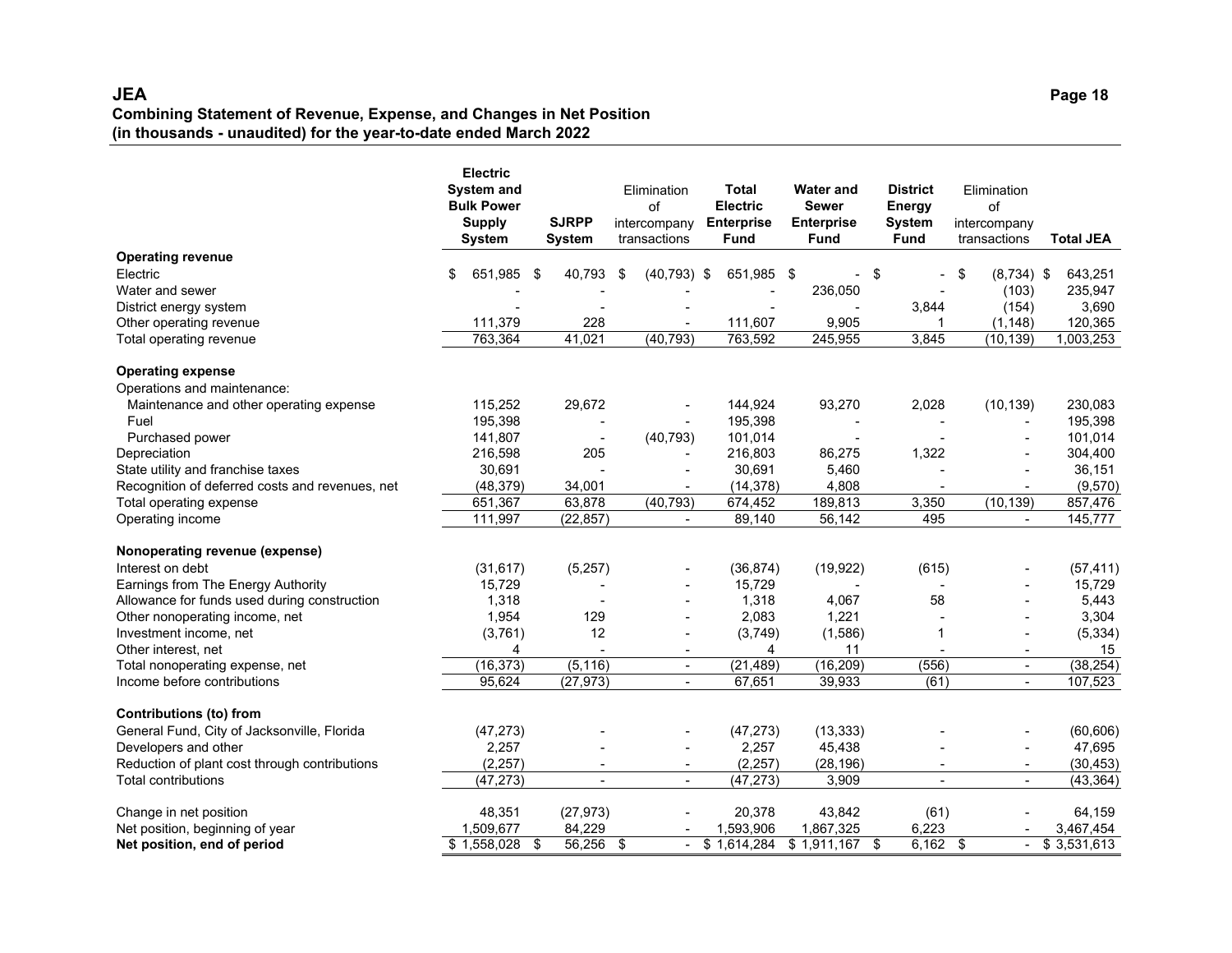#### **JEA Page 19 Combining Statement of Revenue, Expense, and Changes in Net Position (in thousands - unaudited) for the year-to-date ended March 2021**

|                                                 | <b>Electric</b><br><b>System and</b><br><b>Bulk Power</b><br><b>Supply</b><br><b>System</b> | <b>SJRPP</b><br><b>System</b> | Elimination<br>of<br>intercompany<br>transactions | Total<br><b>Electric</b><br><b>Enterprise</b><br><b>Fund</b> | <b>Water and</b><br><b>Sewer</b><br><b>Enterprise</b><br><b>Fund</b> |     | <b>District</b><br><b>Energy</b><br>System<br><b>Fund</b> | Elimination<br>of<br>intercompany<br>transactions | <b>Total JEA</b> |
|-------------------------------------------------|---------------------------------------------------------------------------------------------|-------------------------------|---------------------------------------------------|--------------------------------------------------------------|----------------------------------------------------------------------|-----|-----------------------------------------------------------|---------------------------------------------------|------------------|
| <b>Operating revenue</b>                        |                                                                                             |                               |                                                   |                                                              |                                                                      |     |                                                           |                                                   |                  |
| Electric                                        | \$<br>581,253                                                                               | \$<br>13,556                  | \$<br>$(13,556)$ \$                               | 581,253 \$                                                   | $\sim$                                                               | -\$ |                                                           | \$<br>$(7,654)$ \$                                | 573,599          |
| Water and sewer                                 |                                                                                             |                               |                                                   |                                                              | 217,200                                                              |     |                                                           | (156)                                             | 217,044          |
| District energy system                          |                                                                                             |                               |                                                   |                                                              |                                                                      |     | 3,659                                                     | (151)                                             | 3,508            |
| Other operating revenue                         | 12,297                                                                                      | 88                            |                                                   | 12,385                                                       | 6,584                                                                |     |                                                           | (1, 108)                                          | 17,861           |
| Total operating revenue                         | 593,550                                                                                     | 13,644                        | (13, 556)                                         | 593,638                                                      | 223,784                                                              |     | 3,659                                                     | (9,069)                                           | 812,012          |
| <b>Operating expense</b>                        |                                                                                             |                               |                                                   |                                                              |                                                                      |     |                                                           |                                                   |                  |
| Operations and maintenance:                     |                                                                                             |                               |                                                   |                                                              |                                                                      |     |                                                           |                                                   |                  |
| Maintenance and other operating expense         | 108,494                                                                                     | 1,525                         | $\overline{\phantom{a}}$                          | 110,019                                                      | 77,281                                                               |     | 1,983                                                     | (9,069)                                           | 180,214          |
| Fuel                                            | 160,969                                                                                     |                               |                                                   | 160,969                                                      |                                                                      |     |                                                           |                                                   | 160,969          |
| Purchased power                                 | 57,432                                                                                      | $\overline{\phantom{a}}$      | (13, 556)                                         | 43,876                                                       |                                                                      |     |                                                           |                                                   | 43,876           |
| Depreciation                                    | 107,779                                                                                     | 205                           | $\blacksquare$                                    | 107,984                                                      | 86,525                                                               |     | 1,276                                                     | ÷,                                                | 195,785          |
| State utility and franchise taxes               | 28,898                                                                                      |                               |                                                   | 28,898                                                       | 5,231                                                                |     |                                                           |                                                   | 34,129           |
| Recognition of deferred costs and revenues, net | 3,221                                                                                       | 6,939                         | $\overline{\phantom{a}}$                          | 10,160                                                       | 2,394                                                                |     |                                                           |                                                   | 12,554           |
| Total operating expense                         | 466,793                                                                                     | 8,669                         | (13, 556)                                         | 461,906                                                      | 171,431                                                              |     | 3,259                                                     | (9,069)                                           | 627,527          |
| Operating income                                | 126,757                                                                                     | 4,975                         | $\overline{\phantom{a}}$                          | 131,732                                                      | 52,353                                                               |     | 400                                                       | $\overline{\phantom{a}}$                          | 184,485          |
| Nonoperating revenue (expense)                  |                                                                                             |                               |                                                   |                                                              |                                                                      |     |                                                           |                                                   |                  |
| Interest on debt                                | (34, 751)                                                                                   | (4,891)                       |                                                   | (39, 642)                                                    | (22, 156)                                                            |     | (635)                                                     |                                                   | (62, 433)        |
| Earnings from The Energy Authority              | 8,364                                                                                       |                               |                                                   | 8,364                                                        |                                                                      |     |                                                           |                                                   | 8,364            |
| Allowance for funds used during construction    | 1,332                                                                                       |                               |                                                   | 1,332                                                        | 2,491                                                                |     | 5                                                         |                                                   | 3,828            |
| Other nonoperating income, net                  | 2,021                                                                                       | 146                           |                                                   | 2,167                                                        | 1,238                                                                |     |                                                           |                                                   | 3,405            |
| Investment income, net                          | 514                                                                                         | 80                            |                                                   | 594                                                          | 398                                                                  |     | 1                                                         | $\blacksquare$                                    | 993              |
| Other interest, net                             | 4                                                                                           |                               | $\overline{\phantom{a}}$                          | 4                                                            | 21                                                                   |     | $\overline{\phantom{a}}$                                  | $\overline{\phantom{a}}$                          | 25               |
| Total nonoperating expense, net                 | (22, 516)                                                                                   | (4,665)                       | $\overline{\phantom{a}}$                          | (27, 181)                                                    | (18,008)                                                             |     | (629)                                                     | $\overline{\phantom{a}}$                          | (45, 818)        |
| Income before contributions                     | 104,241                                                                                     | 310                           | $\blacksquare$                                    | 104,551                                                      | 34,345                                                               |     | (229)                                                     | $\overline{\phantom{a}}$                          | 138,667          |
| <b>Contributions (to) from</b>                  |                                                                                             |                               |                                                   |                                                              |                                                                      |     |                                                           |                                                   |                  |
| General Fund, City of Jacksonville, Florida     | (46, 805)                                                                                   |                               |                                                   | (46, 805)                                                    | (13,202)                                                             |     |                                                           |                                                   | (60,007)         |
| Developers and other                            | 666                                                                                         |                               |                                                   | 666                                                          | 38,560                                                               |     |                                                           |                                                   | 39,226           |
| Reduction of plant cost through contributions   | (666)                                                                                       |                               |                                                   | (666)                                                        | (19, 308)                                                            |     |                                                           |                                                   | (19, 974)        |
| <b>Total contributions</b>                      | (46, 805)                                                                                   | $\blacksquare$                | $\blacksquare$                                    | (46, 805)                                                    | 6,050                                                                |     | $\sim$                                                    | $\blacksquare$                                    | (40, 755)        |
| Change in net position                          | 57,436                                                                                      | 310                           |                                                   | 57,746                                                       | 40,395                                                               |     | (229)                                                     |                                                   | 97,912           |
| Net position, beginning of year                 | 1,354,700                                                                                   | 86,379                        |                                                   | 1,441,079                                                    | 1,776,433                                                            |     | 6,478                                                     |                                                   | 3,223,990        |
| Net position, end of period                     | \$1,412,136                                                                                 | \$<br>86,689 \$               | $\sim$                                            | \$1,498,825                                                  | $$1,816,828$ \$                                                      |     | 6,249                                                     | \$<br>$\overline{\phantom{a}}$                    | \$3,321,902      |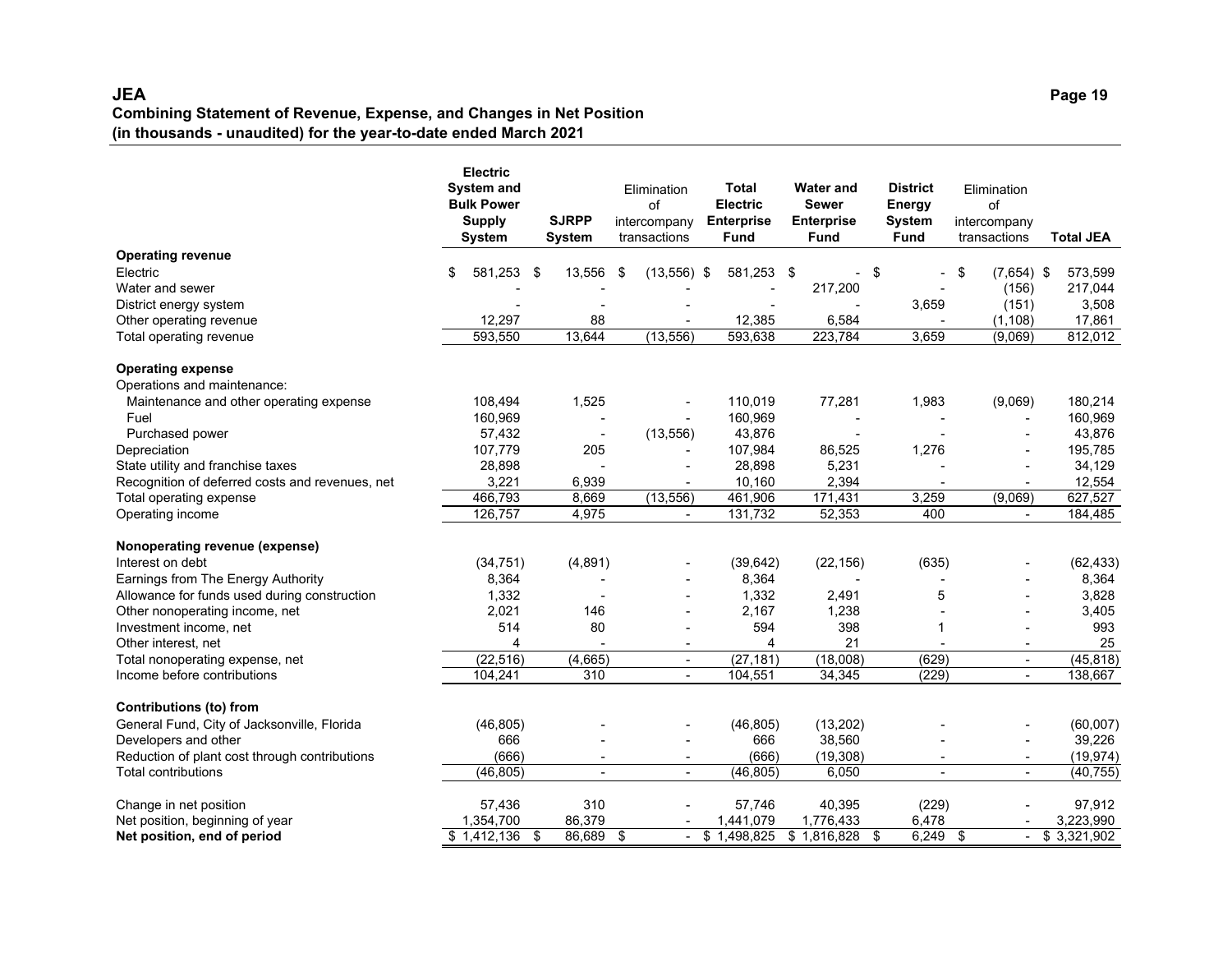#### **JEA Page 20 Combining Statement of Cash Flows (in thousands - unaudited) for the quarter ended March 2022**

|                                                                                 | <b>Electric</b><br><b>System and</b><br><b>Bulk Power</b><br>Supply<br><b>System</b> |     | <b>SJRPP</b><br>System   |      | Elimination<br>of<br>intercompany<br>transactions | <b>Total</b><br><b>Electric</b><br><b>Enterprise</b><br>Fund | <b>Water and</b><br>Sewer<br><b>Enterprise</b><br><b>Fund</b> | <b>District</b><br>Energy<br><b>System</b><br>Fund |      | Elimination<br>of<br>intercompany<br>transactions |    | <b>Total JEA</b> |
|---------------------------------------------------------------------------------|--------------------------------------------------------------------------------------|-----|--------------------------|------|---------------------------------------------------|--------------------------------------------------------------|---------------------------------------------------------------|----------------------------------------------------|------|---------------------------------------------------|----|------------------|
| <b>Operating activities</b>                                                     |                                                                                      |     |                          |      |                                                   |                                                              |                                                               |                                                    |      |                                                   |    |                  |
| Receipts from customers                                                         | \$<br>321,150 \$                                                                     |     | 33,829                   | - \$ | $(29, 678)$ \$                                    | 325,301 \$                                                   | 126,149 \$                                                    | $2,099$ \$                                         |      | $(4,774)$ \$                                      |    | 448,775          |
| Payments to suppliers                                                           | (215,076)                                                                            |     | (4,798)                  |      | 29,678                                            | (190, 196)                                                   | (30, 546)                                                     | (797)                                              |      | 5,348                                             |    | (216, 191)       |
| Payments for salaries and benefits                                              | (43,053)                                                                             |     |                          |      |                                                   | (43, 053)                                                    | (17, 275)                                                     | (172)                                              |      |                                                   |    | (60, 500)        |
| Other operating activities                                                      | 137                                                                                  |     | 62                       |      |                                                   | 199                                                          | 8,301                                                         |                                                    |      | (574)                                             |    | 7,926            |
| Net cash provided by operating activities                                       | 63,158                                                                               |     | 29.093                   |      | $\overline{a}$                                    | 92,251                                                       | 86,629                                                        | 1,130                                              |      |                                                   |    | 180,010          |
| Noncapital and related financing activities                                     |                                                                                      |     |                          |      |                                                   |                                                              |                                                               |                                                    |      |                                                   |    |                  |
| Contribution to General Fund, City of Jacksonville, Florida                     | (23, 636)                                                                            |     |                          |      |                                                   | (23, 636)                                                    | (6,666)                                                       |                                                    |      |                                                   |    | (30, 302)        |
| Net cash used in noncapital and related financing activities                    | (23, 636)                                                                            |     | $\blacksquare$           |      | $\blacksquare$                                    | (23, 636)                                                    | (6,666)                                                       | $\overline{\phantom{a}}$                           |      | $\mathbf{r}$                                      |    | (30.302)         |
| Capital and related financing activities                                        |                                                                                      |     |                          |      |                                                   |                                                              |                                                               |                                                    |      |                                                   |    |                  |
| Acquisition and construction of capital assets                                  | (39, 460)                                                                            |     |                          |      |                                                   | (39, 460)                                                    | (50, 149)                                                     | (395)                                              |      |                                                   |    | (90,004)         |
| Defeasance of debt                                                              | (47, 630)                                                                            |     | (27, 255)                |      |                                                   | (74, 885)                                                    |                                                               |                                                    |      |                                                   |    | (74, 885)        |
| Interest paid on debt                                                           | (5,606)                                                                              |     | (326)                    |      |                                                   | (5,932)                                                      | (1, 334)                                                      | (3)                                                |      |                                                   |    | (7,269)          |
| Capital contributions                                                           |                                                                                      |     |                          |      |                                                   |                                                              | 10,042                                                        |                                                    |      | $\overline{\phantom{a}}$                          |    | 10,042           |
| Other capital financing activities                                              | 2,606                                                                                |     | 56                       |      |                                                   | 2,662                                                        | 1,388                                                         |                                                    |      | $\overline{\phantom{a}}$                          |    | 4,050            |
| Net cash used in capital and related financing activities                       | (90,090)                                                                             |     | (27, 525)                |      | $\overline{\phantom{a}}$                          | (117, 615)                                                   | (40, 053)                                                     | (398)                                              |      | ÷,                                                |    | (158,066)        |
| <b>Investing activities</b>                                                     |                                                                                      |     |                          |      |                                                   |                                                              |                                                               |                                                    |      |                                                   |    |                  |
| Proceeds from sale and maturity of investments                                  | 24,841                                                                               |     | 13,044                   |      |                                                   | 37,885                                                       | 13.487                                                        |                                                    |      |                                                   |    | 51.372           |
| Purchase of investments                                                         | (174, 233)                                                                           |     | (555)                    |      | $\overline{a}$                                    | (174, 788)                                                   | (34, 927)                                                     |                                                    |      | ÷,                                                |    | (209, 715)       |
| Distributions from The Energy Authority                                         | 5,642                                                                                |     |                          |      |                                                   | 5,642                                                        |                                                               |                                                    |      |                                                   |    | 5,642            |
| Investment income                                                               | 562                                                                                  |     | 45                       |      | $\overline{a}$                                    | 607                                                          | 941                                                           | 1                                                  |      | $\overline{a}$                                    |    | 1,549            |
| Net cash provided by (used in) investing activities                             | (143, 188)                                                                           |     | 12,534                   |      | $\blacksquare$                                    | (130, 654)                                                   | (20, 499)                                                     | $\overline{1}$                                     |      | $\blacksquare$                                    |    | (151, 152)       |
| Net change in cash and cash equivalents                                         | (193, 756)                                                                           |     | 14,102                   |      | $\blacksquare$                                    | (179, 654)                                                   | 19,411                                                        | 733                                                |      | $\blacksquare$                                    |    | (159, 510)       |
| Cash and cash equivalents at beginning of year                                  | 420.484                                                                              |     | 120.117                  |      |                                                   | 540.601                                                      | 166,401                                                       | 1.897                                              |      |                                                   |    | 708,899          |
| Cash and cash equivalents at end of period                                      | \$<br>226,728                                                                        | \$  | 134,219                  | \$   | $\blacksquare$                                    | \$<br>360,947                                                | \$<br>185,812                                                 | \$<br>2,630                                        | \$   | $\overline{\phantom{a}}$                          | \$ | 549,389          |
| Reconciliation of operating income to net cash provided by operating activities |                                                                                      |     |                          |      |                                                   |                                                              |                                                               |                                                    |      |                                                   |    |                  |
| Operating income<br>Adjustments:                                                | \$<br>$(38, 293)$ \$                                                                 |     | (25,031)                 |      |                                                   | $(63, 324)$ \$                                               | 22,997 \$                                                     | 176                                                | - \$ | $\overline{\phantom{0}}$                          | S. | (40, 151)        |
| Depreciation and amortization                                                   | 53.567                                                                               |     | 103                      |      |                                                   | 53,670                                                       | 42,995                                                        | 648                                                |      |                                                   |    | 97,313           |
| Recognition of deferred costs and revenues, net                                 | 44,416                                                                               |     | 30,295                   |      | $\overline{a}$                                    | 74,711                                                       | 2,863                                                         |                                                    |      |                                                   |    | 77,574           |
| Other nonoperating income, net                                                  | 55                                                                                   |     |                          |      |                                                   | 55                                                           |                                                               |                                                    |      |                                                   |    | 55               |
| Changes in noncash assets and noncash liabilities:                              |                                                                                      |     |                          |      |                                                   |                                                              |                                                               |                                                    |      |                                                   |    |                  |
| Accounts receivable                                                             | (5,608)                                                                              |     | (136)                    |      |                                                   | (5,744)                                                      | (731)                                                         | 260                                                |      |                                                   |    | (6, 215)         |
| Inventories                                                                     | 3,302                                                                                |     |                          |      |                                                   | 3,302                                                        | 401                                                           |                                                    |      |                                                   |    | 3,703            |
| Other assets                                                                    | (3,945)                                                                              |     | 91                       |      | $\overline{a}$                                    | (3,854)                                                      | 3,393                                                         | $\overline{7}$                                     |      |                                                   |    | (454)            |
| Accounts and accrued expense payable                                            | (3, 198)                                                                             |     | 27,223                   |      |                                                   | 24,025                                                       | 13,548                                                        | 36                                                 |      |                                                   |    | 37,609           |
| Current liabilities payable from restricted assets                              |                                                                                      |     | (3, 452)                 |      | $\overline{\phantom{a}}$                          | (3, 452)                                                     |                                                               |                                                    |      | $\overline{\phantom{a}}$                          |    | (3, 452)         |
| Other noncurrent liabilities and deferred inflows                               | 12,862                                                                               |     |                          |      |                                                   | 12,862                                                       | 1,163                                                         | 3                                                  |      |                                                   |    | 14,028           |
| Net cash provided by operating activities                                       | 63,158                                                                               | -\$ | 29,093                   | \$   | $\blacksquare$                                    | \$<br>92,251                                                 | \$<br>86,629                                                  | \$<br>1,130                                        | \$   | $\overline{\phantom{a}}$                          | \$ | 180,010          |
| Non-cash activity                                                               |                                                                                      |     |                          |      |                                                   |                                                              |                                                               |                                                    |      |                                                   |    |                  |
| Contribution of capital assets from developers                                  | \$<br>1,297                                                                          | -\$ | $\overline{\phantom{a}}$ | \$   |                                                   | \$<br>$1,297$ \$                                             | 12,922 \$                                                     |                                                    | \$   |                                                   | \$ | 14,219           |
| Unrealized investment fair market value changes, net                            | \$<br>$(4,358)$ \$                                                                   |     | $(32)$ \$                |      | $\sim$                                            | \$<br>$(4,390)$ \$                                           | $(2,308)$ \$                                                  | $\sim$                                             | \$   | $\sim$                                            | \$ | (6,698)          |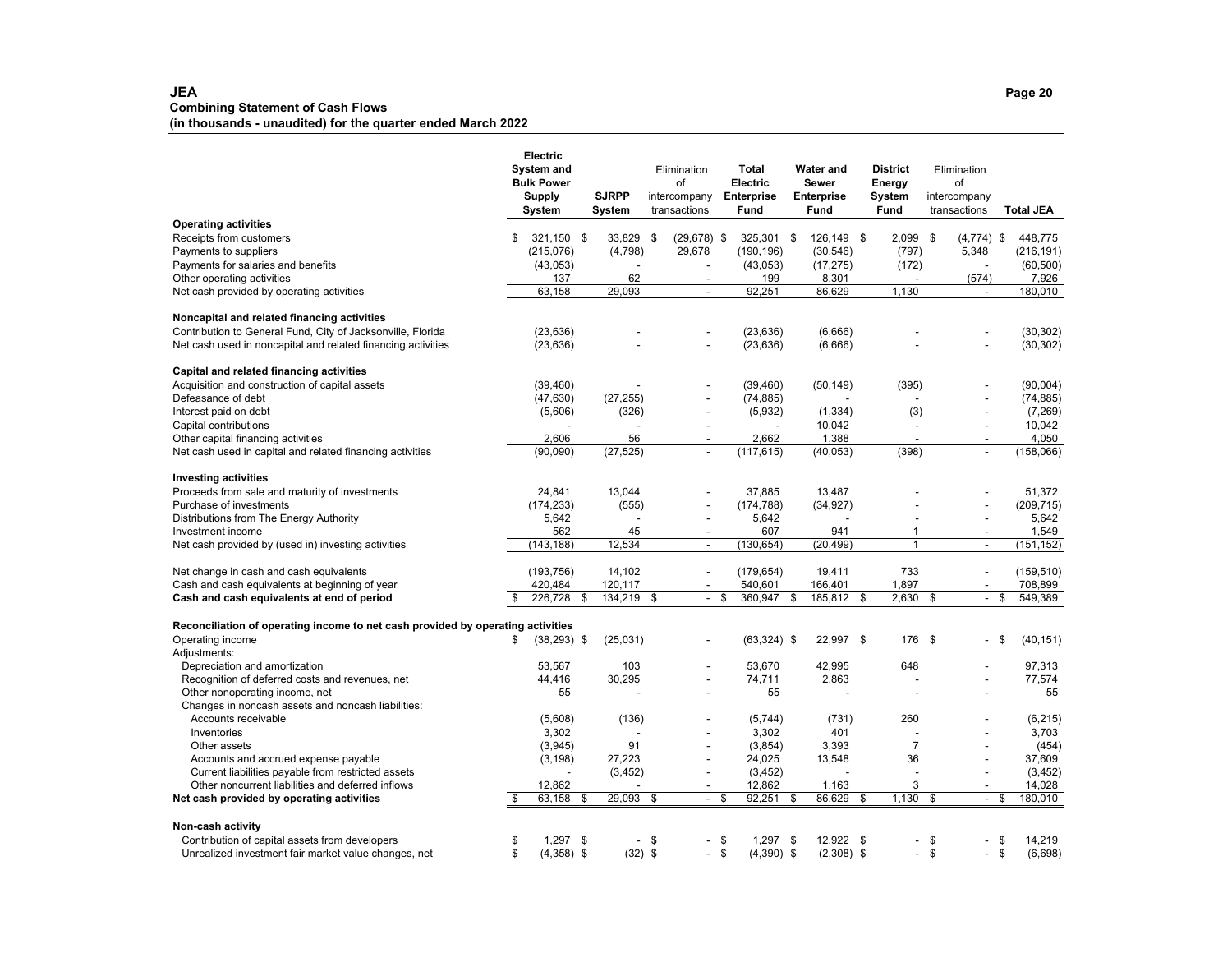#### **JEA Page 21 Combining Statement of Cash Flows (in thousands - unaudited) for the quarter ended March 2021**

|                                                                                 | Electric<br><b>System and</b><br><b>Bulk Power</b><br>Supply<br>System | <b>SJRPP</b><br>System | Elimination of<br>intercompany<br>transactions |      | Total<br>Electric<br>Enterprise<br>Fund | <b>Water and</b><br>Sewer<br><b>Enterprise</b><br>Fund |                | <b>District</b><br>Energy<br>System<br>Fund |          | Elimination of<br>intercompany<br>transactions | <b>Total JEA</b> |
|---------------------------------------------------------------------------------|------------------------------------------------------------------------|------------------------|------------------------------------------------|------|-----------------------------------------|--------------------------------------------------------|----------------|---------------------------------------------|----------|------------------------------------------------|------------------|
| <b>Operating activities</b>                                                     |                                                                        |                        |                                                |      |                                         |                                                        |                |                                             |          |                                                |                  |
| Receipts from customers                                                         | 295,335 \$<br>\$                                                       | 6,891                  | \$<br>$(6,863)$ \$                             |      | 295,363 \$                              | 109,331 \$                                             |                | $1,732$ \$                                  |          | $(3,779)$ \$                                   | 402,647          |
| Payments to suppliers                                                           | (140, 052)                                                             | (1, 514)               | 6,863                                          |      | (134, 703)                              | (21, 289)                                              |                | (645)                                       |          | 4,333                                          | (152, 304)       |
| Payments for salaries and benefits                                              | (39, 809)                                                              |                        |                                                |      | (39, 809)                               | (16, 261)                                              |                | (169)                                       |          |                                                | (56, 239)        |
| Other operating activities                                                      | 7,132                                                                  | $\overline{2}$         |                                                |      | 7,134                                   | 3,985                                                  |                |                                             |          | (554)                                          | 10,565           |
| Net cash provided by operating activities                                       | 122,606                                                                | 5,379                  | $\overline{\phantom{a}}$                       |      | 127,985                                 | 75,766                                                 |                | 918                                         |          | $\mathbf{r}$                                   | 204,669          |
| Noncapital and related financing activities                                     |                                                                        |                        |                                                |      |                                         |                                                        |                |                                             |          |                                                |                  |
| Contribution to General Fund, City of Jacksonville, Florida                     | (23, 402)                                                              |                        |                                                |      | (23, 402)                               | (6,602)                                                |                |                                             |          |                                                | (30,004)         |
| Net cash used in noncapital and related financing activities                    | (23, 402)                                                              | $\overline{a}$         | $\overline{a}$                                 |      | (23, 402)                               | (6,602)                                                |                | $\overline{a}$                              |          | $\overline{a}$                                 | (30,004)         |
| Capital and related financing activities                                        |                                                                        |                        |                                                |      |                                         |                                                        |                |                                             |          |                                                |                  |
| Acquisition and construction of capital assets                                  | (40, 865)                                                              |                        |                                                |      | (40, 865)                               | (38, 475)                                              |                | (238)                                       |          |                                                | (79, 578)        |
| Defeasance of debt                                                              | (104, 390)                                                             |                        |                                                |      | (104, 390)                              |                                                        |                |                                             |          |                                                | (104, 390)       |
| Interest paid on debt                                                           | (5,808)                                                                |                        |                                                |      | (5,808)                                 | (1, 302)                                               |                |                                             |          |                                                | (7, 110)         |
| Capital contributions                                                           |                                                                        |                        |                                                |      |                                         | 10,519                                                 |                |                                             |          |                                                | 10,519           |
| Other capital financing activities                                              | 343                                                                    | 145                    |                                                |      | 488                                     | 1,291                                                  |                |                                             |          |                                                | 1,779            |
| Net cash provided by (used in) capital and related financing activities         | (150, 720)                                                             | 145                    | $\overline{\phantom{a}}$                       |      | (150, 575)                              | (27, 967)                                              |                | (238)                                       |          | $\omega$                                       | (178, 780)       |
| <b>Investing activities</b>                                                     |                                                                        |                        |                                                |      |                                         |                                                        |                |                                             |          |                                                |                  |
| Proceeds from sale and maturity of investments                                  | 71,535                                                                 | 13,923                 |                                                |      | 85,458                                  | 3,338                                                  |                |                                             |          |                                                | 88,796           |
| Purchase of investments                                                         | (69, 920)                                                              | (12, 494)              |                                                |      | (82, 414)                               | (12, 490)                                              |                |                                             |          |                                                | (94, 904)        |
| Distributions from The Energy Authority                                         | 553                                                                    |                        |                                                |      | 553                                     |                                                        |                |                                             |          |                                                | 553              |
| Investment income                                                               | 1,339                                                                  | 66                     | $\blacksquare$                                 |      | 1.405                                   | 1,017                                                  |                | $\overline{a}$                              |          | $\blacksquare$                                 | 2,422            |
| Net cash provided by (used in) investing activities                             | 3,507                                                                  | 1,495                  | $\blacksquare$                                 |      | 5,002                                   | (8, 135)                                               |                | $\blacksquare$                              |          | $\blacksquare$                                 | (3, 133)         |
| Net change in cash and cash equivalents                                         | (48,009)                                                               | 7,019                  |                                                |      | (40, 990)                               | 33,062                                                 |                | 680                                         |          |                                                | (7, 248)         |
| Cash and cash equivalents at beginning of year                                  | 268,756                                                                | 125,458                |                                                |      | 394,214                                 | 125,501                                                |                | 3,751                                       |          |                                                | 523,466          |
| Cash and cash equivalents at end of period                                      | 220,747<br>\$                                                          | \$<br>132,477          | \$<br>$\blacksquare$                           | \$   | 353,224                                 | \$<br>158,563                                          | $\mathfrak{s}$ | 4,431                                       | \$       |                                                | \$<br>516,218    |
| Reconciliation of operating income to net cash provided by operating activities |                                                                        |                        |                                                |      |                                         |                                                        |                |                                             |          |                                                |                  |
| Operating income                                                                | 50,455 \$<br>\$                                                        | $1,532$ \$             |                                                | - \$ | 51,987 \$                               | 25,059 \$                                              |                | 232                                         | - \$     | - \$                                           | 77,278           |
| Adjustments:                                                                    |                                                                        |                        |                                                |      |                                         |                                                        |                |                                             |          |                                                |                  |
| Depreciation and amortization                                                   | 54,308                                                                 | 103                    |                                                |      | 54,411                                  | 43,682                                                 |                | 640                                         |          |                                                | 98,733           |
| Recognition of deferred costs and revenues, net                                 | 1,579                                                                  | 3.470                  | $\overline{a}$                                 |      | 5.049                                   | 1,871                                                  |                |                                             |          |                                                | 6,920            |
| Other nonoperating income, net                                                  | 30                                                                     |                        |                                                |      | 30                                      |                                                        |                |                                             |          |                                                | 30               |
| Changes in noncash assets and noncash liabilities:                              |                                                                        |                        |                                                |      |                                         |                                                        |                |                                             |          |                                                |                  |
| Accounts receivable                                                             | 19,830                                                                 |                        |                                                |      | 19,830                                  | (1,456)                                                |                | 54                                          |          |                                                | 18,428           |
| Inventories                                                                     | 2,022                                                                  |                        |                                                |      | 2,022                                   | 2,300                                                  |                |                                             |          |                                                | 4,322            |
| Other assets                                                                    | (120)                                                                  | 547                    |                                                |      | 427                                     | 747                                                    |                | 11                                          |          |                                                | 1,185            |
| Accounts and accrued expense payable                                            | (1, 470)                                                               | (628)                  |                                                |      | (2,098)                                 | 1,465                                                  |                | (22)                                        |          |                                                | (655)            |
| Current liabilities payable from restricted assets                              |                                                                        | 355                    | $\overline{\phantom{a}}$                       |      | 355                                     |                                                        |                | ÷,                                          |          |                                                | 355              |
| Other noncurrent liabilities and deferred inflows                               | (4,028)                                                                |                        |                                                |      | (4,028)                                 | 2,098                                                  |                | 3                                           |          |                                                | (1,927)          |
| Net cash provided by operating activities                                       | 122,606<br>\$                                                          | \$<br>5,379            | \$<br>$\mathcal{L}_{\mathcal{A}}$              | \$   | 127,985                                 | \$<br>75,766                                           | \$             | 918                                         | \$       | $\mathbf{r}$                                   | \$<br>204,669    |
| Non-cash activity                                                               |                                                                        |                        |                                                |      |                                         |                                                        |                |                                             |          |                                                |                  |
| Contribution of capital assets from developers                                  | 481<br>\$                                                              | \$<br>$\blacksquare$   | \$                                             | - \$ | 481 \$                                  | 8,025                                                  | - \$           | $\blacksquare$                              | \$       |                                                | \$<br>8,506      |
| Unrealized investment fair market value changes, net                            | $(958)$ \$<br>\$                                                       | $(6)$ \$               | $\overline{a}$                                 | \$   | $(964)$ \$                              | $(869)$ \$                                             |                | $\overline{a}$                              | <b>S</b> | $\sim$                                         | \$<br>(1, 833)   |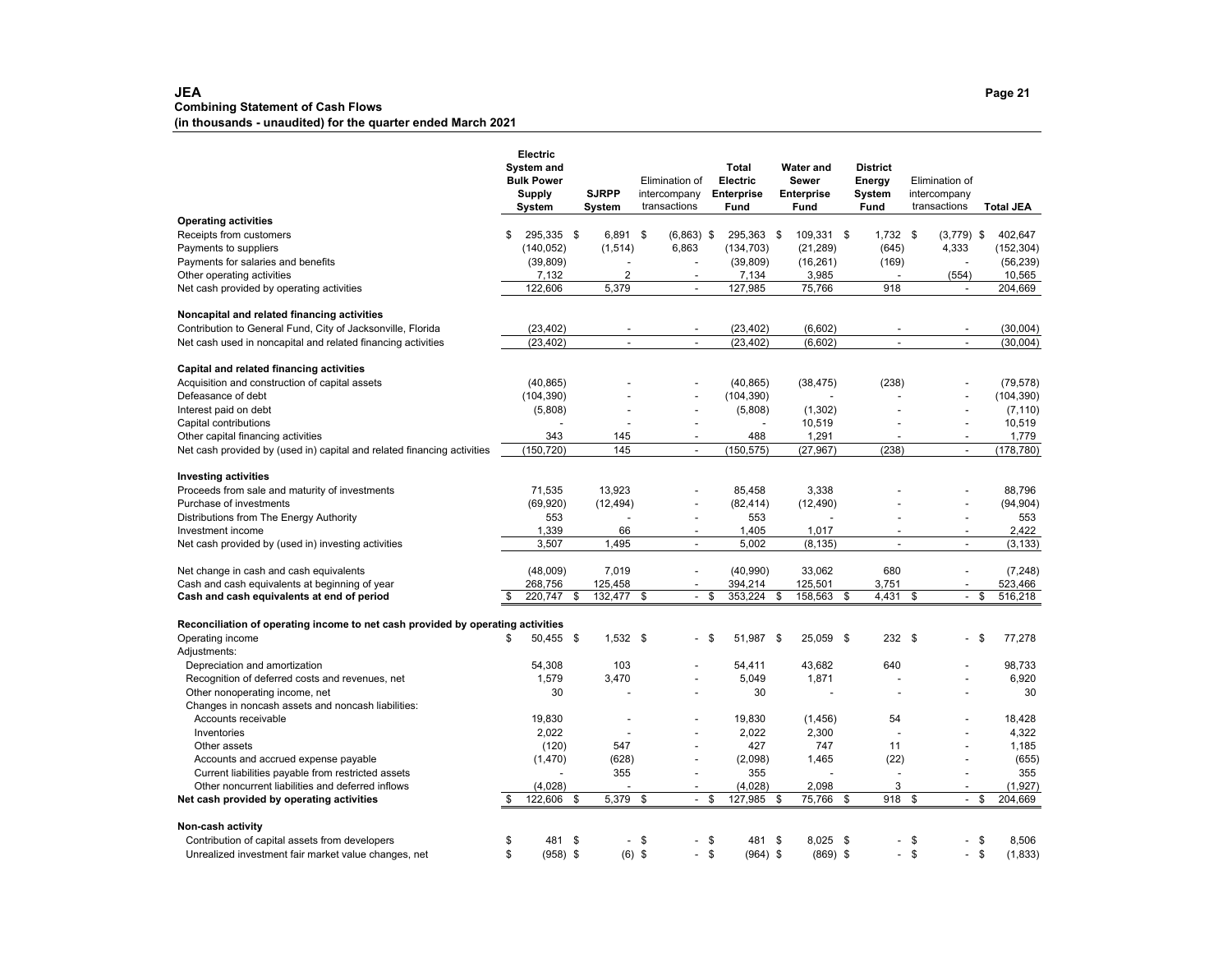#### **JEA Page 22 Combining Statement of Cash Flows (in thousands - unaudited) for the year-to-date ended March 2022**

|                                                                                                        | Electric<br>System and<br><b>Bulk Power</b><br>Supply<br>System | <b>SJRPP</b><br>System                | Elimination of<br>intercompany<br>transactions |                | Total<br>Electric<br>Enterprise<br>Fund | <b>Water and</b><br>Sewer<br>Enterprise<br>Fund |     | <b>District</b><br>Energy<br>System<br>Fund |     | Elimination of<br>intercompany<br>transactions | <b>Total JEA</b> |
|--------------------------------------------------------------------------------------------------------|-----------------------------------------------------------------|---------------------------------------|------------------------------------------------|----------------|-----------------------------------------|-------------------------------------------------|-----|---------------------------------------------|-----|------------------------------------------------|------------------|
| <b>Operating activities</b>                                                                            |                                                                 |                                       |                                                |                |                                         |                                                 |     |                                             |     |                                                |                  |
| Receipts from customers                                                                                | \$<br>640,825 \$                                                | 40,546 \$                             | $(36,587)$ \$                                  |                | 644,784 \$                              | 248,202 \$                                      |     | 4,074 \$                                    |     | $(8,991)$ \$                                   | 888.069          |
| Payments to suppliers                                                                                  | (399, 021)                                                      | (6, 404)                              | 36,587                                         |                | (368, 838)                              | (65, 457)                                       |     | (1,726)                                     |     | 10,139                                         | (425, 882)       |
| Payments for salaries and benefits                                                                     | (96, 622)                                                       |                                       |                                                |                | (96, 622)                               | (38, 290)                                       |     | (366)                                       |     |                                                | (135, 278)       |
| Other operating activities                                                                             | 107,648                                                         | 228                                   | $\blacksquare$                                 |                | 107,876                                 | 12,705                                          |     | 1                                           |     | (1, 148)                                       | 119,434          |
| Net cash provided by operating activities                                                              | 252,830                                                         | 34,370                                | $\overline{a}$                                 |                | 287,200                                 | 157,160                                         |     | 1,983                                       |     | $\blacksquare$                                 | 446,343          |
| Noncapital and related financing activities                                                            |                                                                 |                                       |                                                |                |                                         |                                                 |     |                                             |     |                                                |                  |
| Contribution to General Fund, City of Jacksonville, Florida                                            | (47, 195)                                                       |                                       | $\overline{\phantom{a}}$                       |                | (47, 195)                               | (13, 311)                                       |     |                                             |     | $\blacksquare$                                 | (60, 506)        |
| Net cash used in noncapital and related financing activities                                           | (47, 195)                                                       | $\blacksquare$                        | $\blacksquare$                                 |                | (47, 195)                               | (13, 311)                                       |     | $\overline{\phantom{a}}$                    |     | ÷.                                             | (60, 506)        |
| Capital and related financing activities                                                               |                                                                 |                                       |                                                |                |                                         |                                                 |     |                                             |     |                                                |                  |
| Acquisition and construction of capital assets                                                         | (77, 886)                                                       |                                       |                                                |                | (77, 886)                               | (108, 856)                                      |     | (2, 204)                                    |     |                                                | (188, 946)       |
| Defeasance of debt                                                                                     | (47, 630)                                                       | (27, 255)                             | $\overline{a}$                                 |                | (74, 885)                               |                                                 |     |                                             |     |                                                | (74, 885)        |
| Interest paid on debt                                                                                  | (34, 145)                                                       | (5, 273)                              | ÷,                                             |                | (39, 418)                               | (23, 338)                                       |     | (630)                                       |     |                                                | (63, 386)        |
| Repayment of debt principal                                                                            | (66, 220)                                                       | (14, 175)                             | $\overline{\phantom{a}}$                       |                | (80, 395)                               | (9,370)                                         |     | (1,770)                                     |     |                                                | (91, 535)        |
| Capital contributions                                                                                  |                                                                 |                                       |                                                |                |                                         | 17,242                                          |     |                                             |     | $\overline{a}$                                 | 17,242           |
| Revolving credit agreement withdrawals                                                                 |                                                                 |                                       |                                                |                |                                         |                                                 |     | 1,000                                       |     | $\overline{a}$                                 | 1.000            |
| Other capital financing activities                                                                     | 2,999                                                           | 56                                    | $\overline{\phantom{a}}$                       |                | 3,055                                   | 1,484                                           |     |                                             |     | $\overline{\phantom{a}}$                       | 4,539            |
| Net cash used in capital and related financing activities                                              | (222, 882)                                                      | (46, 647)                             | $\overline{\phantom{a}}$                       |                | (269, 529)                              | (122, 838)                                      |     | (3,604)                                     |     | $\overline{a}$                                 | (395, 971)       |
| <b>Investing activities</b>                                                                            |                                                                 |                                       |                                                |                |                                         |                                                 |     |                                             |     |                                                |                  |
| Proceeds from sale and maturity of investments                                                         | 87,126                                                          | 13.598                                |                                                |                | 100.724                                 | 32,888                                          |     |                                             |     |                                                | 133,612          |
| Purchase of investments                                                                                | (239, 034)                                                      | (1, 109)                              | $\overline{a}$                                 |                | (240, 143)                              | (57, 352)                                       |     |                                             |     |                                                | (297, 495)       |
| Distributions from The Energy Authority                                                                | 8,177                                                           |                                       | ÷,                                             |                | 8,177                                   |                                                 |     |                                             |     |                                                | 8,177            |
| Investment income                                                                                      | 932                                                             | 54                                    |                                                |                | 986                                     | 1,129                                           |     | 1                                           |     |                                                | 2,116            |
| Net cash provided by (used in) investing activities                                                    | (142, 799)                                                      | 12.543                                | $\overline{\phantom{a}}$                       |                | (130.256)                               | (23, 335)                                       |     | $\mathbf{1}$                                |     | $\mathbf{u}$                                   | (153, 590)       |
| Net change in cash and cash equivalents                                                                | (160, 046)                                                      | 266                                   | $\overline{a}$                                 |                | (159, 780)                              | (2, 324)                                        |     | (1,620)                                     |     | $\overline{a}$                                 | (163, 724)       |
| Cash and cash equivalents at beginning of year                                                         | 386,774                                                         | 133,953                               |                                                |                | 520,727                                 | 188,136                                         |     | 4,250                                       |     |                                                | 713,113          |
| Cash and cash equivalents at end of period                                                             | 226,728<br>\$                                                   | \$<br>134,219                         | \$<br>$\blacksquare$                           | \$             | 360,947                                 | 185,812<br>\$                                   | \$  | 2,630                                       | \$  | $\blacksquare$                                 | \$<br>549,389    |
| Reconciliation of operating income to net cash provided by operating activities                        |                                                                 |                                       |                                                |                |                                         |                                                 |     |                                             |     |                                                |                  |
| Operating income                                                                                       | 111,997 \$<br>\$                                                | (22, 857)                             |                                                | - \$           | 89,140 \$                               | 56,142 \$                                       |     | 495                                         | -\$ | - \$                                           | 145,777          |
| Adjustments:                                                                                           |                                                                 |                                       |                                                |                |                                         |                                                 |     |                                             |     |                                                |                  |
| Depreciation and amortization                                                                          | 216.598                                                         | 205                                   | $\overline{a}$                                 |                | 216.803                                 | 86.549                                          |     | 1,322                                       |     |                                                | 304.674          |
| Recognition of deferred costs and revenues, net                                                        | (48, 379)                                                       | 34,001                                | $\overline{\phantom{a}}$                       |                | (14, 378)                               | 4,808                                           |     |                                             |     | $\overline{\phantom{a}}$<br>$\overline{a}$     | (9,570)          |
| Other nonoperating income, net                                                                         | 59                                                              |                                       |                                                |                | 59                                      | 11                                              |     |                                             |     |                                                | 70               |
| Changes in noncash assets and noncash liabilities:<br>Accounts receivable                              | 25,065                                                          | (247)                                 | ÷,                                             |                | 24,818                                  | 1,818                                           |     | 230                                         |     |                                                | 26,866           |
| Inventories                                                                                            | (12, 440)                                                       |                                       | $\overline{a}$                                 |                | (12, 440)                               | (3,779)                                         |     |                                             |     |                                                | (16, 219)        |
| Other assets                                                                                           | 295                                                             | 71                                    |                                                |                | 366                                     | 2,252                                           |     | (8)                                         |     |                                                | 2,610            |
| Accounts and accrued expense payable                                                                   | (2, 721)                                                        | 27,128                                | $\overline{a}$                                 |                | 24,407                                  | 10,428                                          |     | (72)                                        |     | $\overline{a}$                                 | 34,763           |
| Current liabilities payable from restricted assets                                                     |                                                                 | (3,931)                               | $\qquad \qquad \blacksquare$                   |                | (3,931)                                 |                                                 |     | $\overline{a}$                              |     | ÷,                                             | (3,931)          |
| Other noncurrent liabilities and deferred inflows                                                      | (37, 644)                                                       |                                       |                                                |                | (37, 644)                               | (1,069)                                         |     | 16                                          |     |                                                | (38, 697)        |
| Net cash provided by operating activities                                                              | 252,830                                                         | \$<br>34,370                          | \$                                             | - \$           | 287,200                                 | 157,160<br>\$                                   | -\$ | 1,983                                       | \$  | - \$                                           | 446,343          |
|                                                                                                        |                                                                 |                                       |                                                |                |                                         |                                                 |     |                                             |     |                                                |                  |
| Non-cash activity                                                                                      | \$<br>2,257                                                     | \$                                    | \$<br>$\overline{\phantom{0}}$                 | $\mathfrak{s}$ | $2,257$ \$                              | 28,196                                          | \$  |                                             | \$  |                                                | \$<br>30,453     |
| Contribution of capital assets from developers<br>Unrealized investment fair market value changes, net | \$<br>$(4,753)$ \$                                              | $\overline{\phantom{a}}$<br>$(42)$ \$ | $\overline{\phantom{a}}$                       | \$             | $(4,795)$ \$                            | $(2,688)$ \$                                    |     | $\overline{a}$                              | \$  |                                                | \$<br>(7, 483)   |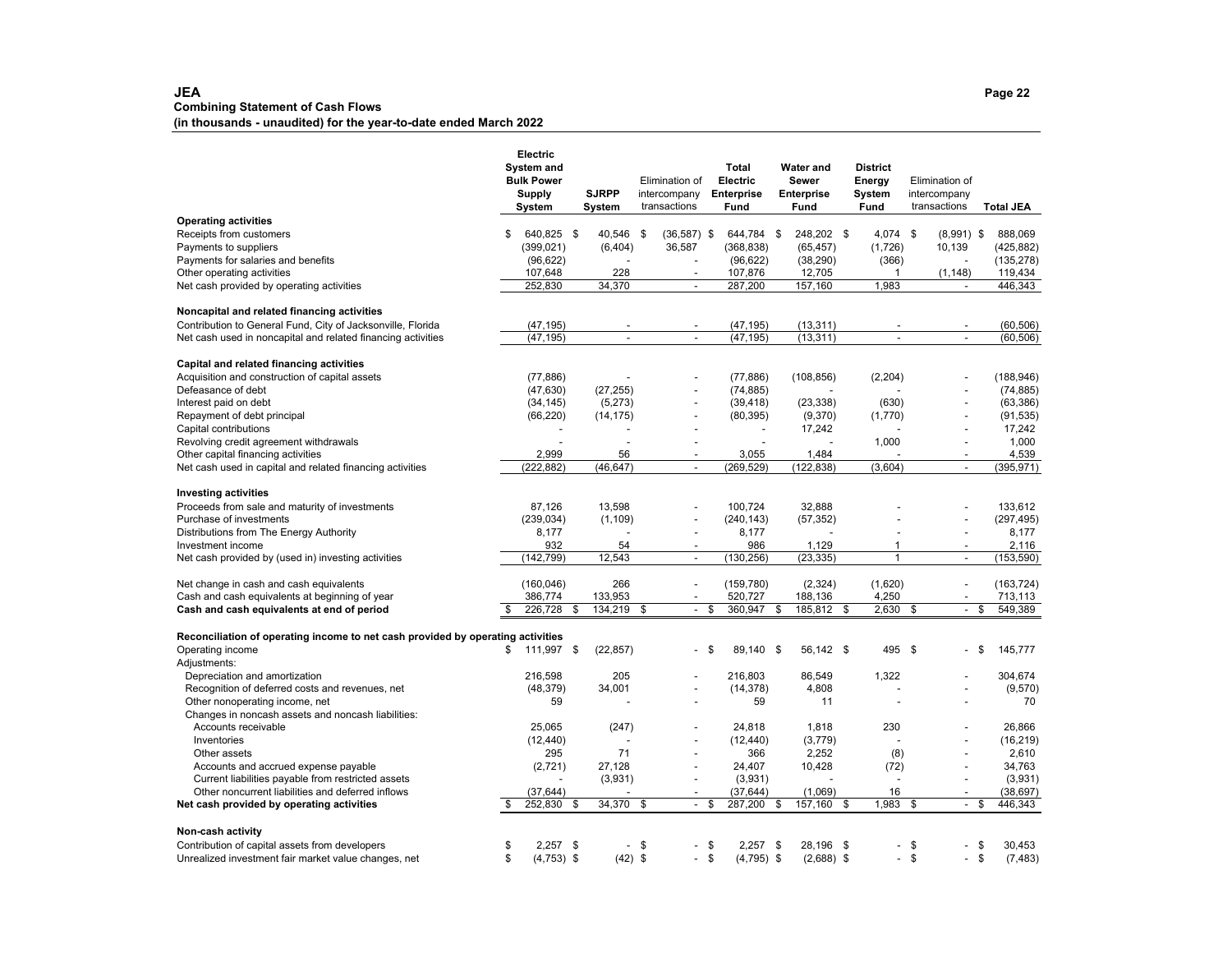#### **JEA Page 23 Combining Statement of Cash Flows (in thousands - unaudited) for the year-to-date ended March 2021**

|                                                                                 | Electric<br>System and<br><b>Bulk Power</b><br>Supply<br>System |                | <b>SJRPP</b><br>System   | Elimination of<br>intercompany<br>transactions |          | Total<br>Electric<br><b>Enterprise</b><br>Fund | <b>Water and</b><br>Sewer<br><b>Enterprise</b><br>Fund | <b>District</b><br>Energy<br>System<br><b>Fund</b> |                | Elimination of<br>intercompany<br>transactions | <b>Total JEA</b> |
|---------------------------------------------------------------------------------|-----------------------------------------------------------------|----------------|--------------------------|------------------------------------------------|----------|------------------------------------------------|--------------------------------------------------------|----------------------------------------------------|----------------|------------------------------------------------|------------------|
| <b>Operating activities</b>                                                     |                                                                 |                |                          |                                                |          |                                                |                                                        |                                                    |                |                                                |                  |
| Receipts from customers                                                         | \$                                                              | 614,552 \$     | 13,556                   | \$<br>$(13, 461)$ \$                           |          | 614,647 \$                                     | 224,457 \$                                             | $3,523$ \$                                         |                | $(7,961)$ \$                                   | 834,666          |
| Payments to suppliers                                                           | (285, 174)                                                      |                | (3,439)                  | 13,461                                         |          | (275, 152)                                     | (49, 033)                                              | (1,764)                                            |                | 9,069                                          | (316, 880)       |
| Payments for salaries and benefits                                              | (86, 434)                                                       |                |                          |                                                |          | (86, 434)                                      | (35, 406)                                              | (344)                                              |                |                                                | (122, 184)       |
| Other operating activities                                                      | 14,017                                                          |                | (84)                     |                                                |          | 13,933                                         | 7,830                                                  |                                                    |                | (1, 108)                                       | 20,655           |
| Net cash provided by operating activities                                       | 256,961                                                         |                | 10,033                   | $\overline{a}$                                 |          | 266,994                                        | 147,848                                                | 1,415                                              |                | $\mathbf{r}$                                   | 416,257          |
| Noncapital and related financing activities                                     |                                                                 |                |                          |                                                |          |                                                |                                                        |                                                    |                |                                                |                  |
| Contribution to General Fund, City of Jacksonville, Florida                     | (46, 826)                                                       |                |                          |                                                |          | (46, 826)                                      | (13,081)                                               |                                                    |                | $\blacksquare$                                 | (59, 907)        |
| Net cash used in noncapital and related financing activities                    | (46, 826)                                                       |                | $\overline{a}$           | $\overline{a}$                                 |          | (46, 826)                                      | (13,081)                                               |                                                    | $\overline{a}$ | $\overline{a}$                                 | (59, 907)        |
| Capital and related financing activities                                        |                                                                 |                |                          |                                                |          |                                                |                                                        |                                                    |                |                                                |                  |
| Acquisition and construction of capital assets                                  | (88, 646)                                                       |                |                          |                                                |          | (88, 646)                                      | (89,001)                                               | (468)                                              |                |                                                | (178, 115)       |
| Defeasance of debt                                                              | (104, 390)                                                      |                |                          |                                                |          | (104, 390)                                     |                                                        |                                                    |                |                                                | (104, 390)       |
| Interest paid on debt                                                           | (34, 587)                                                       |                | (5, 222)                 |                                                |          | (39, 809)                                      | (24, 478)                                              | (648)                                              |                |                                                | (64, 935)        |
| Repayment of debt principal                                                     | (67, 765)                                                       |                | (13, 340)                | $\overline{a}$                                 |          | (81, 105)                                      | (19, 870)                                              | (1,725)                                            |                | ÷,                                             | (102, 700)       |
| Capital contributions                                                           |                                                                 |                |                          |                                                |          |                                                | 19,252                                                 |                                                    |                | $\overline{a}$                                 | 19,252           |
| Other capital financing activities                                              |                                                                 | 2,523          | 305                      |                                                |          | 2,828                                          | 2,467                                                  |                                                    |                |                                                | 5,295            |
| Net cash used in capital and related financing activities                       | (292, 865)                                                      |                | (18, 257)                | $\overline{a}$                                 |          | (311, 122)                                     | (111, 630)                                             | (2,841)                                            |                | $\blacksquare$                                 | (425, 593)       |
| <b>Investing activities</b>                                                     |                                                                 |                |                          |                                                |          |                                                |                                                        |                                                    |                |                                                |                  |
| Proceeds from sale and maturity of investments                                  | 89.343                                                          |                | 14.473                   |                                                |          | 103.816                                        | 8.777                                                  |                                                    |                |                                                | 112.593          |
| Purchase of investments                                                         | (144, 388)                                                      |                | (14, 995)                |                                                |          | (159, 383)                                     | (12, 929)                                              |                                                    |                | $\overline{a}$                                 | (172, 312)       |
| Distributions from The Energy Authority                                         |                                                                 | 553            |                          | $\overline{\phantom{a}}$                       |          | 553                                            |                                                        |                                                    |                | ÷,                                             | 553              |
| Investment income                                                               |                                                                 | 2,093          | 91                       | $\overline{\phantom{a}}$                       |          | 2,184                                          | 1,310                                                  | 1                                                  |                | $\overline{a}$                                 | 3,495            |
| Net cash provided by (used in) investing activities                             | (52, 399)                                                       |                | (431)                    | $\overline{\phantom{a}}$                       |          | (52, 830)                                      | (2,842)                                                | 1                                                  |                | $\overline{\phantom{a}}$                       | (55, 671)        |
| Net change in cash and cash equivalents                                         | (135, 129)                                                      |                | (8,655)                  |                                                |          | (143, 784)                                     | 20,295                                                 | (1, 425)                                           |                | $\centerdot$                                   | (124, 914)       |
| Cash and cash equivalents at beginning of year                                  | 355,876                                                         |                | 141,132                  |                                                |          | 497,008                                        | 138,268                                                | 5,856                                              |                |                                                | 641,132          |
| Cash and cash equivalents at end of period                                      | \$<br>220,747                                                   | \$             | 132,477                  | \$<br>$\overline{\phantom{a}}$                 | \$       | 353,224                                        | 158,563<br>S                                           | \$<br>4,431                                        | \$             | $\blacksquare$<br>\$                           | 516,218          |
| Reconciliation of operating income to net cash provided by operating activities |                                                                 |                |                          |                                                |          |                                                |                                                        |                                                    |                |                                                |                  |
| Operating income<br>Adjustments:                                                | \$                                                              | 126.757 \$     | 4.975                    | -\$                                            | -\$      | 131.732 \$                                     | 52.353 \$                                              | 400                                                | \$             | \$                                             | 184,485          |
| Depreciation and amortization                                                   | 107,779                                                         |                | 205                      |                                                |          | 107,984                                        | 87,088                                                 | 1,276                                              |                |                                                | 196,348          |
| Recognition of deferred costs and revenues, net                                 |                                                                 | 3,221          | 6,939                    | $\overline{\phantom{a}}$                       |          | 10,160                                         | 2,394                                                  |                                                    |                |                                                | 12,554           |
| Other nonoperating income, net                                                  |                                                                 | 91             |                          |                                                |          | 91                                             | 21                                                     |                                                    |                |                                                | 112              |
| Changes in noncash assets and noncash liabilities:                              |                                                                 |                |                          |                                                |          |                                                |                                                        |                                                    |                |                                                |                  |
| Accounts receivable                                                             | 42,784                                                          |                |                          |                                                |          | 42,784                                         | 2,158                                                  | (135)                                              |                |                                                | 44,807           |
| Inventories                                                                     |                                                                 | 4,852          |                          | $\overline{a}$                                 |          | 4,852                                          | 1,108                                                  |                                                    |                | $\overline{\phantom{a}}$                       | 5,960            |
| Other assets                                                                    |                                                                 | (422)          | 533                      |                                                |          | 111                                            | 836                                                    | (18)                                               |                |                                                | 929              |
| Accounts and accrued expense payable                                            | (20, 160)                                                       |                | (764)                    |                                                |          | (20, 924)                                      | (3,480)                                                | (108)                                              |                | $\overline{a}$                                 | (24, 512)        |
| Current liabilities payable from restricted assets                              |                                                                 | $\overline{a}$ | (1, 855)                 | ÷,                                             |          | (1, 855)                                       |                                                        |                                                    | L,             | $\overline{a}$                                 | (1, 855)         |
| Other noncurrent liabilities and deferred inflows                               |                                                                 | (7, 941)       |                          | $\overline{\phantom{a}}$                       |          | (7, 941)                                       | 5,370                                                  |                                                    |                |                                                | (2,571)          |
| Net cash provided by operating activities                                       | 256,961                                                         | \$             | 10,033                   | \$                                             | - \$     | 266,994                                        | 147,848<br>-\$                                         | \$<br>1,415                                        | \$             | $\mathfrak{s}$<br>$\blacksquare$               | 416,257          |
| Non-cash activity                                                               |                                                                 |                |                          |                                                |          |                                                |                                                        |                                                    |                |                                                |                  |
| Contribution of capital assets from developers                                  | \$                                                              | 666<br>\$      | $\overline{\phantom{a}}$ | \$                                             | - \$     | 666                                            | 19.308<br>- \$                                         | - \$                                               | \$<br>÷.       | \$                                             | 19,974           |
| Unrealized investment fair market value changes, net                            | \$                                                              | $(1,462)$ \$   | $(12)$ \$                | $\overline{a}$                                 | <b>S</b> | $(1,474)$ \$                                   | $(881)$ \$                                             |                                                    | \$<br>$\sim$   | $\overline{a}$                                 | \$<br>(2, 355)   |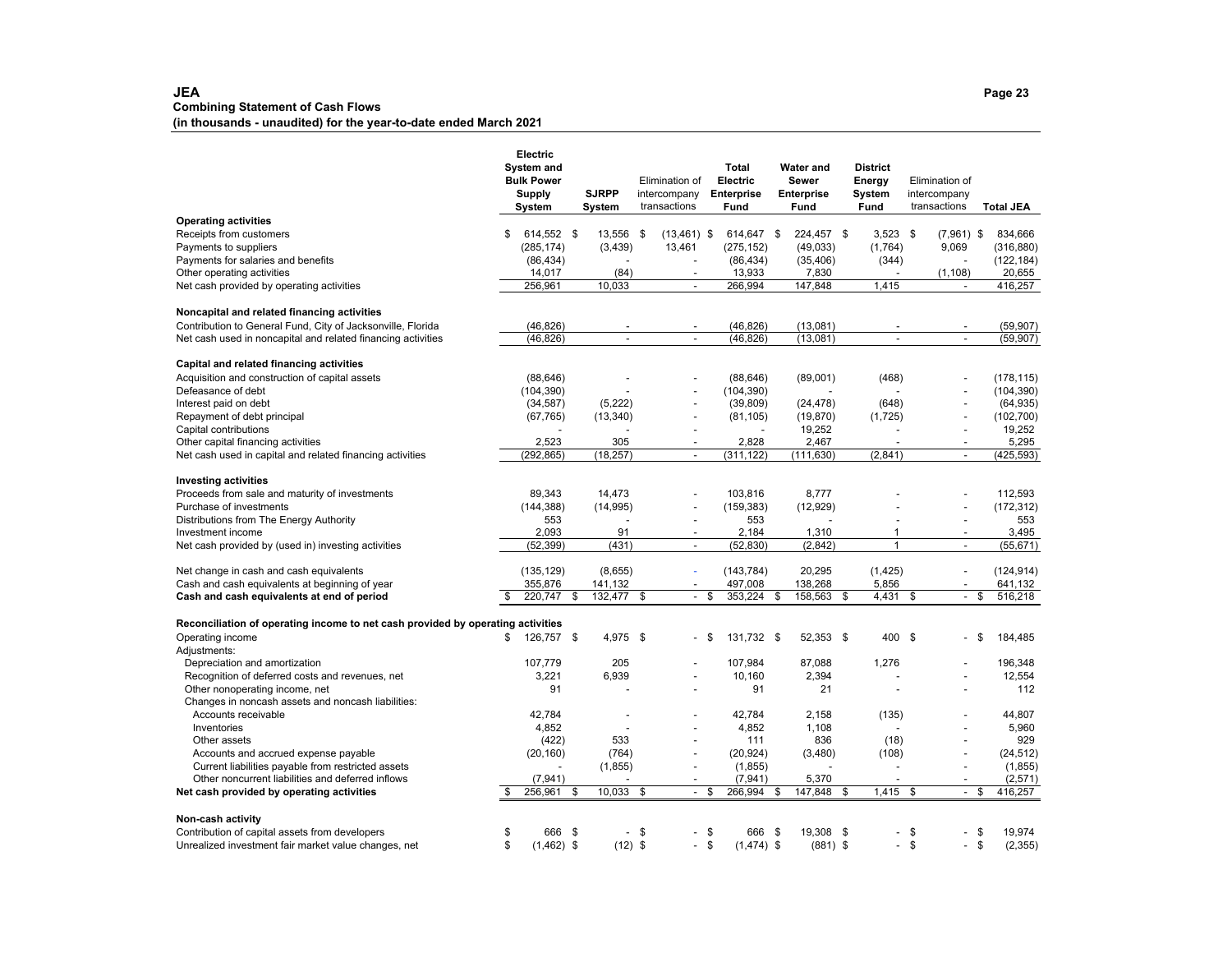|                                                                           | Quarter<br><b>March</b> |                | Year-to-Date<br><b>March</b> |               |    |           |  |
|---------------------------------------------------------------------------|-------------------------|----------------|------------------------------|---------------|----|-----------|--|
|                                                                           | 2022                    | 2021           |                              | 2022          |    | 2021      |  |
| <b>Revenue</b>                                                            |                         |                |                              |               |    |           |  |
| Electric                                                                  | \$<br>327,008           | \$<br>275,981  | \$                           | 615,700       | \$ | 571,414   |  |
| Investment income $(1)$                                                   | 211                     | 542            |                              | 410           |    | 1,099     |  |
| Earnings from The Energy Authority                                        | 12,590                  | 7,540          |                              | 15,729        |    | 8,364     |  |
| Other $(2)$                                                               | 6,170                   | 5,438          |                              | 111,389       |    | 12,300    |  |
| Plus: amounts paid from the rate stabilization fund into the revenue fund | 10,010                  | 15,350         |                              | 61,062        |    | 26,421    |  |
| Less: amounts paid from the revenue fund into the rate stabilization fund | (16, 522)               | (9,792)        |                              | (19, 788)     |    | (16, 582) |  |
| Total revenue                                                             | 339,467                 | 295,059        |                              | 784,502       |    | 603,016   |  |
| Operating expense <sup>(3)</sup>                                          |                         |                |                              |               |    |           |  |
| Fuel                                                                      | 91,033                  | 75,103         |                              | 186,365       |    | 146,672   |  |
| Purchased power <sup>(4)</sup>                                            | 142,211                 | 43.072         |                              | 206.454       |    | 87,398    |  |
| Maintenance and other operating expense                                   | 57,199                  | 50,984         |                              | 107.203       |    | 97,836    |  |
| State utility and franchise taxes                                         | 16,112                  | 14,002         |                              | 30.692        |    | 28,898    |  |
| Total operating expense                                                   | 306,555                 | 183,161        |                              | 530,714       |    | 360,804   |  |
| Net revenue                                                               | \$<br>32,912            | \$<br>111,898  | \$                           | 253,788       | \$ | 242,212   |  |
| Senior debt service                                                       | \$<br>12,194            | \$<br>11,892   | \$                           | 24,277        | \$ | 23,891    |  |
| Less: investment income on sinking fund                                   | (291)                   | (426)          |                              | (582)         |    | (877)     |  |
| Less: Build America Bonds subsidy                                         | (384)                   | (384)          |                              | (768)         |    | (768)     |  |
| Senior debt service requirement                                           | \$<br>11.519            | \$<br>11.082   | \$                           | 22,927        | \$ | 22,246    |  |
| Senior debt service coverage <sup>(5)</sup>                               | 2.86x                   | $10.10 \times$ |                              | 11.07 x       |    | 10.89 x   |  |
| Net revenue (from above)                                                  | \$<br>32,912            | \$<br>111,898  | \$                           | 253,788       | \$ | 242,212   |  |
| Senior debt service requirement (from above)                              | 11,519                  | 11,082         |                              | 22,927        |    | 22,246    |  |
| Plus: subordinated debt service on outstanding subordinated bonds         | 10,074                  | 14,752         |                              | 20,137        |    | 29,626    |  |
| Less: Build America Bonds subsidy                                         | (460)                   | (477)          |                              | (921)         |    | (954)     |  |
| Total senior and subordinated debt service requirement                    | 21,133                  | 25.357         |                              | 42,143        |    | 50.918    |  |
| Senior and subordinated debt service coverage (6)                         | 1.56x                   | $4.41 \times$  |                              | $6.02 \times$ |    | 4.76 x    |  |

 $(1)$  Excludes investment income on sinking funds.

 $(2)$  Excludes the Build America Bonds subsidy.

 $(3)$  Excludes depreciation and recognition of deferred costs and revenues, net.

<sup>(4)</sup> In accordance with the requirements of the Electric System Resolution, all the contract debt payments from the Electric System to SJRPP and the Bulk Power Supply System with respect to the use by the Electric System of the capacity and output of SJRPP and the Bulk Power Supply System are reflected as a purchased power expense on these schedules. These schedules do not include revenue of SJRPP and the Bulk Power Supply System, except that the purchased power expense is net of interest income on funds maintained under the SJRPP and Bulk Power Supply System resolutions.

 $<sup>(5)</sup>$  Net revenue divided by debt service requirement. Minimum annual coverage is 1.20x.</sup>

(6) Net revenue divided by total debt service requirement and aggregate subordinated debt service. Minimum annual coverage is 1.15x.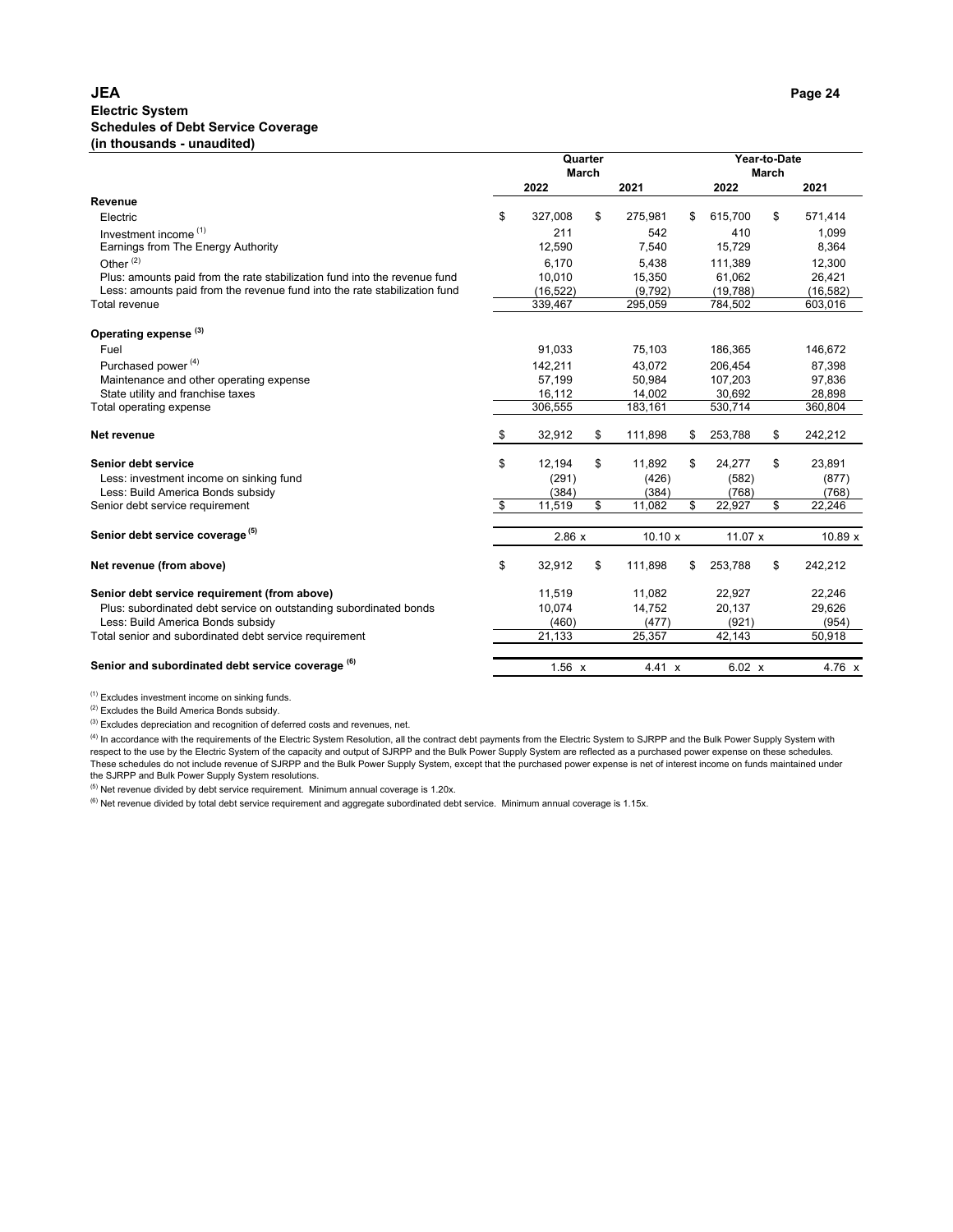## **JEA Bulk Power Supply System Schedules of Debt Service Coverage (in thousands - unaudited)**

|                                         | Quarter |         |              |        |    | Year-to-Date |              |        |
|-----------------------------------------|---------|---------|--------------|--------|----|--------------|--------------|--------|
|                                         |         |         | <b>March</b> |        |    |              | <b>March</b> |        |
|                                         |         | 2022    |              | 2021   |    | 2022         |              | 2021   |
| <b>Revenue</b>                          |         |         |              |        |    |              |              |        |
| Operating                               | \$      | 48,180  | \$           | 15,075 | \$ | 64,648       | \$           | 29,966 |
| Investment income                       |         | 5       |              | 29     |    | 29           |              | 53     |
| Total revenue                           |         | 48,185  |              | 15,104 |    | 64,677       |              | 30,019 |
| Operating expense <sup>(1)</sup>        |         |         |              |        |    |              |              |        |
| Fuel                                    |         | (493)   |              | 6,307  |    | 9,033        |              | 14,297 |
| Maintenance and other operating expense |         | 2,069   |              | 5,354  |    | 5,467        |              | 9,199  |
| Total operating expense                 |         | 1,576   |              | 11,661 |    | 14,500       |              | 23,496 |
| Net revenue                             | \$      | 46,609  | \$           | 3,443  | \$ | 50,177       | \$           | 6,523  |
| Debt service                            | \$      |         | \$           |        | \$ | 4,174        | \$           | 5,289  |
| Less: Build America Bonds subsidy       |         | 1,538   |              | 2,645  |    | (255)        |              | (275)  |
| Debt service requirement                | \$      | 1,538   | \$           | 2,645  | \$ | 3,919        | \$           | 5,014  |
| Debt service coverage <sup>(2)</sup>    |         | 30.30 x |              | 1.30x  |    | 12.80 x      |              | 1.30x  |

 $(1)$  Excludes all current expense paid or accrued to the extent that such expense are to be paid from revenue.

 $(2)$  Net revenue divided by aggregate debt service. Minimum annual coverage is 1.15x.

## **St. Johns River Power Park System Schedules of Debt Service Coverage - 2nd Resolution (in thousands - unaudited)**

|                                   | Quarter<br><b>March</b>        |              |    |             |               | Year-to-Date<br><b>March</b> |    |               |  |  |  |
|-----------------------------------|--------------------------------|--------------|----|-------------|---------------|------------------------------|----|---------------|--|--|--|
|                                   |                                | 2022         |    | 2021        |               | 2022                         |    | 2021          |  |  |  |
| <b>Revenue</b>                    |                                |              |    |             |               |                              |    |               |  |  |  |
| Operating<br>Investment income    | \$                             | 34,092<br>32 | \$ | 6,918<br>53 | \$            | 41,067<br>54                 | \$ | 13,720<br>91  |  |  |  |
| Total revenue                     |                                | 34,124       |    | 6,971       |               | 41,121                       |    | 13,811        |  |  |  |
| <b>Operating expense</b>          |                                |              |    |             |               |                              |    |               |  |  |  |
| Net revenue                       | \$                             | 34,124       | \$ | 6,971       | \$            | 41,121                       | \$ | 13,811        |  |  |  |
| Debt service                      | \$                             | 5,985        | \$ | 6,017       | \$            | 12,134                       | \$ | 12,034        |  |  |  |
| Less: Build America Bonds subsidy |                                | (64)         |    | (72)        |               | (129)                        |    | (144)         |  |  |  |
| Debt service requirement          | \$                             | 5,921        | \$ | 5,945       | \$            | 12,005                       | \$ | 11,890        |  |  |  |
| Debt service coverage (1)         | $5.76 \times$<br>$1.17 \times$ |              |    |             | $3.43 \times$ |                              |    | $1.16 \times$ |  |  |  |

 $(1)$  Net revenue divided by aggregate debt service. Minimum annual coverage is 1.15x.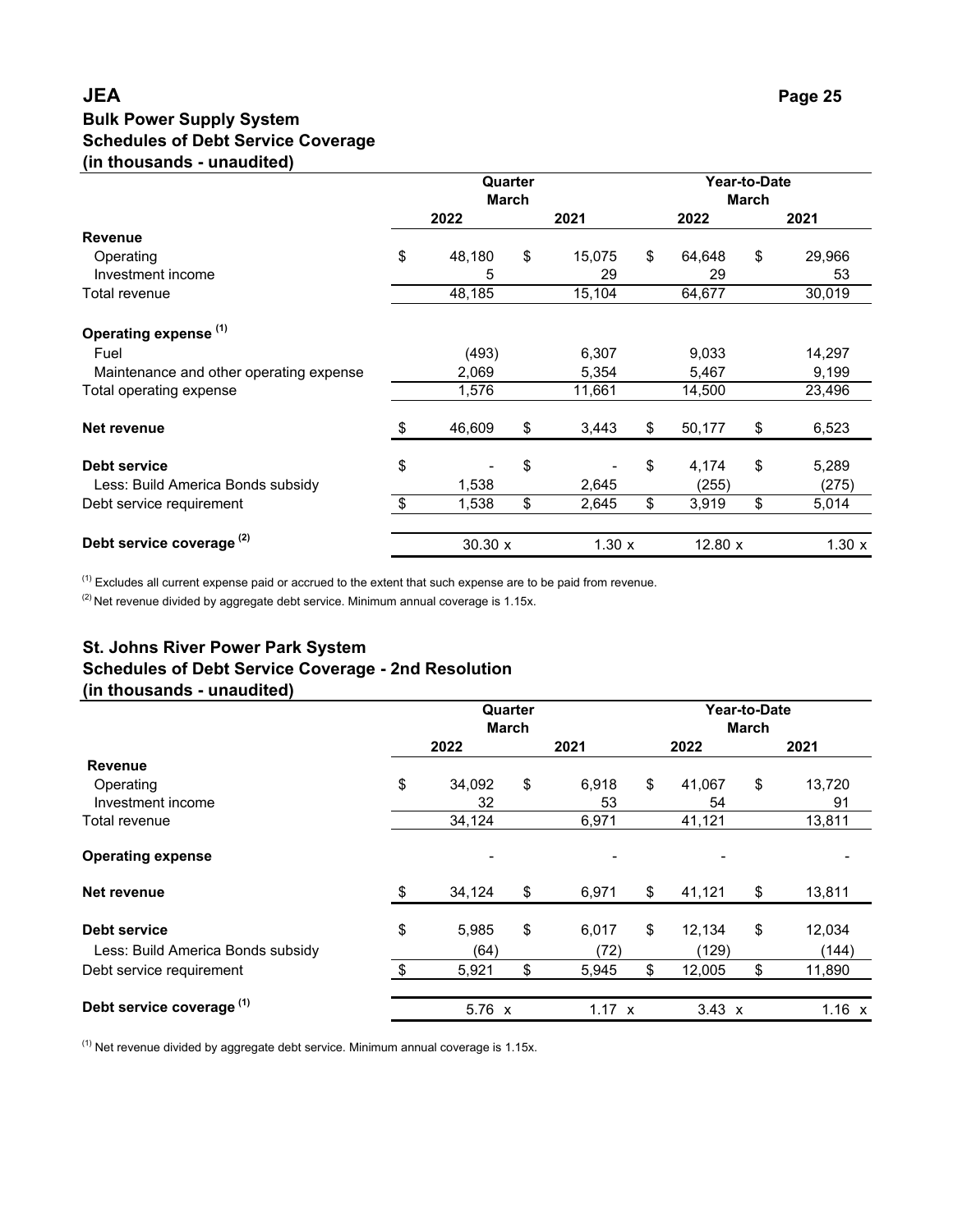#### **JEA Water and Sewer System (in thousands - unaudited) Schedules of Debt Service Coverage**

|                                                                            |                 | Quarter      |               | Year-to-Date |                 |       |                  |  |  |  |
|----------------------------------------------------------------------------|-----------------|--------------|---------------|--------------|-----------------|-------|------------------|--|--|--|
|                                                                            |                 | <b>March</b> |               |              |                 | March |                  |  |  |  |
|                                                                            | 2022            |              | 2021          |              | 2022            |       | 2021             |  |  |  |
| Revenue<br>Water                                                           | \$<br>49.242    | \$           | 46.304        | \$           | 101.461         | \$    |                  |  |  |  |
|                                                                            |                 |              | 4.112         |              | 6.822           |       | 93,771           |  |  |  |
| Water capacity fees<br>Sewer                                               | 3,933<br>66,565 |              | 64,554        |              | 133,587         |       | 7,604<br>128,831 |  |  |  |
|                                                                            |                 |              |               |              |                 |       |                  |  |  |  |
| Sewer capacity fees<br>Investment income                                   | 6,109<br>547    |              | 6,345<br>630  |              | 10,420<br>1,103 |       | 11,586<br>1,280  |  |  |  |
|                                                                            |                 |              |               |              |                 |       |                  |  |  |  |
| Other <sup>(1)</sup>                                                       | 5,331           |              | 3,513         |              | 9.904           |       | 6,584            |  |  |  |
| Plus: amounts paid from the rate stabilization fund into the revenue fund  | 5,361           |              | 4,080         |              | 13,270          |       | 6,337            |  |  |  |
| Less: amounts paid from the revenue fund into the rate stabilization fund  | (5,993)         |              | (5,816)       |              | (12, 268)       |       | (11, 739)        |  |  |  |
| Total revenue                                                              | 131,095         |              | 123,722       |              | 264,299         |       | 244,254          |  |  |  |
| <b>Operating expense</b>                                                   |                 |              |               |              |                 |       |                  |  |  |  |
| Maintenance and other operating expense (2)                                | 48,933          |              | 39,707        |              | 93,270          |       | 77,281           |  |  |  |
| State utility and franchise taxes                                          | 2,719           |              | 2,591         |              | 5,460           |       | 5,231            |  |  |  |
| Total operating expense                                                    | 51,652          |              | 42,298        |              | 98,730          |       | 82,512           |  |  |  |
| Net revenue                                                                | \$<br>79,443    | \$           | 81,424        | \$           | 165,569         | \$    | 161,742          |  |  |  |
| Senior debt service                                                        | \$<br>11.947    | \$           | 12.306        | \$           | 23.850          | \$    | 24,636           |  |  |  |
| Less: Build America Bonds subsidy                                          | (610)           |              | (612)         |              | (1, 221)        |       | (1,224)          |  |  |  |
| Senior debt service requirement                                            | \$<br>11,337    | \$           | 11,694        | \$           | 22,629          | \$    | 23,412           |  |  |  |
| Senior debt service coverage (3)                                           | 7.01 x          |              | 6.96 x        |              | $7.32 \times$   |       | 6.91 x           |  |  |  |
|                                                                            |                 |              |               |              |                 |       |                  |  |  |  |
| Net revenue (from above)                                                   | \$<br>79,443    | \$           | 81,424        | \$           | 165,569         | \$    | 161,742          |  |  |  |
| Senior debt service requirement (from above)                               | \$<br>11,337    | \$           | 11.694        | \$           | 22,629          | \$    | 23,412           |  |  |  |
| Plus: aggregate subordinated debt service on outstanding subordinated debt | 1,731           |              | 1,673         |              | 3,438           |       | 3,360            |  |  |  |
| Total senior and subordinated debt service requirement                     | \$<br>13,068    | \$           | 13,367        | \$           | 26,067          | \$    | 26,772           |  |  |  |
| Senior and subordinated debt service coverage excluding capacity fees (4)  | $5.31 \times$   |              | $5.31 \times$ |              | $5.69 \times$   |       | $5.32 \times$    |  |  |  |
| Senior and subordinated debt service coverage including capacity fees (4)  | $6.08 \times$   |              | 6.09 x        |              | 6.35 x          |       | $6.04 \times$    |  |  |  |

(1) Excludes the Build America Bonds subsidy.

<sup>(2)</sup> Excludes depreciation and recognition of deferred costs and revenues, net.

(3) Net revenue divided by aggregate debt service. Minimum annual coverage is 1.25x.

(4) Net revenue divided by total aggregate debt service and aggregate subordinated debt service. Minimum annual coverage is either 1.00x aggregate debt service and aggregate subordinated debt service (excluding capacity fees) or the sum of 1.00x aggregate debt service and 1.20x aggregate subordinated debt service (including capacity fees).

#### **JEA District Energy System (in thousands - unaudited) Schedule of Debt Service Coverage**

|                                         | Quarter<br>March |    | Year-to-Date<br>March |    |       |    |        |
|-----------------------------------------|------------------|----|-----------------------|----|-------|----|--------|
|                                         | 2022             |    | 2021                  |    | 2022  |    | 2021   |
| Revenue                                 |                  |    |                       |    |       |    |        |
| Service revenue                         | \$<br>1,838      | \$ | 1,679                 | \$ | 3,844 | \$ | 3,659  |
| Investment income                       |                  |    |                       |    |       |    |        |
| Total revenue                           | 1,839            |    | 1,679                 |    | 3,845 |    | 3,660  |
| Operating expense <sup>(1)</sup>        |                  |    |                       |    |       |    |        |
| Maintenance and other operating expense | 1,015            |    | 808                   |    | 2,028 |    | 1,983  |
| Total operating expense                 | 1,015            |    | 808                   |    | 2,028 |    | 1,983  |
| Net revenue                             | 824              |    | 871                   |    | 1,817 |    | 1,677  |
| Debt service requirement <sup>(2)</sup> | 756              |    | 756                   |    | 1,511 |    | 1,512  |
| Debt service coverage (3)               | 1.09x            |    | 1.15x                 |    | 1.20x |    | 1.11 x |

(1) Excludes depreciation.

<sup>(2)</sup> On June 19, 2013, the closing date of the District Energy System Refunding Revenue Bonds, 2013 Series A, the JEA covenanted to deposit into the 2013 Series A Bonds Subaccount<br>from Available Water and Sewer System Rev the last business day of the then current month.

 $^{(3)}$  Net revenue divided by aggregate debt service.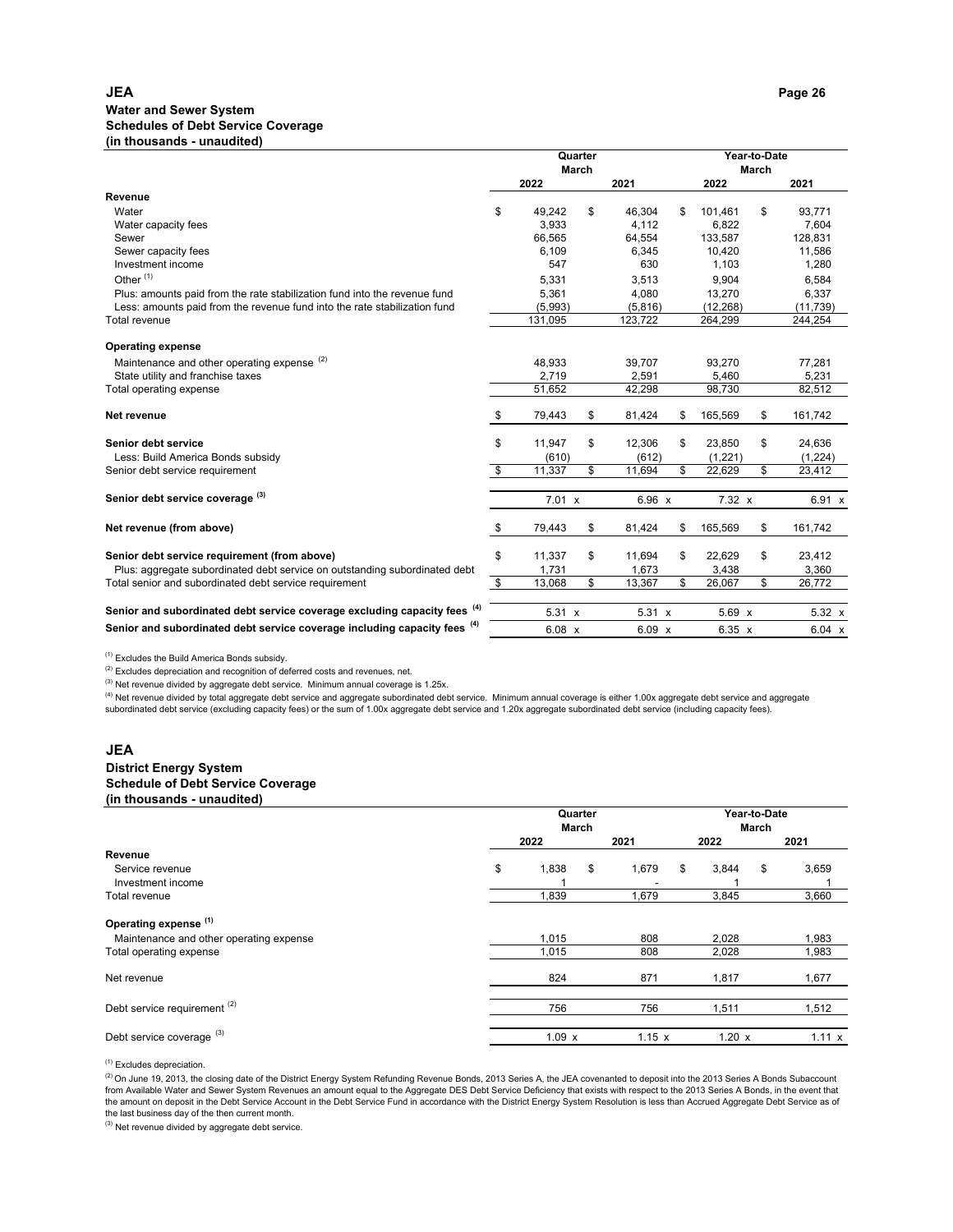# **JEA Page 27 Electric Enterprise Fund Operating Statistics (unaudited)**

|                                       | Quarter       |              |           | Year-to-Date |              |           |           |  |
|---------------------------------------|---------------|--------------|-----------|--------------|--------------|-----------|-----------|--|
|                                       |               | <b>March</b> |           |              | <b>March</b> |           |           |  |
|                                       | 2022          |              | 2021      |              | 2022         |           | 2021      |  |
| Electric revenue sales (000s omitted) |               |              |           |              |              |           |           |  |
| Residential                           | \$<br>169,482 | \$           | 148,389   | \$           | 312,922      | \$        | 298,120   |  |
| Commercial                            | 99,693        |              | 82,210    |              | 192,789      |           | 175,758   |  |
| Industrial                            | 53,890        |              | 42,026    |              | 102,386      |           | 90,864    |  |
| Public street lighting                | 3,726         |              | 3,432     |              | 7,231        |           | 6,846     |  |
| Electric revenue - territorial        | 326,791       |              | 276,057   |              | 615,328      |           | 571,588   |  |
| Sales for resale - off system         | 218           |              | 698       |              | 414          |           | 1,403     |  |
| Electric revenue                      | 327,009       |              | 276,755   |              | 615,742      |           | 572,991   |  |
| Regulatory                            | (11, 954)     |              | 5,558     |              | 36,285       |           | 9,839     |  |
| Allowance for doubtful accounts       | (1)           |              | (774)     |              | (42)         |           | (1, 577)  |  |
| Net electric revenue                  | 315,054       |              | 281,539   |              | 651,985      |           | 581,253   |  |
| <b>MWh sales</b>                      |               |              |           |              |              |           |           |  |
| Residential                           | 1,287,442     |              | 1,292,977 |              | 2,499,130    |           | 2,596,543 |  |
| Commercial                            | 870,732       |              | 830,268   |              | 1,795,528    |           | 1,786,610 |  |
| Industrial                            | 608,660       |              | 566,978   |              | 1,254,796    |           | 1,240,231 |  |
| Public street lighting                | 14,005        |              | 14,104    |              | 27,526       |           | 27,942    |  |
| Total MWh sales - territorial         | 2,780,839     |              | 2,704,327 |              | 5,576,980    |           | 5,651,326 |  |
| Sales for resale - off system         | 3,901         |              | 3,593     |              | 6,323        |           | 3,987     |  |
| Total MWh sales                       | 2,784,740     | 2,707,920    |           | 5,583,303    |              | 5,655,313 |           |  |
|                                       |               |              |           |              |              |           |           |  |
| Average number of accounts            |               |              |           |              |              |           |           |  |
| Residential                           | 443,270       |              | 435,176   |              | 442,339      |           | 433,951   |  |
| Commercial                            | 54,779        |              | 54,036    |              | 54,715       |           | 53,967    |  |
| Industrial                            | 198           |              | 196       |              | 198          |           | 196       |  |
| Public street lighting                | 3,984         |              | 3,970     |              | 3,983        |           | 3,966     |  |
| Total average accounts                | 502,231       |              | 493,378   |              | 501,235      |           | 492,080   |  |
|                                       |               |              |           |              |              |           |           |  |
| <b>Residential averages</b>           |               |              |           |              |              |           |           |  |
| Revenue per account - \$              | 382.34        |              | 340.99    |              | 707.43       |           | 686.99    |  |
| kWh per account                       | 2,904         |              | 2,971     |              | 5,650        |           | 5,983     |  |
| Revenue per kWh - $\phi$              | 13.16         |              | 11.48     |              | 12.52        |           | 11.48     |  |
| Degree days                           |               |              |           |              |              |           |           |  |
| Heating degree days                   | 704           |              | 684       |              | 1,034        |           | 1,130     |  |
| Cooling degree days                   | 137           |              | 144       |              | 443          |           | 598       |  |
| Total degree days                     | 841           |              | 828       |              | 1,477        |           | 1,728     |  |
| Degree days - 30 year average         | 830           |              |           | 1,588        |              |           |           |  |